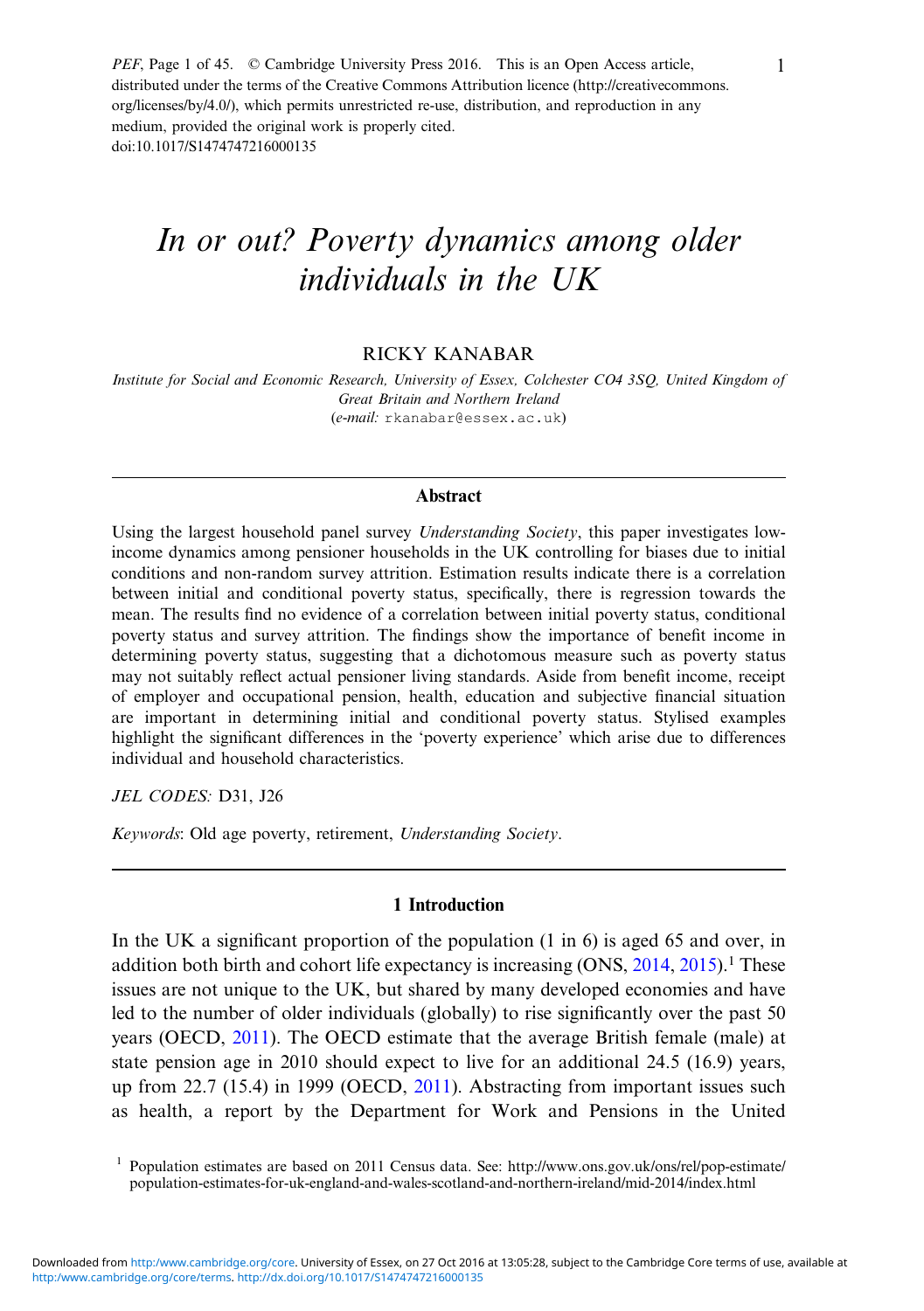# 2 Ricky Kanabar

Kingdom estimated 1.8 million pensioners are living in poverty after accounting for housing costs (DWP, [2014](#page-41-0)). Therefore understanding pensioner poverty and pensioner living standards within the context of an ageing population in the UK is an important policy issue; moreover, it also has implications for advanced economies with a similar welfare system.

The welfare system in the UK provides pensioners on low income with particular benefits, the main supplementation programme being Pension Credit.2 Expenditure on Pension Credit is significant, in the tax year 2013–2014 £6.233 billion pounds was spent on Guarantee Credit which is a specific subcomponent of Pension Credit available to pen-sioners on particularly low incomes (DWP, [2015\)](#page-41-0).<sup>3</sup> Alongside Pension Credit social benefit income plays an important role in determining a pensioner's income position. Specifically, pensioners are a group of individuals for whom health-related benefits such as incapacity, disability, carers/attendance allowance and housing benefit account for a significant proportion of their income. Aside from the significant fiscal implications of such benefits; this also implies that when analysing a pensioner's standard of living using income-based measures it is important to pay particular attention to their health and the types of benefit income they are entitled to and report being in receipt of.

The fiscal implications of an ageing society highlight the need to understand *low*income dynamics among the pensioner population. Specifically, how important are particular factors in determining whether a pensioner enters, transitions out of or persists in poverty? Indeed, how much does income change in retirement? Given the potential sources of income available one might expect an individual's income to remain relatively constant in retirement. Research which analyses low-income dynamics also has implications for policy; for example to quantify the importance occupational pensions on poverty dynamics. However, does a transition out of poverty necessarily mean an individual's standard of living has improved? A pensioners standard of living (in terms of both income and health) is a function of factors accumulated over the lifecourse such as work history and health behaviours, and also exogenous shocks such as disability or the onset of an age-related disease.

Using the largest country-specific household panel survey Understanding Society this paper provides the first estimates of low-income dynamics among British pensioner households, which also account for biases which may arise due to initial conditions and non-random attrition. I investigate the sources which determine poverty status and consider whether poverty transitions actually correspond to a change in an individual's standard of living. The first-order Markov framework followed in this paper allows me to explore how differences in individual and household-level characteristics affect the likelihood of entering poverty, poverty persistence and duration in and between poverty spells.

The results imply a high degree of aggregate state dependence for this group of individuals. The estimation results also suggest that the likelihood of entering poverty, poverty persistence and duration in and between poverty spells varies significantly

<sup>&</sup>lt;sup>2</sup> Pension Credit is available to individuals aged 65 and over. It is made up of two components: Guarantee Credit and Savings Credit. Guarantee Credit is eligible to pensioners on low income and Savings Credit is eligible to pensioners who made some private saving towards retirement.<br>Based on DWP estimates. See [https://www.gov.uk/government/statistics/bene](https://www.gov.uk/government/statistics/benefit-expenditure-and-caseload-tables-2015)fit-expenditure-and-caseload-

[tables-2015](https://www.gov.uk/government/statistics/benefit-expenditure-and-caseload-tables-2015)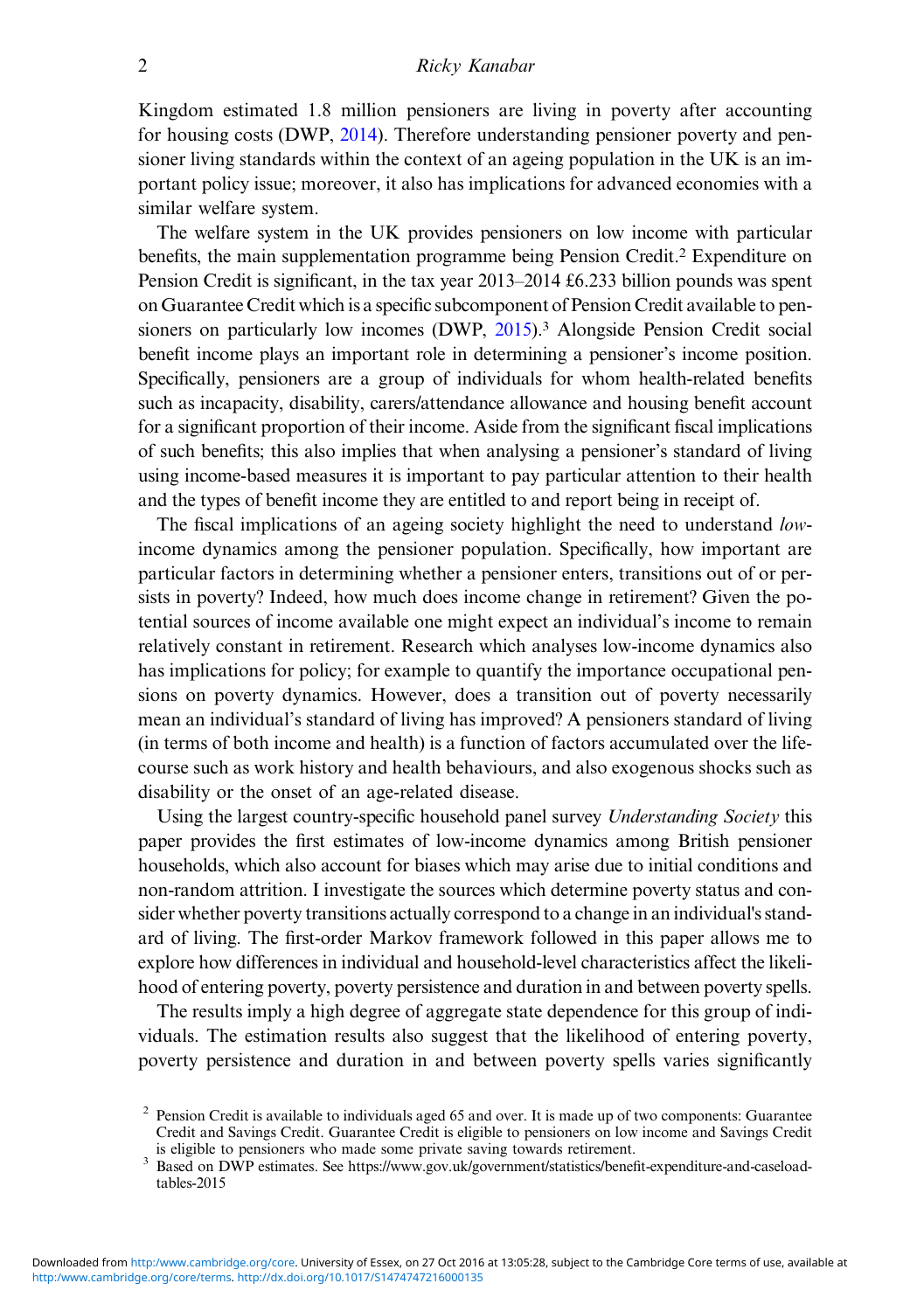depending on individual and household-level characteristics. Specifically, housing tenure, the presence of an occupational/employer pension and disability benefits are particularly important in determining these quantities of interest. From a methodological viewpoint the results suggest strong evidence of an initial conditions problem when analysing poverty transitions among this group. Specifically, there is a large degree of mean reversion which is driven by individual investment, pension and social benefit income. The fact that social benefit income, in particular disability income, plays an important role in determining poverty transitions highlights the fact that unlike in conventional studies of poverty dynamics of the working age population, a simple dichotomous measure such as being poor or non-poor may not necessarily truly reflect a pensioners actual standard of living.<sup>4</sup>

The rest of this paper is set out as follows. Section 2 briefly reviews the literature on pensioner income dynamics and modelling individual-level transitions. Section 3 describes *Understanding Society*, variable definitions and instruments used for model identification. Section 4 presents the main results and various sensitivity analyses to check the robustness of my results. Section 5 considers model implications. Section 6 concludes.

# 2 Pensioner poverty and modelling transitions

# 2.1 Pensioner poverty

Bardasi et al. [\(2002\)](#page-40-0) using longitudinal data from the 1990s investigate how the onset of retirement is correlated with becoming poor. Their findings show that retired individuals are more likely to be poorer than the rest of the population but that over their sample period (1991–1997) the incomes of this group actually rose. The authors also found that retirement was associated with decline in an individual's economic wellbeing. Their analysis highlighted the importance of the period prior to retirement, in the case of men they found being in full-time employment significantly reduced the likelihood of becoming poor. However, for women labour market history was not important, but instead living in social housing, not being a member of an occupational pension scheme and retiring before the state pension age all raised the likelihood of becoming poor (Bardasi et al., [2002\)](#page-40-0).

Similarly Jenkins and Rigg ([2001\)](#page-41-0) investigate the dynamics of poverty in Britain using longitudinal data from the 1990s. The authors jointly model flows into and out of poverty and also account for unobserved heterogeneity. Their findings showed that households with a pensioner were: (1) more likely to be persistently in poverty relative to other types of households; (2) more likely to enter or exit poverty due to changes in non-benefit non-labour income (i.e., pensions); (3) more likely to enter or exit poverty due to changes in health (the importance of benefit income); and (4) relative to other household types more likely to experience longer poverty spells. The authors conclude that income supplementation programmes such as Minimum

<sup>&</sup>lt;sup>4</sup> Moreover, the lack of data relating to disability care costs means it is not possible to calculate an adjusted income measure which would give a better estimate of an individual's standard of living. For more information see Hancock et al. ([2015\)](#page-41-0).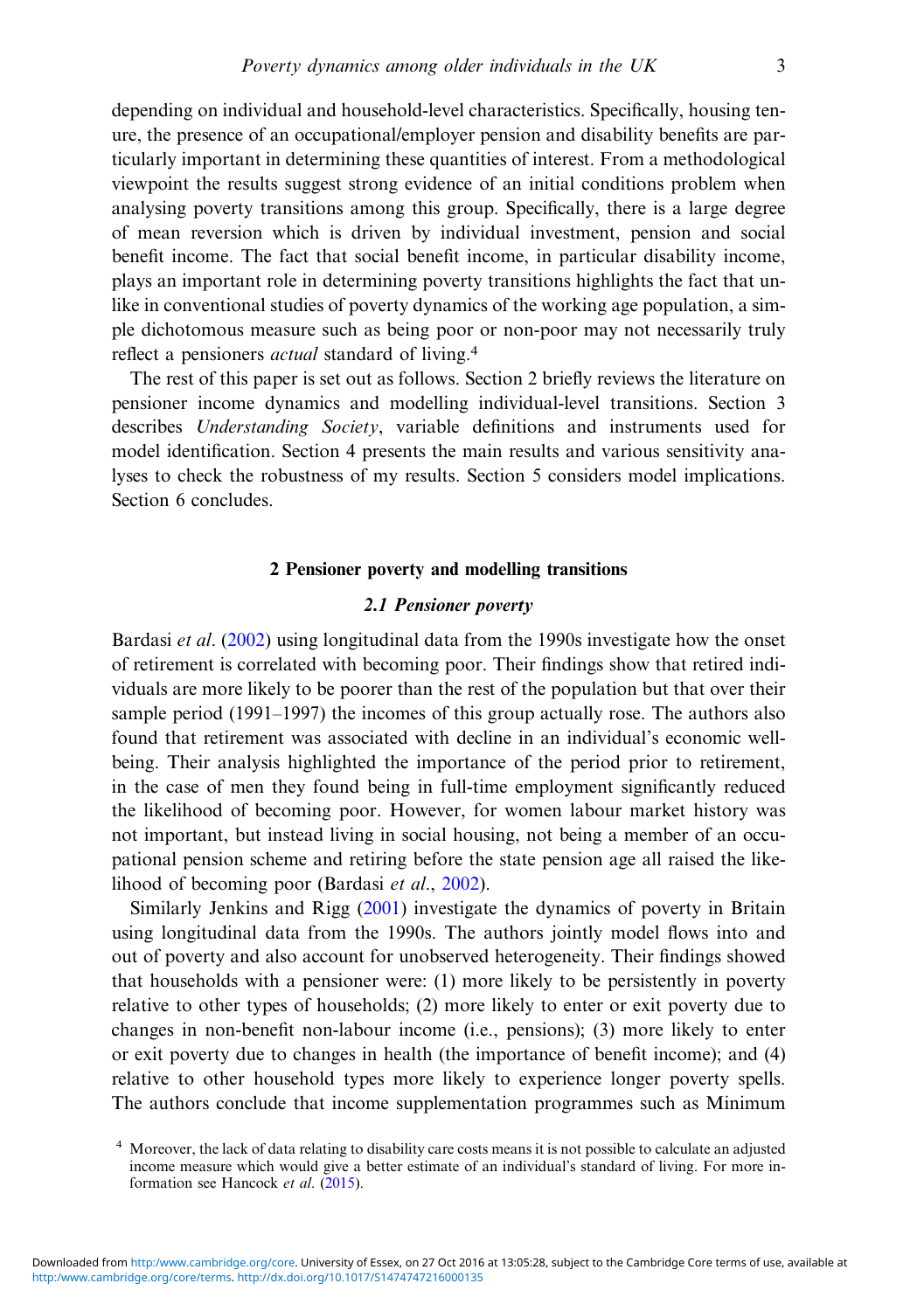# 4 Ricky Kanabar

Income Guarantee (the predecessor to Pension Credit) are required to keep these households out of poverty. The DWP have also analysed low-income dynamics at older ages as part of their annual Households Below Average Income (HBAI) publication.<sup>5</sup> Their findings generally mirror those found by Jenkins *et al.* ([2001\)](#page-41-0), in addition, given the long series of the HBAI publication the general trend from the analysis has pointed towards a decline in poverty persistence among pensioners; however, in their most recent publication the DWP have noted pensioner poverty has started to rise again  $(DWP, 2015)$  $(DWP, 2015)$  $(DWP, 2015)$ .<sup>6</sup> The report also highlighted the relatively high rate of persistent poverty among single pensioner households and that pensioner households had relatively low exit rates from poverty compared with other groups.

Brewer et al. [\(2007](#page-40-0)) investigate the implications of the 2006 White Paper on pensioner poverty. Their main finding indicates that pensioner poverty is likely to remain relatively stable between 2007/8 and 2017/18, principally due to the fact that the UK government committed to indexing pension credit in line with earnings. However, their findings also highlight that relatively low-income pensioner households stand to lose out due to cuts to the generosity of the Savings Credit component of Pension Credit. Clark [\(2001](#page-41-0)) and Brewer and Emmerson ([2003\)](#page-40-0) both investigate the implications of Pension Credit, a benefit available to individuals when they are eligible to claim their state pension. The research shows that whilst Pension Credit helps boost income for the poorest pensioners there are also income and substitution effects which may affect saving for retirement. In addition, the authors highlight eligible individuals face a relatively high marginal withdrawal rate especially after accounting for other types of benefits these individuals are entitled to.

The majority of these papers use household surveys to investigate particular aspects of poverty dynamics at older ages, two potentially important factors have been largely unaccounted for. The first is related to data; the majority of studies which have analysed pensioner poverty dynamics have used a hazard regression framework. Such models cannot accommodate left censored data, this raises issues concerning how representative the estimation sample is for the purposes of analysis and also drawing policy implications from such studies. Second, existing studies have not paid particular attention to survey attrition.<sup>7</sup> Specifically, whether there exists correlated unobserved factors effecting survey retention and/or low income; accounting for this will eliminate biases which arise due to non-random attrition. For pensioners, attrition may occur due to health shocks, a general decline in health due to age or the accumulation of poor health over the lifecycle; previous studies have emphasised the importance of controlling for non-random attrition when modelling particular types of transitions using representative household panel surveys (see inter-alia Jenkins and Rigg, [2001;](#page-41-0) Jones et al., [2006](#page-42-0); Cuervo and Pudney, [2013\)](#page-41-0). The framework described in Section 3.3 formally accounts for such biases.

<sup>&</sup>lt;sup>5</sup> As of 2010 this publication is no longer produced; the latest version covers the period 2001–2008.<br><sup>6</sup> Findings are reported based on sample data without accounting for housing costs.<br><sup>7</sup> A potentially more serious is

Rubin, [2014\)](#page-42-0), however fitting a model which accounts for initial conditions, non-random survey attrition and initial non-response is likely to be very complicated.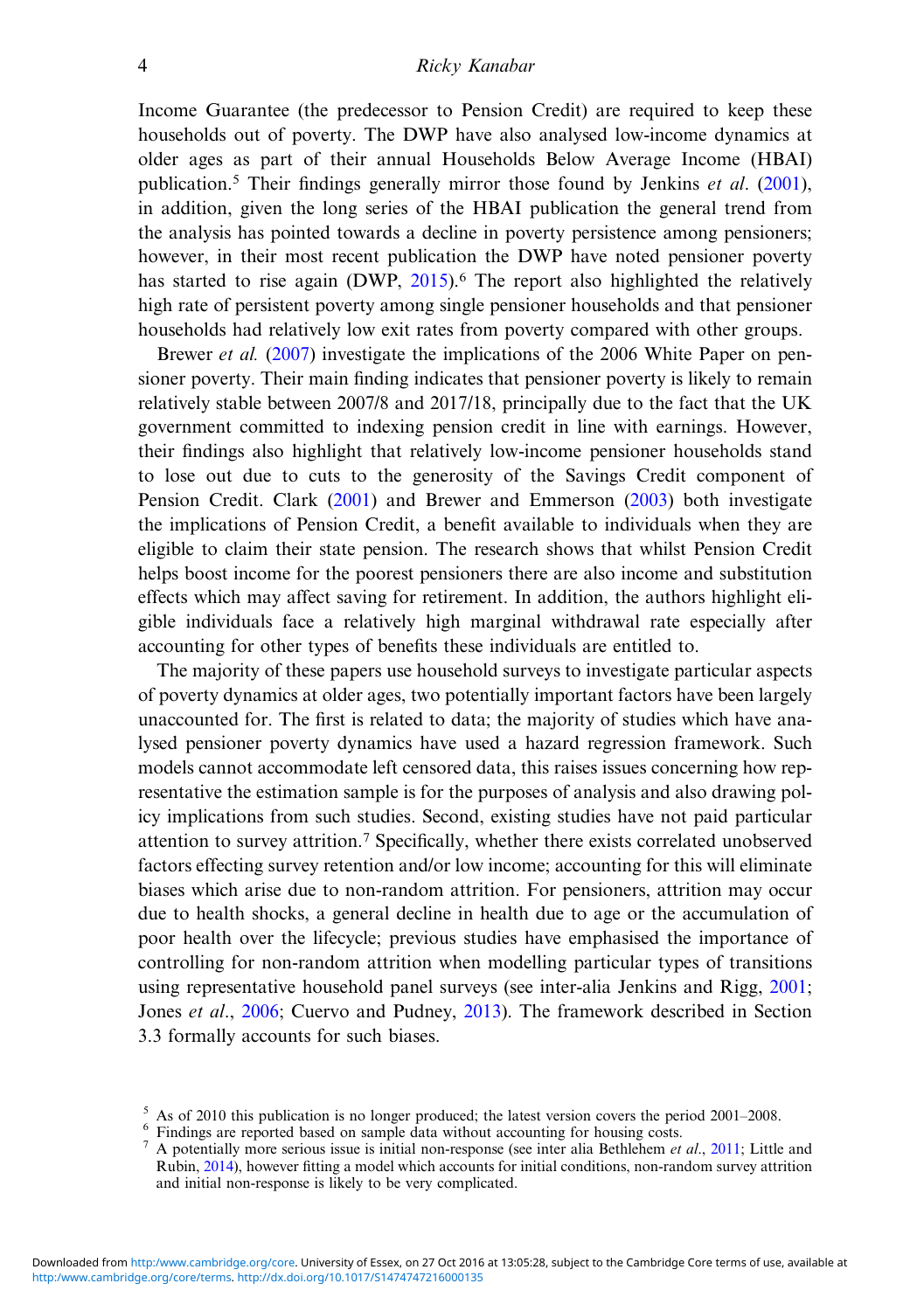# 2.2 Modelling individual-level transitions

Jenkins ([2011\)](#page-41-0) provides an excellent review of the standard approaches used to model income dynamics using individual-level microdata. The majority of these approaches fall into one of six categories: (1) dynamic binary choice (random effects) models, (2) hazard models, (3) structural models, (4) variance component models, (5) multi-state models and (6) endogenous switching models.<sup>8</sup> I briefly discuss the strengths and weaknesses of each type of approach and emphasise the reasons why I choose to model low-income dynamics using an endogenous switching framework.

Arulampalam and Stewart [\(2009](#page-40-0)) suggest that the main reason economists use dynamic binary choice (random effects) models is to capture state dependence. These models have the advantage of controlling for initial conditions (Heckman, [1981](#page-41-0)) and individual-specific unobserved heterogeneity, factors which the basic transition model developed by Boskin and Nold ([1975\)](#page-40-0) fails to incorporate (Wooldridge, [2005\)](#page-43-0).<sup>9</sup> However, Biewen [\(2009](#page-40-0)) highlights one notable drawback to dynamic binary choice models is that they do not allow for feedback effects, namely the framework assumes the dependent variable in period  $t - 1$  is uncorrelated with covariates in period  $t$  (one recent exception is Ayllón, [2015](#page-40-0)). This particularly important in the context of modelling low-income dynamics, previous studies have found strong evidence of feedback effects (Cappellari and Jenkins, [2004](#page-41-0); Arulampalam and Stewart, [2009;](#page-40-0) Biewen, [2009](#page-40-0); Fusco and Islam, [2012\)](#page-41-0).

Hazard or duration models have been widely used to model individual-level dynamics (Jenkins, [2011\)](#page-41-0). Jenkins and Rigg ([2001\)](#page-41-0), Devicienti ([2002\)](#page-41-0) and Bardasi et al. [\(2002](#page-40-0)) use a duration framework to model low-income dynamics using the British Household Panel Survey. Such models pay particular attention to the amount of time an individual is in a particular state prior to a transition out of that state; therefore relative to other approaches individual dynamics are modelled in a sophisticated manner. However, hazard models often assume individual-level unobserved effects are independent of entry to the initial state and ignore sample attrition (Cappellari and Jenkins, [2004\)](#page-41-0).10,11 Another drawback is that hazard models cannot accommodate left censored observations, this includes individuals who at each wave of the sample remain in the same state (in the context of this paper being 'poor' or 'non-poor'). This will bias estimates by dropping a large number of observations and hence make the sample unrepresentative, this bias is compounded by the fact that hazard models cannot accommodate survey weights which account for non-random attrition.

 $8$  I do not discuss counter-factual decomposition methods; however for an excellent summary, readers should consult Aassve *et al.* (2006).

<sup>&</sup>lt;sup>9</sup> Nonetheless Jenkins and Cappellari ([2008](#page-41-0)) note the model presented in Boskin and Nold [\(1975](#page-40-0)) serves as a useful benchmark and has the advantage of having closed form expressions for estimating durations of

<sup>&</sup>lt;sup>10</sup> A few notable exceptions include Jenkins and Rigg ([2001](#page-41-0)) who jointly model poverty flows and account for unobserved heterogeneity; see also Stevens (2011) and Devicienti (2002).

 $11$  Unobserved heterogeneity can be incorporated into hazard models (see, e.g., Lancaster, [1990](#page-42-0) or Jarvis and Jenkins, [1997](#page-41-0)); however this requires making parametric or non-parametric assumptions to summarise the distribution of unobserved heterogeneity. Moreover, a further drawback to this approach is that survey weights which control for survey attrition cannot be applied to such models.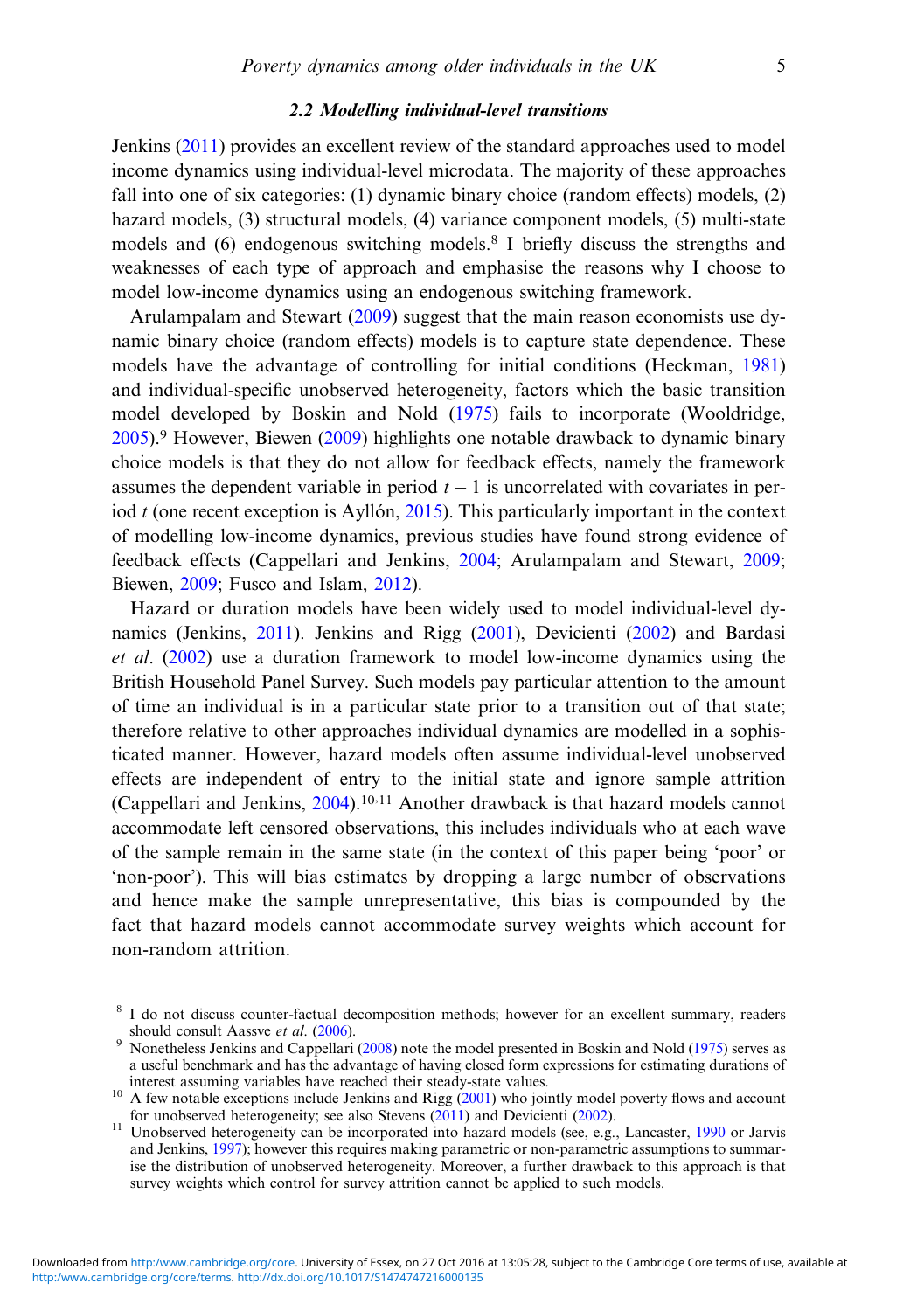Structural models pay particular attention to individual dynamics (for example, labour supply and earnings) whilst also recognising that these factors determine a households income position (see inter-alia Burgess and Propper, [1998](#page-40-0); Aassve et al., [2006\)](#page-40-0). Using a structural approach Biewen ([2009\)](#page-40-0) analyses poverty dynamics and the role of feedback effects using German longitudinal household panel data. His findings indicate the main channels by which the feedback mechanism effects current poverty is via an individual's employment status and their household composition. Whilst structural models are appealing from a theoretical perspective they are complex to estimate, require many waves of rich longitudinal survey data and also require a number of strict assumptions to hold. The strict assumptions relate to the way the individual fixed effects and general feedback effects operate; however this is unlikely to be a serious issue for pensioners. This is due to the fact that the main channels by which these feedback effects affect contemporaneous poverty (via changes in employment and changes in household composition due to marriage and separation) are likely to be occuring in low numbers or largely inapplicable to pensioner households.<sup>12</sup> Another drawback of structural and dynamic random effects or fixed effects approaches is that these estimators require the use of a balanced panel and in many cases ignore sample attrition.<sup>13</sup>

Variance component models decompose the permanent and transitory components of an individual's income series, the majority of studies using this framework have applied it to longitudinal US or Canadian data (Jenkins, [2011](#page-41-0)). One exception is Blundell and Etheridge ([2010\)](#page-40-0) who apply this method to British longitudinal panel data. The authors show there has been a strong growth in the variance of permanent and transitory income shocks; and that there has been growth in permanent shocks to labour income, together these findings help explain the changes in income inequality witnessed in the UK between 1980 and 2000. Whilst variance component models are able to shed light on the components of the income process and how they change over time, critics have argued such models are sensitive to changes in model specification (Shin and Solon, [2011](#page-42-0)). These models also rely on observing income at each period and therefore do not control for non-random survey attrition which may bias results.<sup>14</sup> Moreover, variance component models also assume the income process is homogeneous across all individuals, an assumption rejected by Stevens ([2011\)](#page-42-0).<sup>15</sup>

<sup>&</sup>lt;sup>12</sup> Biewen ([2009\)](#page-40-0) interest is in modeling poverty dynamics among working age men; therefore it is not surprising employment and household composition have feedback effects. However, in the case of pensioner households these factors are likely to play a less significant role; for example the rate of unretirement (defined as a transition from retirement back into paid employment) is relatively low in England (see Kanabar, [2015\)](#page-42-0) and a change in household composition is most likely to be due to a pensioner losing their spouse, however in many cases the surviving spouse has access to some or all of their (no deceased) spouse's pension and therefore the extent to which a pensioner will experience a large unexpected change to their income is mitigated. Another example might be sudden changes in health; however these are also unlikely to affect household income given that free universal healthcare is available in the UK.

<sup>&</sup>lt;sup>13</sup> Although some authors have extended the basic framework and controlled for attrition using longitudin-<br>al weights, see Biewen (2009).

<sup>&</sup>lt;sup>14</sup> Some studies such as Biewen ([2009\)](#page-40-0) have extended the standard variance component framework to in-<br>corporate longitudinal survey weights.

<sup>&</sup>lt;sup>15</sup> Hazard, random effects and Markov models do not assume a homogeneous income process across all individuals but allow for this process to differ conditional on poverty status.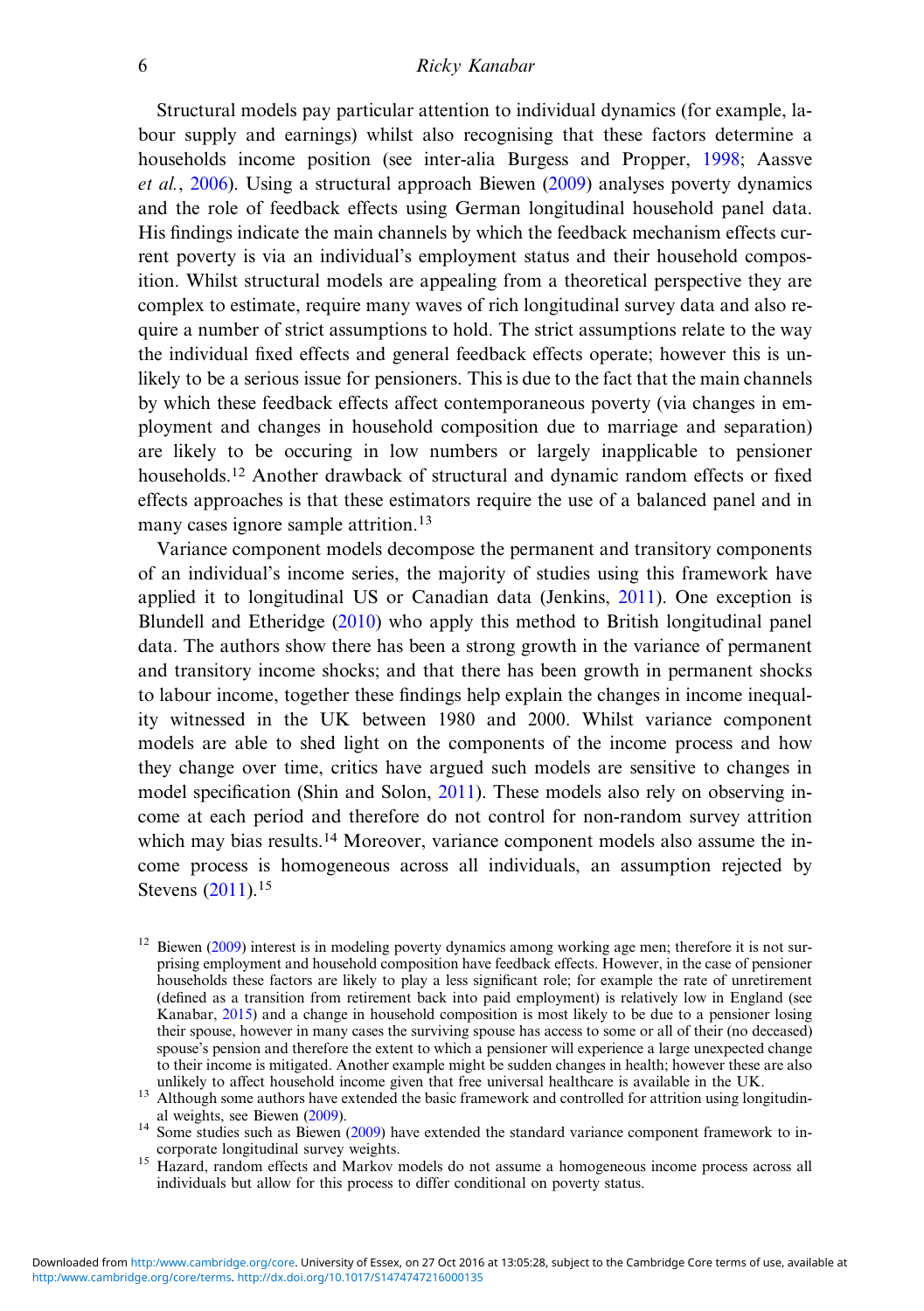Multi-state frameworks are another class of models which have been used to analyse changes in household circumstances. Aassve et al. ([2006\)](#page-40-0) emphasise the role of economic behaviour and how optimal decision-making over various dimensions such as employment, fertility and marital status determine an individual's overall economic position, and hence whether he is in poverty or not. These models are inherently complex and also do not allow for feedback effects.<sup>16</sup> Moreover, the focus of this paper is to understand low-income dynamics among pensioner households therefore similar to the argument made against the use of a structural model, it is questionable whether any of the key decision-making processes highlighted above are likely to be of relevance or affect the economic position of pensioner households.

Endogenous switching models have been used to study poverty and low pay dynamics in the UK (Stewart and Swaffield, [1999;](#page-42-0) Cappellari and Jenkins, [2004,](#page-41-0) [2008\)](#page-41-0). The endogenous switching model of Cappellari and Jenkins [\(2004](#page-41-0), [2008\)](#page-41-0) controls for the initial conditions problem, left censored data and also survey attrition. The framework allows for specific feedback effects by interacting the dependent variable at period  $t - 1$  with covariates (also measured at period  $t - 1$ ) in determining their impact on the outcome of interest in period  $t$ . This implies one can investigate the extent of state dependence whilst controlling for individual-level observed and unobserved heterogeneities. Another advantage of this framework is that it can be applied to relatively short panels (as a minimum it only requires two waves of data). However, it is worth noting that there are also drawbacks to this approach; for example, Biewen ([2009\)](#page-40-0) notes that the structure of the endogenous switching framework implies that poverty at  $t - 1$  captures all relevant information in determining poverty at period t. A recent paper by Bhuller *et al.*  $(2016)$  $(2016)$  investigating welfare receipt using administrative Norwegian monthly panel data show that this 'conditional Markov property' fails to hold. Arranz and Canto [\(2008](#page-40-0)) also note the importance of retrospective data in determining contemporaneous poverty, specifically an individual's poverty history (time spent in and out of poverty). The extent to which this may cause a bias in estimates is mitigated by the fact that the approach used in this paper controls for unobserved heterogeneity, as pointed out in a recent paper by Fusco and Islam ([2012\)](#page-41-0). The fact that I use pairs of consecutive waves of data means I cannot fully exploit the time dimension of the panel and the modelling framework cannot determine the nature and direction of any potential feedback effects.<sup>17</sup> Endogenous switching models use covariates at  $t - 1$  to predict poverty at period t: this rules out accounting for any potential changes between these periods. This may be important for pensioners, for example being eligible to claim a pension or particular benefit. In order to address this issue Section 6 describes the components of income, which are attributable to the changes in income and poverty status between  $t-1$  and t.

<sup>&</sup>lt;sup>16</sup> An exception here is Biewen ([2009\)](#page-40-0).<br><sup>17</sup> Bhuller *et al.* [\(2016](#page-40-0)) using Norwegian administrative using monthly micro-level data show that the conditional Markov property has implications for the aggregation of a dynamic processes over time. Their findings show the estimated state dependence is affected time aggregation bias if the conditional Markov assumption is violated, nonetheless they find even more complex higher-order structures are unable to satisfactorily account for the true data-generating process.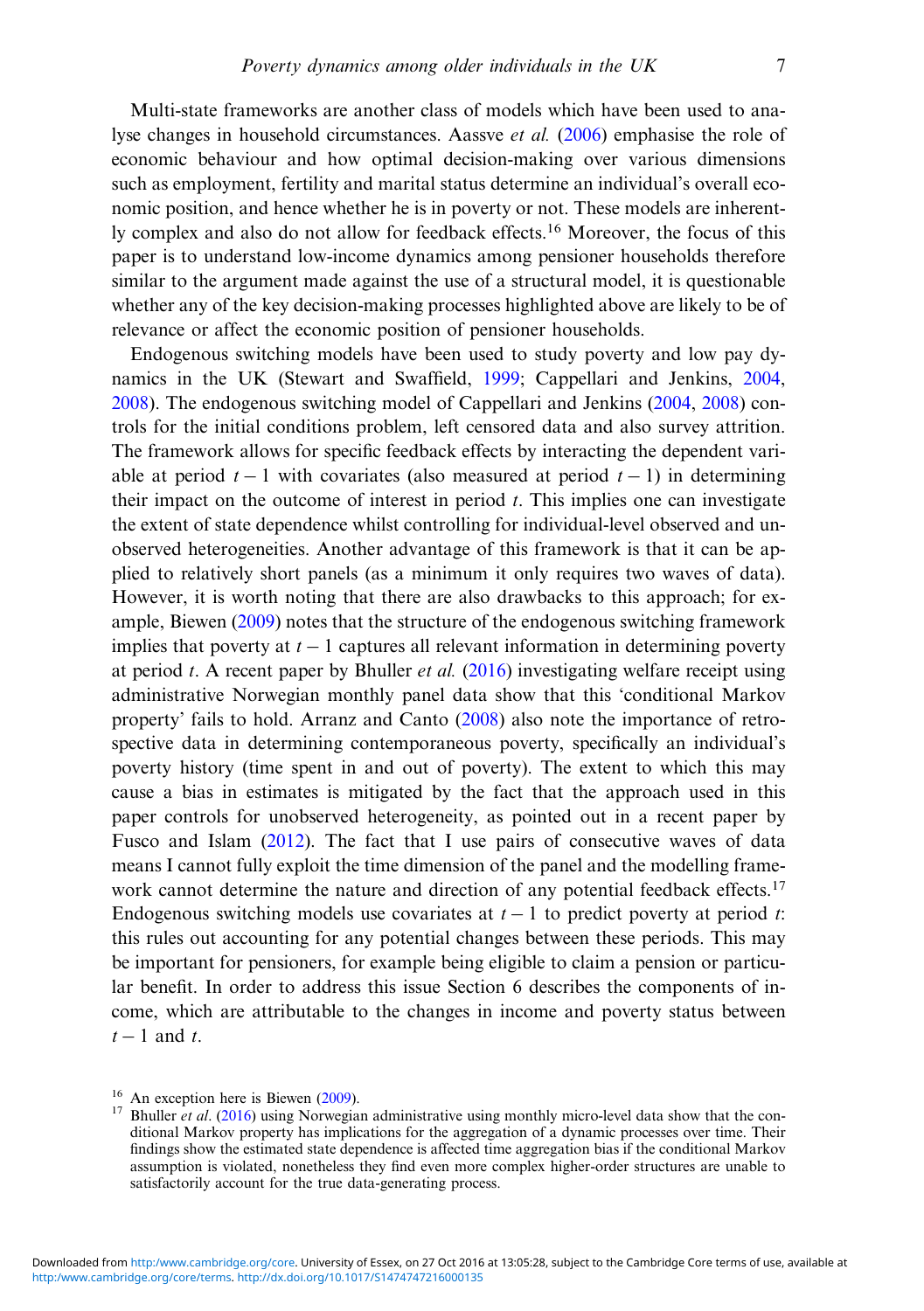#### 2.3 First-order Markov model

<span id="page-7-0"></span>The analytical framework used in this paper relies on the endogenous switching framework developed by Cappellari and Jenkins ([2004\)](#page-41-0). The following exposition draws heavily on their work.

The outcome of interest, poverty and the transitions to and from this state are modelled between two consecutive years,  $t - 1$  and t. Initial poverty status at  $t - 1$  is determined by the latent propensity  $p_{i,t-1}^*$ :

$$
p_{i,t-1}^* = \beta' x_{i,t-1} + \varepsilon_{i,t-1},\tag{1}
$$

where  $i = 1,...,N$  indexes individuals,  $x_{t-1}$  contains information relating to individual i and the household they live in,  $\beta$  is a vector of parameters to be estimated and  $\varepsilon_{i,t-1} \sim N(0, 1)$  is the sum of an individual-specific effect  $\zeta_i$ , and a white noise error  $t_{i,t-1}$ .<sup>18</sup> An individual is poor if their latent poverty propensity exceeds 0.

The second equation of interest relates to an individual's survey retention probability, formally this defined as whether I observe their household income in period  $t$  conditional on having observed it at  $t-1$ . This is modelled by the latent propensity  $r_{i,t}^*$ .

$$
r_{i,t}^* = \gamma w_{i,t-1} + \kappa_{i,t},
$$
 (2)

where  $i = 1,...,N$  indexes individuals,  $w_{i,t-1}$  contains many of the same elements also in the vector  $x_{i,t-1}$ , but also some variables which are correlated with the likelihood of survey retention but uncorrelated with initial poverty and hence excluded from  $x_{i,t-1}$ (these variables or so-called instruments are described in detail in Section 3), finally  $\gamma$ is a vector of parameters to be estimated.<sup>19</sup>  $\kappa_i \sim N(0, 1)$  is the sum of an individualspecific effect  $\omega_i$  and a white noise error  $\varepsilon_{i,t}$ . If an individual's latent propensity is > 0, then I observe their income in period  $t$ , otherwise I do not. If I do not observe household income in period  $t$  then it is neither possible to determine an individual's period t poverty status, nor any poverty transition which may have taken place.

The final equation describes poverty status in period  $t$ . This is characterised by the latent propensity  $p_{i,t}^*$ :

$$
p_{i,t}^* = \left[ (P_{i,t-1})\theta'_1 + (1 - P_{i,t-1})\theta'_2 \right] s_{i,t-1} + \vartheta_{i,t},\tag{3}
$$

where  $i = 1, \ldots, K$  indexes individuals (where  $K \le N$  due to survey attrition),  $s_{i,t-1}$  contains variables, which are similar to those contained in  $x_{i,t-1}$  with the exception that they have been interacted with  $P_{i,t-1}$ <sup>20</sup> Similar to the retention equation the estimation strategy pursued in this paper requires that there must exist variables, which are correlated with determining initial poverty, but, conditional on this uncorrelated with poverty transition and so are excluded from equation 3 (these instruments are described in Section 4.3), finally  $\theta_1$ ,  $\theta_2$  are vectors of parameters to be estimated.  $\partial_{i,t} \sim N(0, 1)$  is the sum of an individual-specific effect  $\tau_i$  and a white noise error  $\varsigma_i$ .

<sup>&</sup>lt;sup>18</sup> Any residual is subsumed into the error term and we formally test for correlation between initial poverty, income retention and poverty transition. <sup>19</sup> In an alternative specification of the model I included the instruments used to control for survey retention

in the initial poverty equation and found they were not significant. <sup>20</sup> In order to avoid simultaneity between changes in attributes and changes in poverty status we control for

characteristics at  $t - 1$  in equation (3).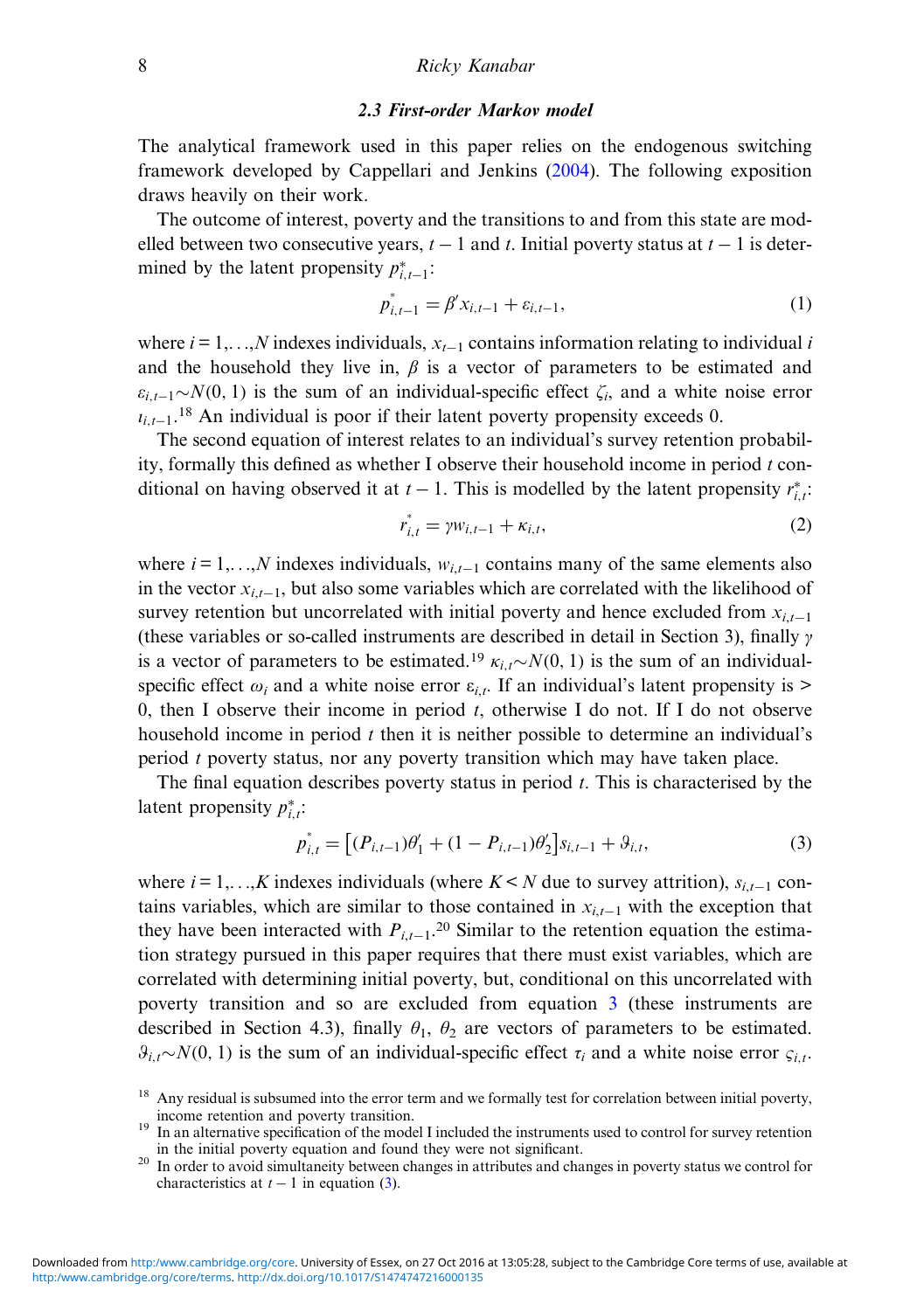We assume an individual is in poverty in period  $t$  if their latent propensity exceeds 0, similar to equation [2](#page-7-0) we can *only* observe  $P_{i,t}$  if an individual does not attrite from the survey and we observe their household's income in period  $t$ .<sup>21</sup>

We estimate the model free of any restrictions and assume the joint distribution of the error terms is trivariate standard normal. Unobserved heterogeneity can be summarised by the following three correlation coefficients:

$$
\rho_1 \equiv \text{corr}(\varepsilon_{i,t-1}, \kappa_{i,t}) = \text{cov}(\zeta_i, \omega_i),\tag{4}
$$

$$
\rho_2 \equiv \text{corr}(\varepsilon_{i,t-1}, \vartheta_{i,t}) = \text{cov}(\zeta_i, \tau_i),\tag{5}
$$

$$
\rho_3 \equiv \text{corr}(\kappa_{i,t}, \vartheta_{i,t}) = \text{cov}(\omega_i, \tau_i). \tag{6}
$$

The cross-equation correlations summarise the unobserved heterogeneity affecting initial poverty, income retention and poverty transition. As Cappellari and Jenkins ([2004\)](#page-41-0) note the association between unobservable factors, which determine initial poverty and whether a respondent reports their income in a subsequent wave is captured by  $\rho_1$ . If  $\rho_1 > 0$  (resp. <0), this indicates that those individuals who are more likely to initially be in poverty at  $t - 1$  are more (resp. less) likely to report their income/ belong to a household which reports their income in the subsequent wave relative to an individual who is non-poor in  $t - 1$ . The correlation  $\rho_2$  captures unobserved factors which determine initial poverty status and poverty transitions (i.e., conditional poverty). If  $\rho_2 > 0$  (resp. <0) this implies individuals who have a higher probability of initially being in poverty in  $t - 1$  are more (resp. less) likely to be in poverty in the subsequent period relative to individuals who were initially non-poor in  $t - 1$ . The correlation  $\rho_3$  captures unobserved factors which determine income retention and conditional poverty status. If  $\rho_3 > 0$  (resp. <0), this implies the likelihood of remaining in poverty is higher (resp. lower) for individuals for whom we observe household income in  $t - 1$  and t, relative to individuals who are more likely to attrit from the survey between period  $t - 1$  and  $t$ . The model structure imposed by the framework implies it is possible to formally test for whether initial conditions ( $\rho = \rho_2 = 0$ ) and/or income retention ( $\rho_1 = \rho_3 = 0$ ) are exogenous, these results are reported in Section 5.5.

# 2.3.1 Poverty transition probabilities

The estimation strategy followed in this paper implies it is possible to analyse three measures of poverty dynamics: (1) Poverty persistence  $(m_{i,t})$ ; (2) Poverty entry  $(l_{i,t})$ ; (3) Poverty exit  $(e_{i,t})$ . Cappellari and Jenkins ([2004\)](#page-41-0) show that in the context of a first-order endogenous switching model these three statistics are defined as:

$$
m_{i,t} \equiv Pr(P_{i,t} = 1 | P_{i,t-1} = 1) = \frac{\Phi_2(\theta'_1 s_{i,t-1}, \beta' x_{i,t-1}; \rho_2)}{\Phi(\beta' x_{i,t-1})},
$$
(7)

 $21$  Jenkins et al. ([2006\)](#page-41-0) estimate a first-order Markov system with four equations for analysing low-income dynamics, the extra equation (which we exclude for the purposes of our analysis) is an employment equation. This latter equation is not applicable for our study given that we condition on individuals in selfreported retirement, only a tiny proportion (<1%) unretire by the following wave, nonetheless unretirement may be more prevalent over a long-time horizon (Kanabar, [2015](#page-42-0)). In addition, such an estimation strategy would require exclusion restrictions, which would imply there existed covariates, which were correlated with employment, but uncorrelated with initial poverty status, reporting income and poverty status in the next period.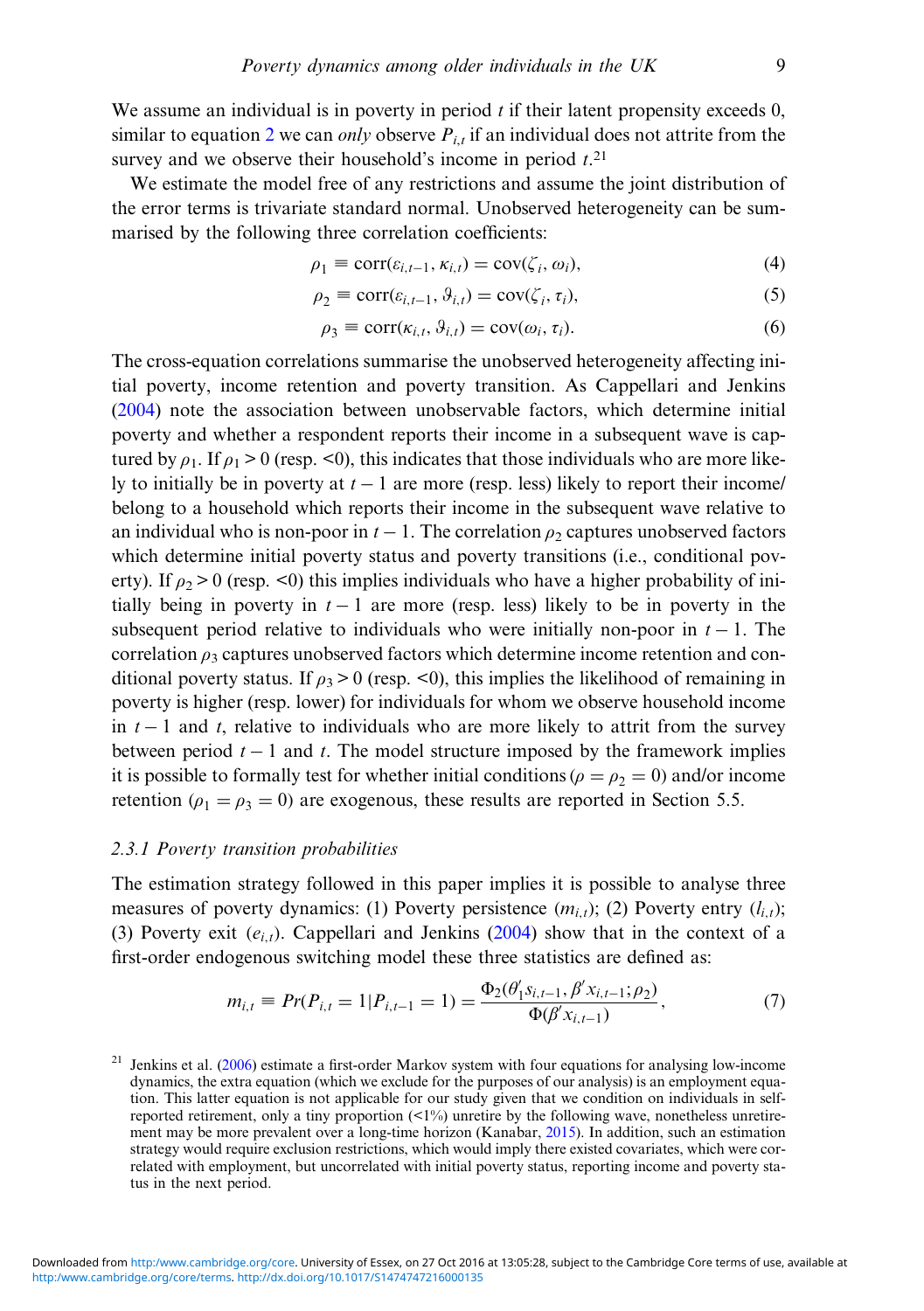$$
l_{i,t} \equiv Pr(P_{i,t} = 1 | P_{i,t-1} = 0) = \frac{\Phi_2(\theta'_2 s_{i,t-1}, -\beta' x_{i,t-1}; -\rho_2)}{\Phi(-\beta' x_{i,t-1})},
$$
(8)

$$
e_{i,t} \equiv Pr(P_{i,t} = 0|P_{i,t-1} = 1) = 1 - (7),
$$
\n(9)

where  $\Phi_2$  and  $\Phi_1$  are the bivariate and univariate cumulative density function of the standard normal distribution. By explicitly accounting for the retention propensity in (2) it is possible to estimate transition rates robust to non-random attrition for respondents who were present in period  $t - 1$  but for whatever reason had dropped out at the survey by  $t$ .

Poverty durations: A central measure of interest when analysing poverty dynamics is the duration an individual spends in or out of poverty. One particular feature of the first-order Markov framework followed in this paper is that it is possible to estimate such poverty durations, for example the (mean and median) time an individual is expected to spend in a particular state and the (mean and median) time period between states (Boskin and Nold, [1975](#page-40-0); Cappellari and Jenkins, [2004\)](#page-41-0). In Section 5.2, I present estimates of these quantities of interest using stylised individuals.<sup>22</sup>

#### 3 Data and definitions

# 3.1 Understanding society

The sample used in this study is drawn from Understanding Society (UKHLS), a nationally representative large-scale annual household panel survey which (as a subsample) includes its predecessor the British Household Panel Survey (BHPS). Understanding Society is an initiative which is managed by the Institute for Social and Economic Research based at the University of Essex; for more information see Knies ([2014\)](#page-42-0).

This study pools waves 2–4 of the survey which corresponds to the calendar period  $2010-2013.^{23}$  I restrict the sample to individuals who (at wave 2) are aged at least 60 if they are female and 65 if they are male *and* report being in retirement *and* live in a household which is defined as a 'single' or 'couple' pensioner household. After imposing these sample restrictions and cleaning the data there are 12,904 individuals at  $t - 1$  eli-gible to be in the sample, of which 1,796 (14%) attrit by t. [Table 1](#page-10-0) highlights the pattern between poverty status and survey attrition and also shows the extent of left censored data in the sample, i.e. individual's whose poverty status in both t and  $t + 1$  is identical.

Two notable findings emerge from [Table 1](#page-10-0). First, a large proportion of individuals remain in the same state across two survey waves, for example 58% of individuals remain in poverty, whilst nearly 78% are not in poverty in both  $t - 1$  and t. This underlines the advantage of using the first-order Markov approach when only having a few waves of survey data: 73% of observations would be dropped if one instead

<sup>&</sup>lt;sup>22</sup> Appendix A states the expressions used to derive the quantities of interest. The estimated durations are based on the point estimates presented in Tables  $4-6$ .

 $^{23}$  Income data from wave 1 of UKHLS underestimates income from particular types of benefit sources; however the design of the survey means from wave 2 onwards survey techniques such as dependent interviewing and panel conditioning mean a more accurate measure of individual (and therefore household) income is recorded. For more information see Fisher ([2015\)](#page-41-0).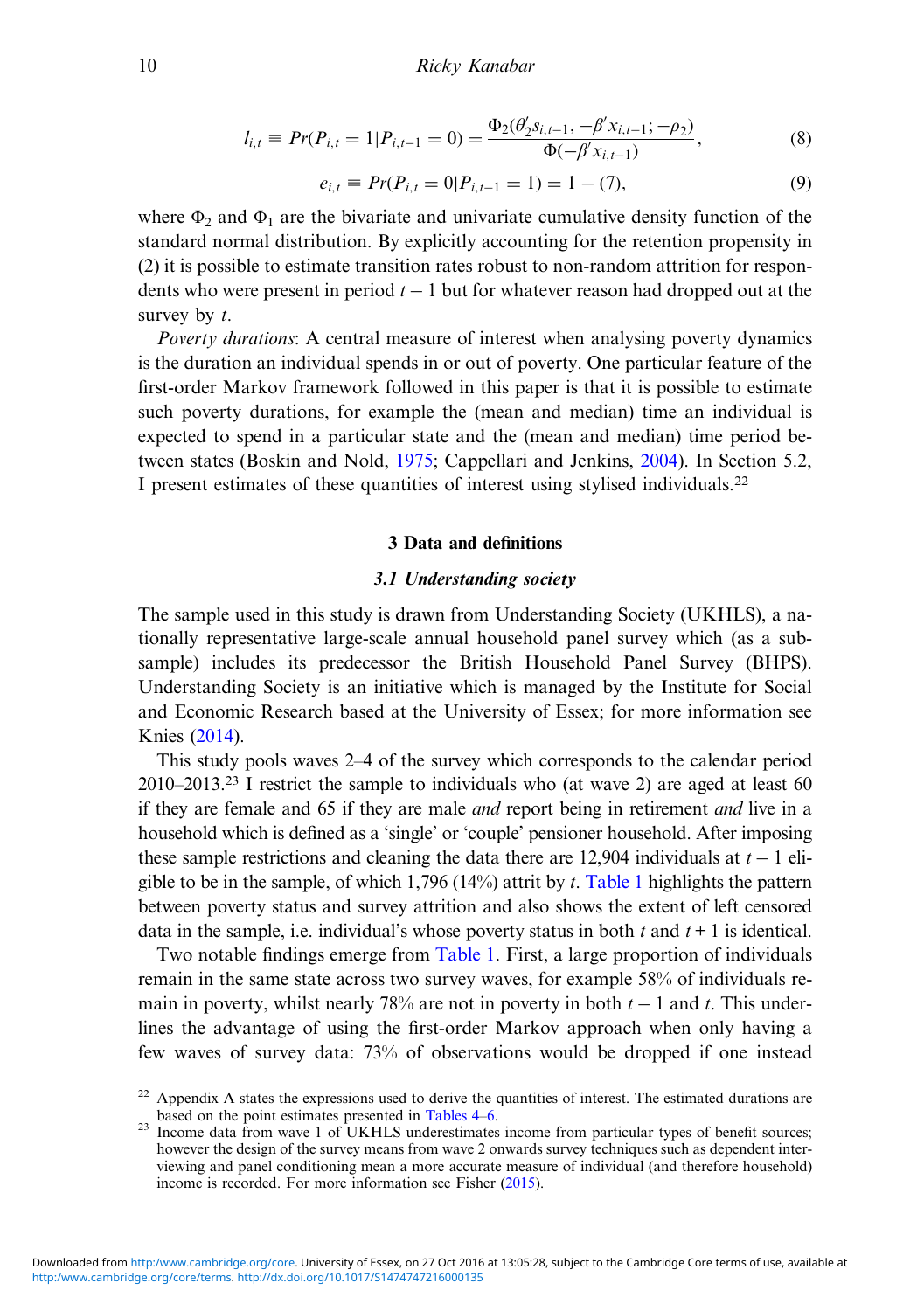<span id="page-10-0"></span>

| $t-1$    | Non-poor            | Poor              | Missing           | Total           |  |
|----------|---------------------|-------------------|-------------------|-----------------|--|
| Non-poor | 77.99% (7,377)      | $8.18\%$ (774)    | $13.83\%$ (1,308) | $100\%$ (9,459) |  |
| Poor     | 27.08% (939)        | 58.75% (2,024)    | 14.17% (482)      | $100\%$ (3,445) |  |
| Total    | $64.40\%$ $(8,310)$ | $21.68\% (2,798)$ | 13.92% (1,796)    | 100% (12,904)   |  |

Table 1. Poverty status and attrition

Notes: Sample is based on UKHLS waves 2–4. Author's calculations, for more information see text.

opted to use a hazard approach, which cannot accommodate left censored data. Second, the difference in the attrition rate between individuals who are initially non-poor versus those who are poor appears to be small. The main reason individual's attrited from the sample is due to outright refusal (4%) and death (1.4%).

A key concept in this paper is the definition of poverty. I use an income-based measure. This is based on information reported by survey respondents at the time of the interview and is composed of all sources of labour income, miscellaneous income, private benefit income, investment income, pension income and social benefit income. Each wave of Understanding Society data contains a derived household net income variable, this variable sums all individual incomes within the household having taken account of any taxes and (claimed) benefits individuals are liable for or entitled to.<sup>24</sup> From this figure housing costs which may consist of rent, water rates, community water charges and council water charges, mortgage interest payments, ground rent and service charges and council tax are deducted.<sup>25</sup> The British DWP the government department responsible for state pensions and reducing pensioner poverty refer to this as poverty After Housing Costs (AHC) and it is their preferred measure when analysing low-income dynamics among pensioner households. The reason for this is that: (1) a high proportion of pensioners own their own home outright; (2) in deriving poverty thresholds one should account for differences in housing costs relative to working-age households; (3) to account for interest rates; and (4) to account for increases in rent (DWP, [2015](#page-41-0)).

Having created a measure of poverty AHC, I follow the DWP and Office for National Statistics (ONS) and define an individual as being in poverty if he/she belongs to a household whose income is below 60% of real median equivalised net household income.<sup>26,27</sup> The real monthly net equivalised income which defines the

<sup>27</sup> As a robustness check I re-estimated the model using a poverty threshold based on the real net income Before Housing Costs; the headline findings are very similar to those reported AHC.

<sup>&</sup>lt;sup>24</sup> For more information regarding the derivation of the net income variable see Knies [\(2014](#page-42-0)).<br><sup>25</sup> Understanding Society asks respondents for a composite measure of rent and flags whether this includes water rates. For respondents whose rent does not include water rates it is not possible to deduct this from their net income; however water rates are likely to constitute only a small proportion of total housing

<sup>&</sup>lt;sup>26</sup> I adjust household size using the OECD equivalence scale. For the purpose of estimating the poverty line at each wave the entire Understanding Society sample is used (the data are weighted to account for sur-<br>vev design and to ensure it is representative of the UK population).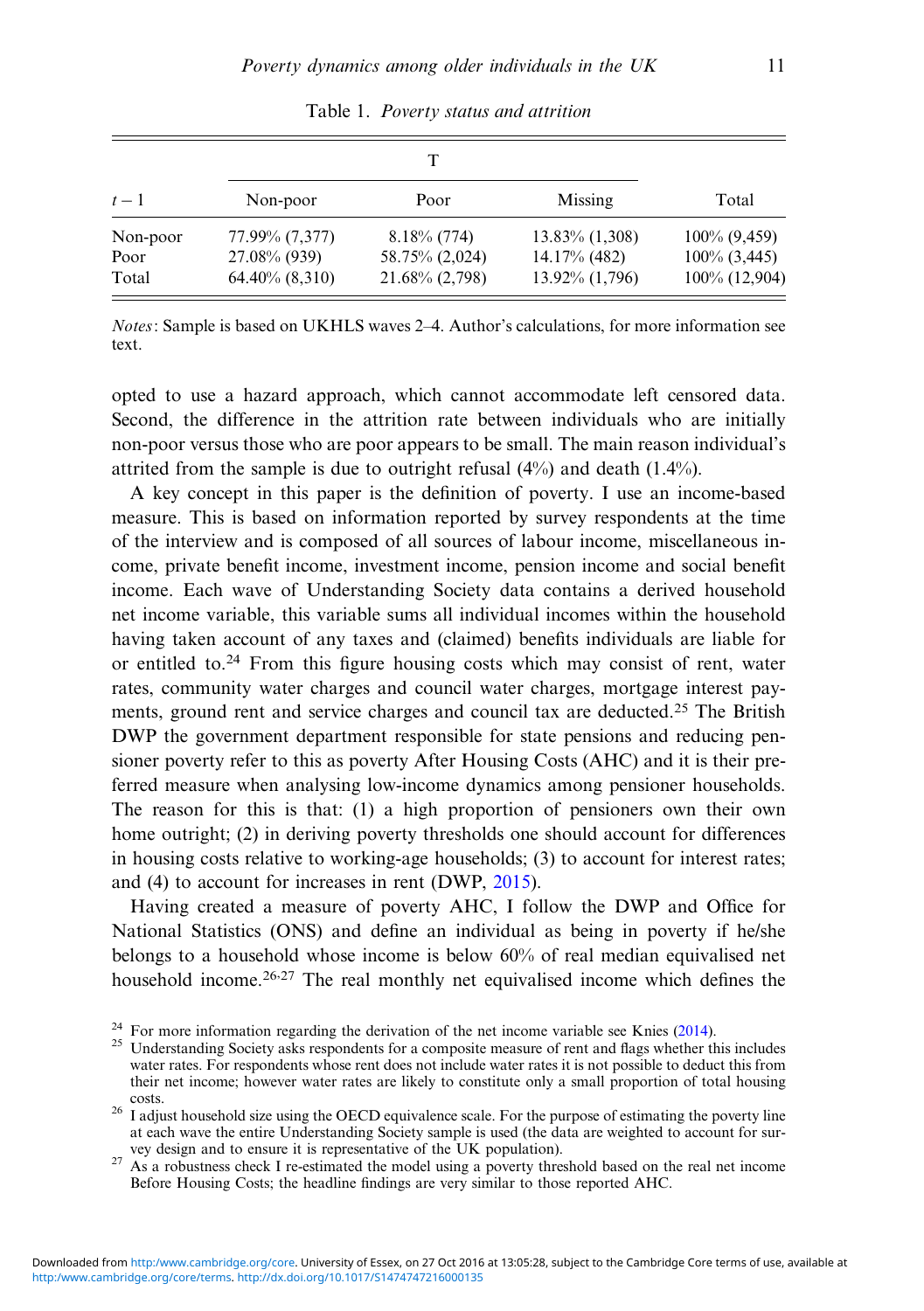AHC poverty threshold for 2010, 2011 and 2012 was £650, £667.78 and £662.13, respectively (2005 prices).

# 3.2 Variables

Understanding Society contains a wide range of economic and sociodemographic variables, which are available at every wave of the survey.<sup>28</sup> In keeping with previous studies of poverty the majority of covariates are defined at the level of Head of Household (HoH). The HoH is defined as the individual within the household who contributes the greatest share of household income. Understanding Society provides the fraction of household income attributable to each person living in the household<sup>29</sup>

Health has been shown to be an important characteristic determining the standard of living in older age (Banks and smith  $2006$ ; Jones *et al.*,  $2010$ ). I control for selfreported health which is recorded on a five-point scale and whether an individual has a health limitation or disability, I also interact these two controls to determine their joint effect. Understanding Society asks sample respondents whether they have caring responsibilities for another household member, this is likely to affect an individual's ability to work or constrain the number of hours they can work. Part of the cost may be offset if the individual is entitled to attendance or carer's allowance to help with care. I separately control for whether an individual is in receipt of particular disability benefits including: incapacity/severe disablement (including industrial injury/sickness accident) and carer's or attendance allowance.

Bozio et al. ([2011\)](#page-40-0) using administrative linked data show educational attainment and pension type are important in determining an individual's economic position in retirement. I include a control for highest level of educational attainment (five-point scale) and the type and number of pensions an individual is in receipt of.<sup>30</sup> Related to pension receipt, Stewart ([2003\)](#page-42-0) using the BHPS highlights the importance of an individual's earnings history in determining their income and wealth position in retirement. At the time of writing retrospective employment history data for Understanding Society sample respondents is unavailable; however, I control for the type and number of pensions an individual is receiving income from and this is likely to be strongly correlated with their labour market history. Understanding Society also asks sample respondents to report their income sources; I control for whether an individual is in receipt of investment income, private benefit income and miscellaneous income.

<sup>&</sup>lt;sup>28</sup> One limitation of Understanding Society is that it does not contain data on pension wealth; although for the majority of the sample this is likely to have been annuitised and become part of individual (and thus household) income.

<sup>&</sup>lt;sup>29</sup> In cases where the contribution to household income in a two person pensioner household is identical then whoever is oldest is defined as the HOH; if this is also identical then in these very few cases the

 $\frac{30 \text{ Ba} \cdot \text{Be} \cdot \text{Be} \cdot \text{Be} \cdot \text{Be}}{100 \text{ Pa} \cdot \text{Be} \cdot \text{Na}}$  Insurance contribution histories linked to the English Longitudinal Study of Ageing to investigate the heterogeneity in pension wealth holdings. Whilst Understanding Society does not contain data on pension wealth the fact this study is based on individuals in retirement who are at or above state pension age implies that such individuals will already be drawing down on their pension wealth and using it as a source of income (which is used to define whether they are in poverty).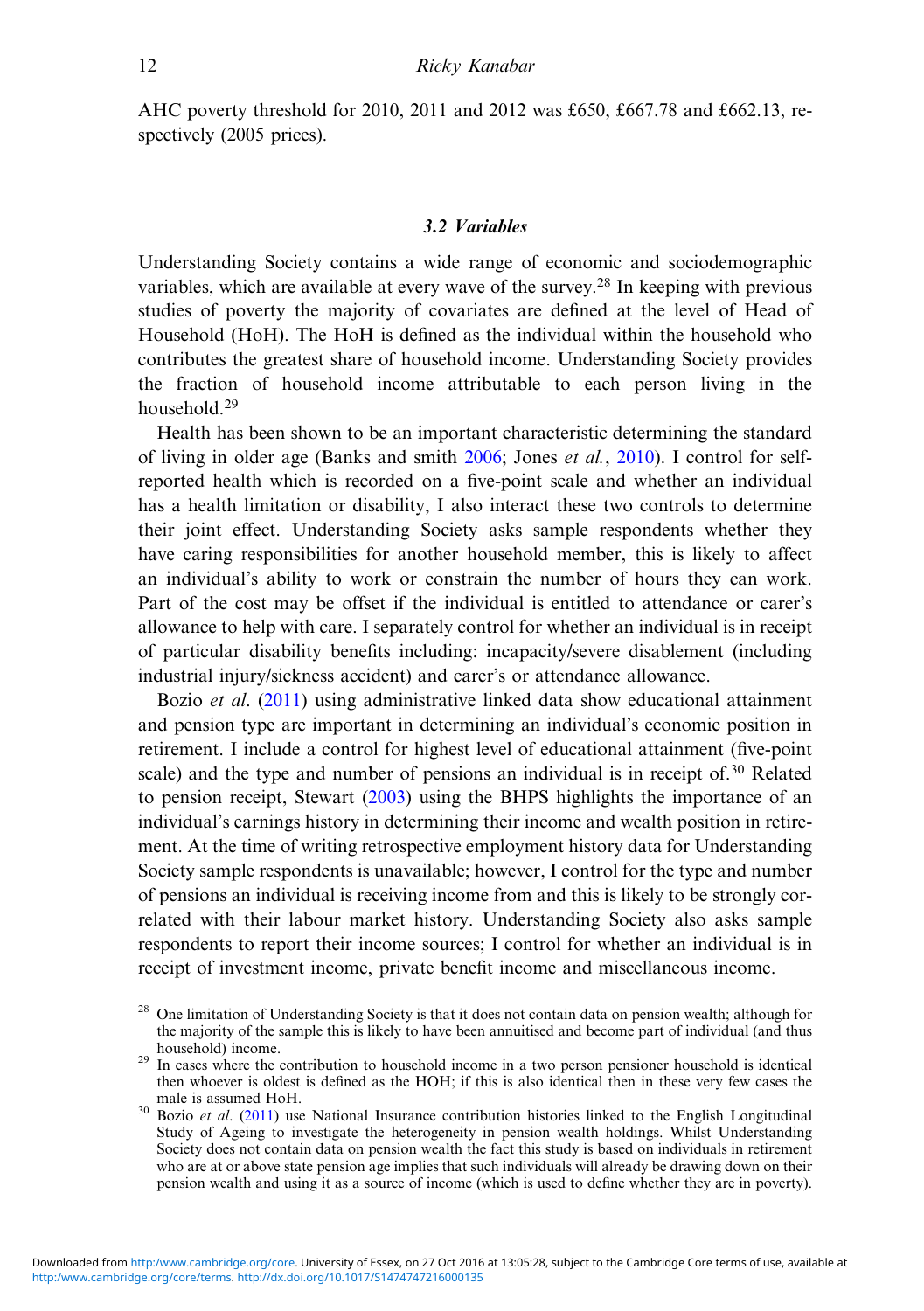Marital status is another characteristic which has been shown to influence household income in retirement. Jenkins and Rigg [\(2001](#page-41-0)) using the BHPS found that over a four-wave window 55% of single pensioner households experienced poverty at least once, whilst the equivalent figure for pensioner couples was lower at 38%. Jarvis and Jenkins [\(1997](#page-41-0)) also using the BHPS find 1/3 of male and 1/2 of female single pensioner households are likely to experience persistent poverty.

Similarly, housing tenure has been shown to be an important determinant of an individual's standard of living in retirement (Bardasi et al., [2002](#page-40-0); Disney et al., [2002\)](#page-41-0). Specifically, housing costs effect an individual's financial resources available for consumption, ceteris paribus a homeowner will have a higher level of disposable income (after accounting for housing costs) relative to an individual who has a mortgage or rents (Campbell and Cocco, [2007\)](#page-40-0). Homeowners also have a higher stock of wealth and are able to release equity through downsizing or taking an additional mortgage, therefore this group of individuals is likely to be less credit constrained relative to households who still have an outstanding mortgage, are in social housing or renting. However, it is important to note that poor non-homeowner pensioners may be in receipt of particular benefits which boost their individual/household income.

I also control for an individual's subjective financial situation at the time of the survey interview, which is likely to be related to their poverty status. Stewart [\(2009](#page-42-0)) uses such a measure to derive a pensioner equivalence scale using longitudinal British panel data, his findings suggest that the current equivalence scale used by the state is more generous than that implied using his constructed scale using subjective financial expectations data. Finally, Brewer *et al.* ([2007\)](#page-40-0) show there exists significant variation over time in household income by Government Office Regions in the UK. Therefore I control for the government office region in which a household resided in.

# 3.3 Model identification

In order to model dynamics one must first observe an individual's initial income position; however, this is unlikely to be random. Indeed many studies have highlighted the significant differences in individual's financial position on reaching retirement (see inter-alia Diamond and Hausman, [1984](#page-41-0); Kapteyn et al., [2005](#page-42-0); Lusardi and Mitchell, [2007\)](#page-42-0). Bozio *et al.* ([2011\)](#page-40-0) highlight the importance of state and private pension contributions (from lifetime earnings) in determining retirement income. Their results suggest that differences in retirement income are largely due to marital status and individual's numerical proficiency. Therefore it is important to account for individual heterogeneity when modelling low-income dynamics, this is often referred to as the initial conditions problem (Heckman, [1981\)](#page-41-0). Ignoring the initial conditions problem in the context of low-income dynamics using survey data will lead to a bias in model estimates and implied durations of interest (Jenkins, [2011](#page-41-0)).

For the purposes of model identification and to eliminate such biases, I must assume particular exclusion restrictions. Cappellari and Jenkins ([2004\)](#page-41-0) highlight that for the modelling strategy to be successful one needs an instrument which is correlated with initial poverty at  $t - 1$  but conditional on this is uncorrelated with poverty status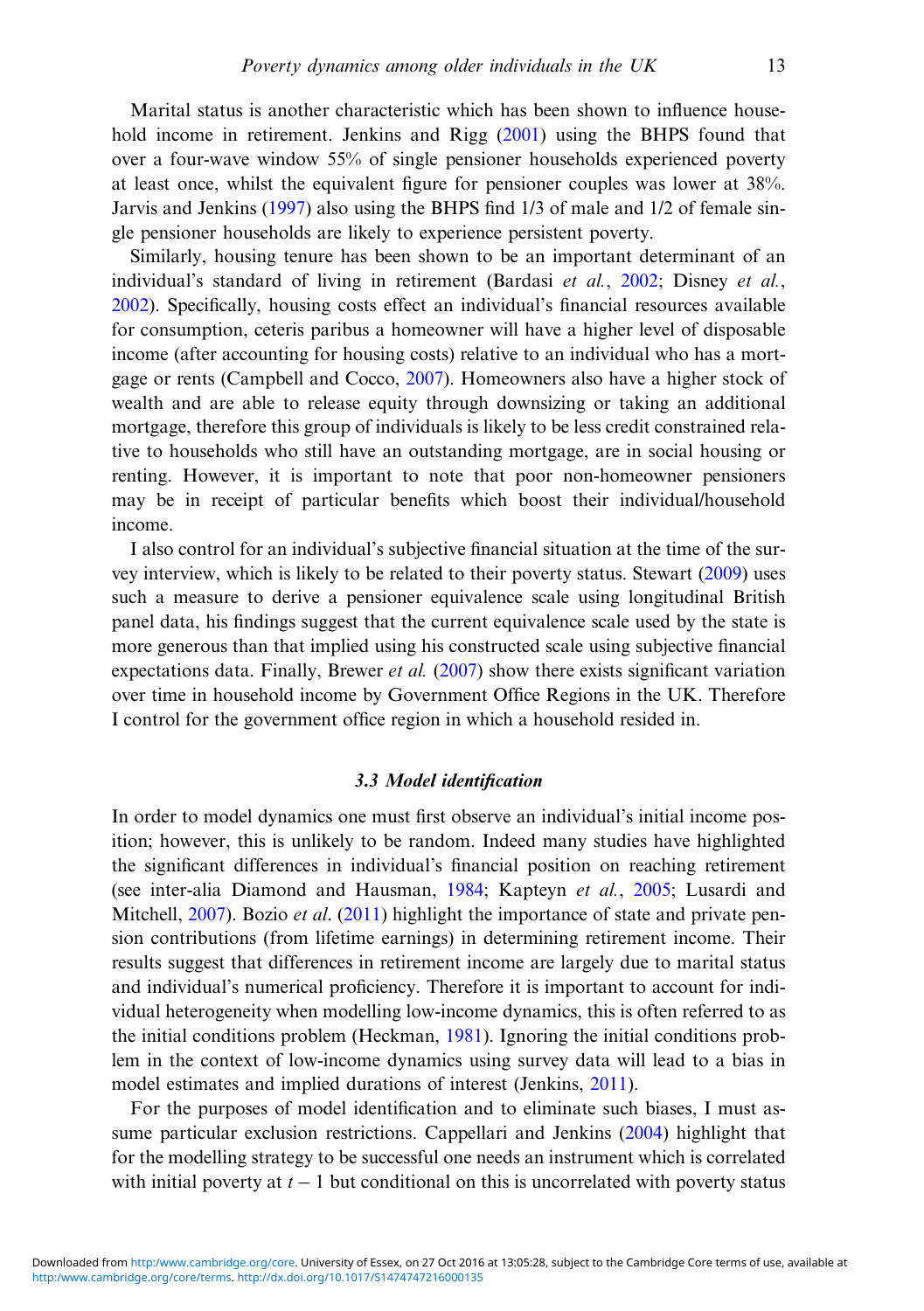at t. Heckman [\(1981](#page-41-0)) suggests that one should use information prior to an individual's own labour market entry. Therefore I utilise data on respondent's paternal level of educational attainment. One could also use information collected about maternal level of educational attainment; however, this did not satisfy the conditions for being a satisfactory instrument. This covariate had low power in determining initial poverty equation at  $t - 1$ , this is related to the fact that there is little variation in the level of maternal educational attainment for the sample of individuals used in this paper. Paternal educational attainment is coded as a dummy variable which takes the value 1 if a sample respondent's father left full-time education with a qualification or a degree and 0 otherwise. A priori (and holding all else constant) one would expect individuals who grew in up in a household with a more highly educated father to be less likely to experience poverty during their lifetime including when in retirement; indeed a large body of evidence has shown there exists positive intergenerational earnings mobility and a positive correlation between parent's and children's earnings (see inter-alia Behrman and Taubman, [1990](#page-40-0); Grawe, [2006;](#page-41-0) Nicoletti and Ermisch, [2008\)](#page-42-0). [Table 3](#page-15-0) in Section 3.4.1 shows that 16% of non-poor households had a HoH whose father left education with a recognised qualification or degree, whilst this figure stood at only 13% in poor households. In Section 5.5.1, I describe various tests to ensure the validity of paternal educational as an instrument to deal with the initial conditions problem.

A second instrument is required to control for non-random attrition. The instrument should be correlated with sample retention status but conditional on this be uncorrelated with poverty status at t. Understanding Society contains data collected by the fieldwork interviewer, which characterises certain aspects of the survey interview.<sup>31</sup> Specifically, Understanding Society collects data on whether during the survey interview a survey respondent mentions:

- 1. Purpose of the survey (e.g., what's the purpose? what's all this about?)
- 2. Interview length (e.g., how long will this take?)
- 3. Panel design (e.g., you'll be coming back next year?)
- 4. Confidentiality (e.g., who is going to see the answers?)
- 5. Incentive/payment (e.g., what's in it for me/us?)
- 6. Other query.

Using this information I generate a variable which summarises the number of positive responses in relation to the six queries above. This variable can take one of three values; the variable is equal to zero if the survey respondent did not raise any of the issues, it is equal to one if they respond 'yes' to at most one of the issues and is equal to two if the survey respondent raises two or more issues. One would expect that the more issues raised by the survey respondent, the less likely they are to be present in the next wave of the survey. Similar to the instrument used to control for initial conditions I test the validity of the retention instrument in Section 5.5.1.

<sup>&</sup>lt;sup>31</sup> This information is collected at the household level and is answered by one individual in the household (if living in a two person household).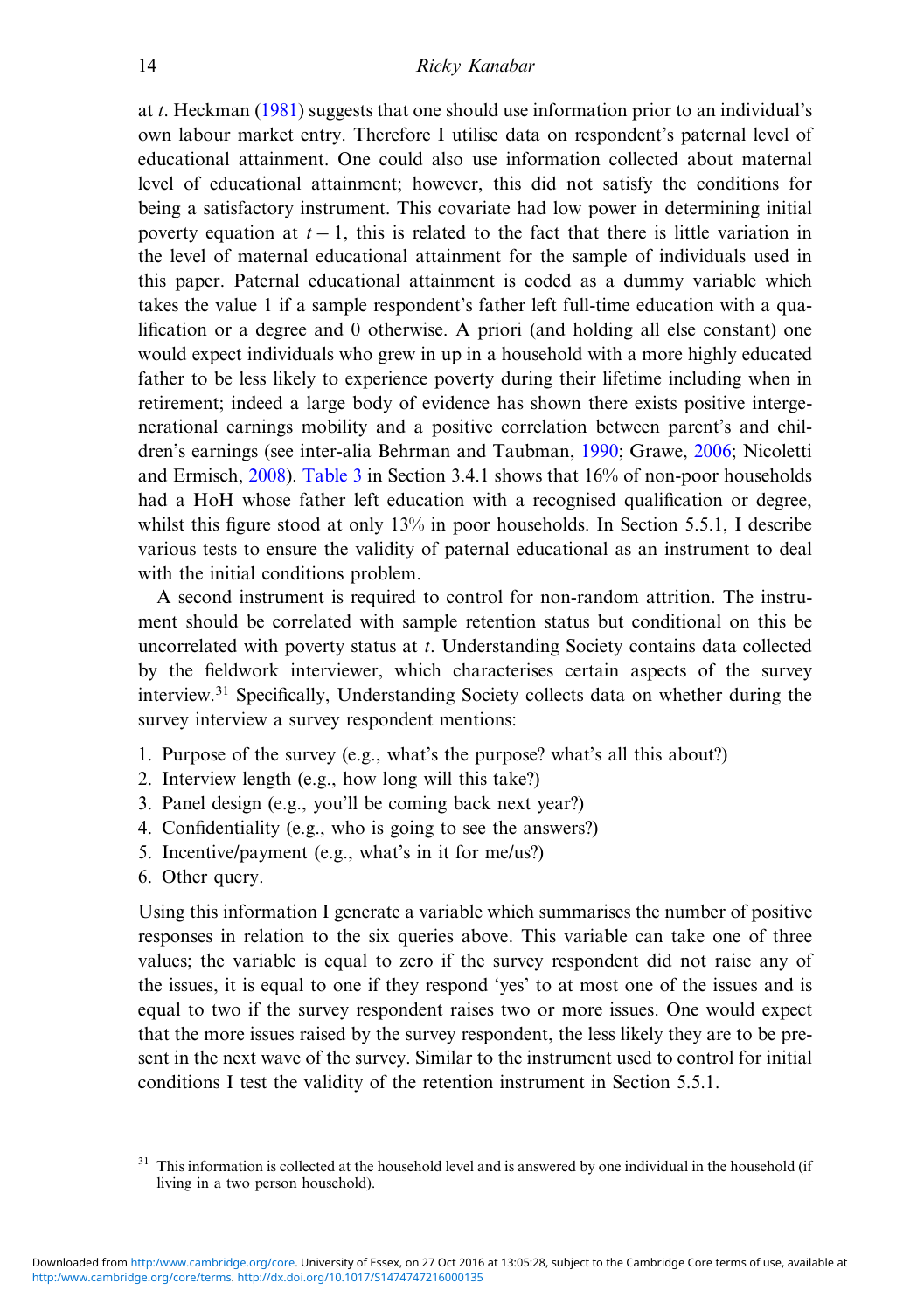| Poverty status <sub>t – 1</sub> | Raised no queries <sub><math>t-1</math></sub> | Raised 1 query, $-1$ | Raised >1 query <sub>t-1</sub> |
|---------------------------------|-----------------------------------------------|----------------------|--------------------------------|
| $\text{Poor}_{t-1}$             | 77.7%                                         | $16.9\%$             | $5.2\%$                        |
| Non-poor $_{t-1}$               | $81\%***$                                     | $15.4\%$             | $3.5\%***$                     |

Table 2. Sample respondent queries regarding survey by initial poverty status

Notes: Proportions may add up to more than 1 due to rounding. Statistical differences determined using an independent sample t-test assuming unequal variances (by poverty status). Null hypothesis assumes there is no difference between groups. \*, \*\*, \*\*\* indicate test results that are significant at the 10%, 5% and 1% levels, respectively.

Table 2 highlights the extent to which individuals raise such queries at the time of their interview conditional on their poverty status at  $t - 1$ . The estimation strategy requires pooling waves of the survey and implies I have repeated observations of the same individual and household. Therefore the results in Table 2 describe the characteristics for only the first two-wave panel, i.e.  $t - 1$  in Table 2 refers to wave 2 or the calendar year 2010/2011.32

Table 2 indicates approximately 20% of non-poor and poor households raise at least one query relating to the survey. Table 2 also indicates conditional on initial poverty status there are statistical differences in the mean proportion of queries raised. A priori there is no clear pattern or relationship one would expect between poverty status and retention probability; except perhaps that poor households might be more interested in receiving a financial incentive for taking part in the survey. The results from Table 2 indicate that a slightly higher proportion of this group does ask more queries in general and that this effect is statistically significant for >1 query. In terms of financial incentives, for this sample only a very low proportion of households raised this query  $(1\%$  and  $1.5\%$  of non-poor and poor households, respectively).<sup>33</sup>

# 3.4 Descriptive statistics

# 3.4.1 Characteristics

[Table 3](#page-15-0) shows the mean value of each individual characteristic used in the model conditional on an individual's poverty status at  $t - 1$ . The sample has been restricted to individuals in the first two-wave consecutive panel, i.e.  $t - 1$  in [Table 3](#page-15-0) refers to wave 2 or the calendar year 2010/2011.34

[Table 3](#page-15-0) indicates that there are significant differences in the observable economic and sociodemographic characteristics of individuals, conditional on their poverty status. In non-poor households, a higher proportion of individuals are younger, male and married. These individuals live in households where a higher proportion of HoHs hold a degree, have two or more non-state pensions, have income from sources other than their pension, self-report a higher level of health and report a higher level

<sup>&</sup>lt;sup>32</sup> The results for the waves 3 and 4 panel are very similar.<br><sup>33</sup> The difference between these two is not significant at the 5% level.<br><sup>34</sup> The individual characteristics for the pair of waves 3–4 are very similar.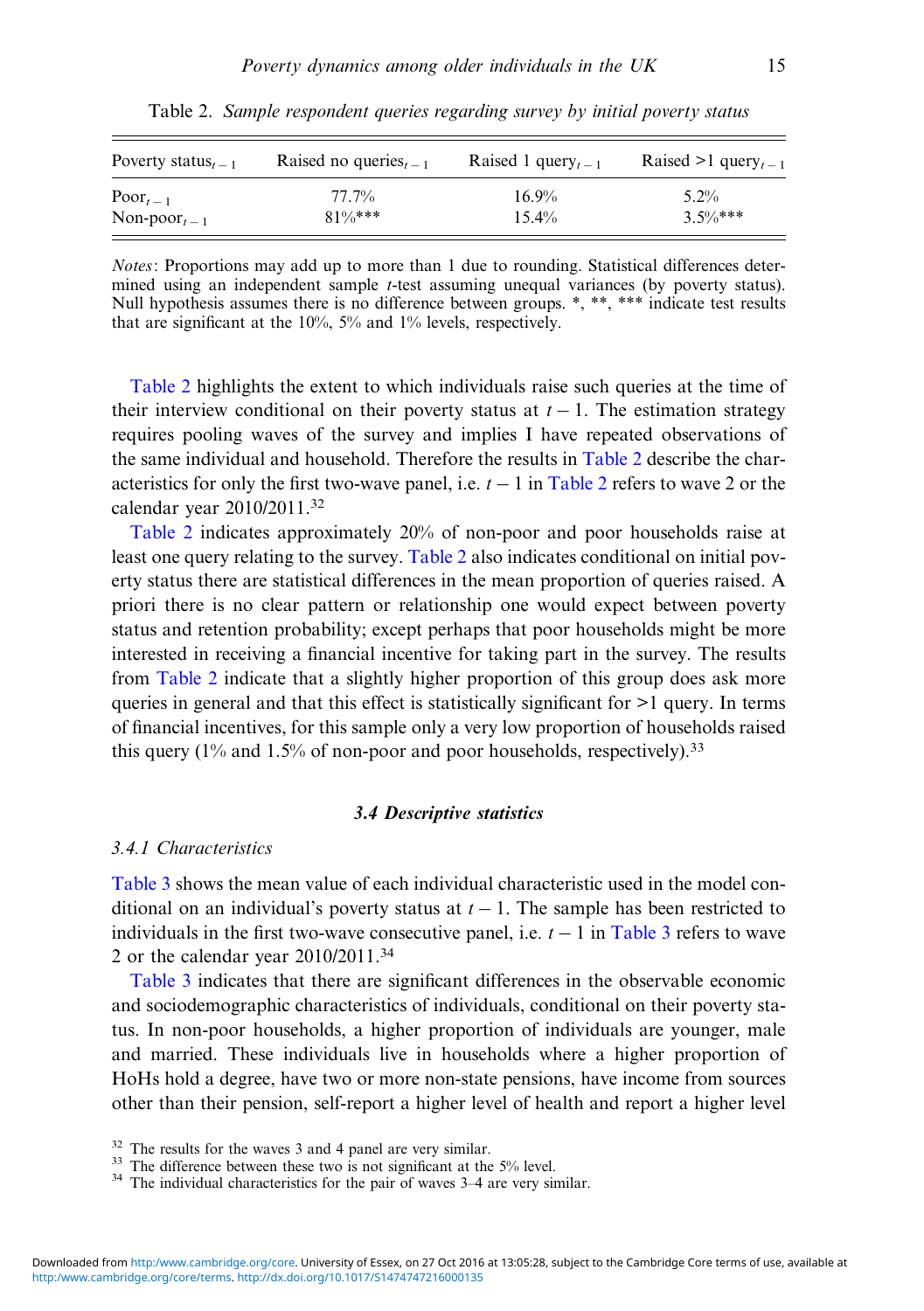|                                                     | $\text{Poor}_{t-1}$ | Non-poor $_{t-1}$ |
|-----------------------------------------------------|---------------------|-------------------|
| Individual characteristic <sub>t-1</sub>            |                     |                   |
| Age                                                 | 75                  | $74***$           |
| Male                                                | 0.35                | $0.42***$         |
| Single                                              | 0.06                | 0.06              |
| Married                                             | 0.44                | $0.59***$         |
| Divorced                                            | 0.13                | $0.09***$         |
| Widowed                                             | 0.37                | $0.26***$         |
| $H \circ H$ characteristics <sub>t-1</sub>          |                     |                   |
| Father had a qualification or degree                | 0.13                | $0.16***$         |
| Age                                                 | 76                  | $74***$           |
| Degree                                              | 0.03                | $0.14***$         |
| Higher degree                                       | 0.05                | $0.12***$         |
| A-level                                             | 0.11                | $0.14***$         |
| <b>GCSE</b>                                         | 0.12                | 0.12              |
| Other qualification                                 | 0.19                | $0.15***$         |
| No qualification                                    | 0.50                | $0.32***$         |
| Male                                                | 0.50                | $0.65***$         |
| Owns home outright                                  | 0.79                | $0.73***$         |
| Owns home with mortgage                             | 0.04                | 0.04              |
| Local authority housing                             | 0.08                | $0.11***$         |
| Housing association                                 | 0.05                | $0.08***$         |
| Renting                                             | 0.05                | $0.04***$         |
| Excellent health                                    | 0.03                | $0.07**$          |
| Very good health                                    | 0.22                | $0.25***$         |
| Good health                                         | 0.30                | $0.28**$          |
| Fair health                                         | 0.30                | $0.25***$         |
| Poor health                                         | 0.11                | $0.15***$         |
| Longstanding illness/disability                     | 0.40                | $0.37***$         |
| Excellent health and limiting illness/disability    | 0.01                | 0.02              |
| Very good health and limiting illness/disability    | 0.08                | 0.09              |
| Good health and limiting illness/disability         | 0.16                | 0.17              |
| Fair health and limiting illness/disability         | 0.24                | $0.21***$         |
| Poor health and limiting illness/disability         | 0.11                | $0.15***$         |
| Not in receipt of disability income benefit         | 0.91                | $0.75***$         |
| In receipt of Incapacity/severe disablement benefit | 0.05                | $0.14***$         |
| In receipt of attendance or carers allowance        | 0.04                | $0.11***$         |
| Cares for someone in household                      | 0.04                | $0.07***$         |
| N                                                   | 1,939               | 5,136             |
| $H \circ H$ characteristics <sub>t-1</sub>          |                     |                   |
| Lives in North East or West                         | 0.23                | 0.22              |
| Lives in East or West Midlands                      | 0.18                | $0.14***$         |
| Lives in London and South East                      | 0.15                | $0.19***$         |
| Lives in East of England                            | $0.07\,$            | $0.09**$          |
| Lives in South West and Wales                       | 0.18                | 0.19              |
| Lives in Scotland                                   | $0.08\,$            | $0.10**$          |
| Lives in Northern Ireland                           | 0.09                | $0.07***$         |
| Financial situation: living comfortably             | 0.26                | $0.44***$         |

<span id="page-15-0"></span>Table 3. Comparison of individual and household characteristics at wave 2 by poverty status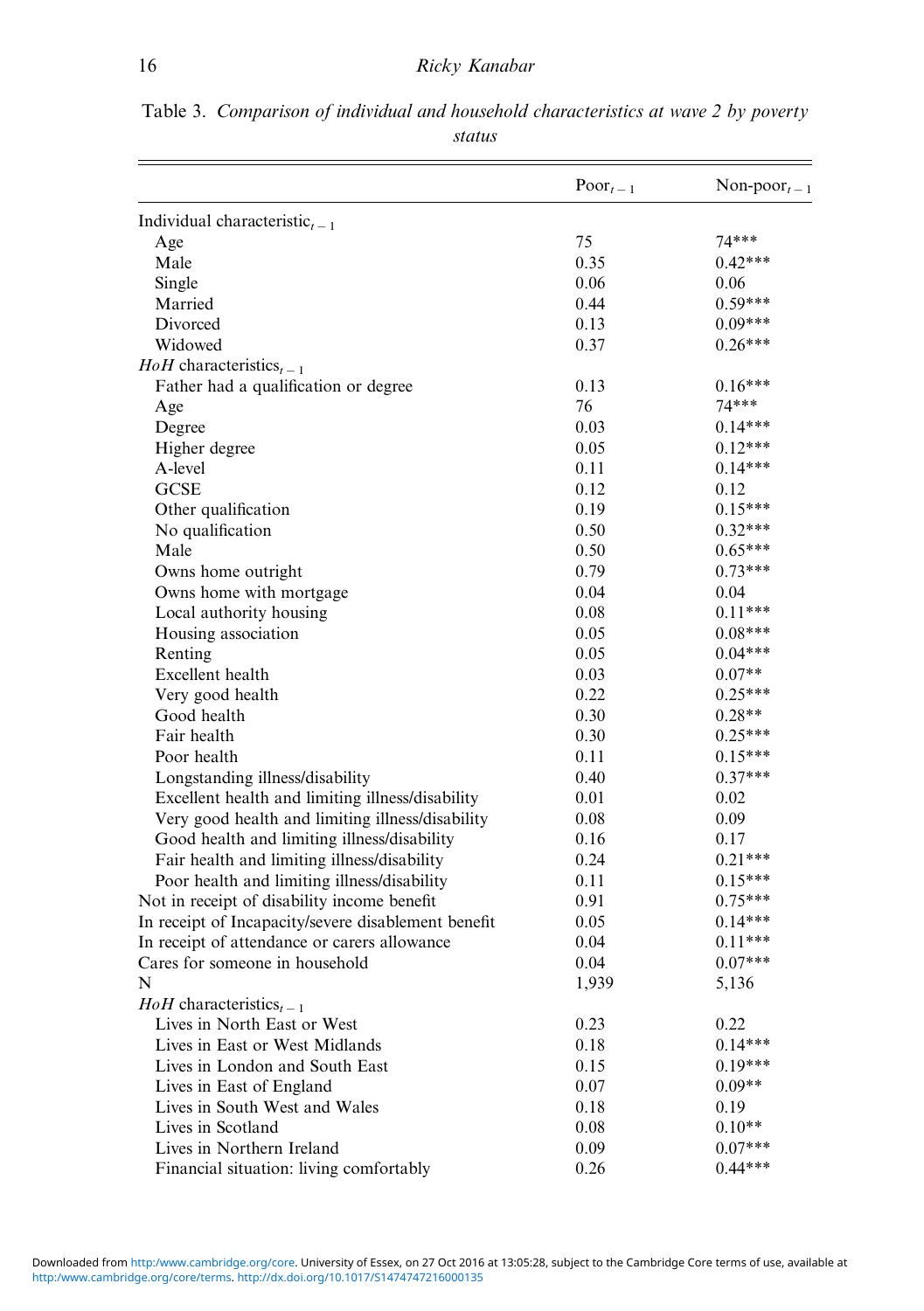|                                                     | $\text{Poor}_{t-1}$ | Non-poor $_{t-1}$ |
|-----------------------------------------------------|---------------------|-------------------|
| Financial situation: Doing alright                  | 0.35                | $0.32*$           |
| Financial situation: Just about getting by          | 0.34                | $0.21***$         |
| Financial situation: Finding it quite difficult     | 0.03                | $0.02***$         |
| Financial situation: Finding it very difficult      | 0.01                | 0.01              |
| State pension ( $\&$ pension credit) or no pensions | 0.34                | $0.19***$         |
| One non-state pension                               | 0.58                | $0.63***$         |
| Two or more non-state pensions                      | 0.08                | $0.17***$         |
| No sources of non-pension income                    | 0.52                | $0.44***$         |
| Investment income                                   | 0.46                | $0.54***$         |
| Private benefit income and misc. income             | 0.006               | 0.007             |
| Investment, private benefit and misc. income        | 0.004               | $0.01***$         |
| N                                                   | 1,939               | 5,136             |

Table 3 (cont.)

Notes: Proportions may add up to more than 1 due to rounding. Statistical differences determined using an independent sample t-test assuming unequal variances. Null hypothesis assumes there is no difference between groups. \*, \*\*, \*\*\* indicate test results that are significant at the 10%, 5% and 1% levels, respectively.

of satisfaction with their current financial status compared with individuals who are poor. [Table 3](#page-15-0) also shows that in non-poor households a higher proportion of HoHs had a father who held a formal qualification or degree.

Social benefit income has a strong impact on pensioner's income, particularly if individuals have some form of physical or mental disability. Individuals are entitled to carers or attendance allowance if they are physically or mentally disabled and require assistance with care. Therefore it is not surprising that a higher proportion of individuals in nonpoor households have a HoH who has caring responsibilities. Similarly individuals who have a mental or physical disability are entitled to various benefits to help support them; hence it is not surprising to find a higher proportion of non-poor individuals who report having a limiting illness or disability and are in receipt of disability benefits. The fact that I do not control for the costs associated with such disabilities or illnesses implies I may be underestimating the true level of poverty among pensioners, and therefore also masking the standard of living experienced by this group of individuals.

Finally, there are differences in housing tenure conditional on poverty status; the proportion of HoHs who report living in local authority housing or in a housing association is higher among those living in non-poor households; however, this is likely to be related to receiving housing benefit. For example, 69% (36%) of non-poor (poor) individuals who report living in local authority housing or in a housing association are in receipt of housing benefit, highlighting the significant influence that state benefits can have on determining the income position of pensioners.

#### 3.5 Pensioner income, income mobility and an individual's standard of living

Prior to analysing low-income dynamics among pensioners it worth considering how this group of individuals is spread across the entire income distribution, that way it is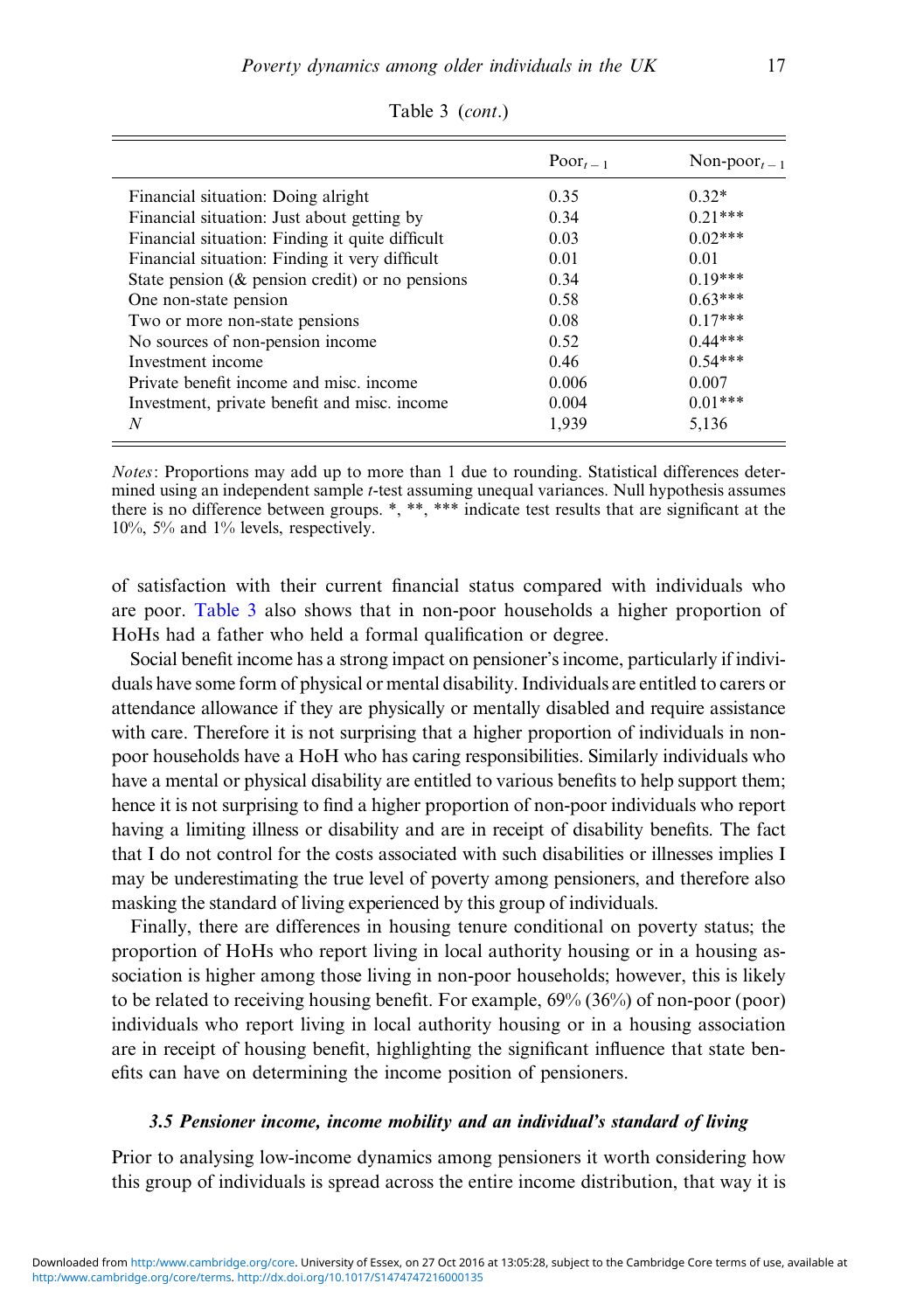<span id="page-17-0"></span>

Figure 1. (colour online) Quintile income position among pensioners in waves 2 and 3.

Notes: Income refers to monthly household net equivalised income which has been adjusted to account for inflation (2005 prices).

possible to interpret the estimation results in a wider context. Figure 1 depicts a scatterplot of equivalised real pensioner household income pairs for each individual in the wave 2–3 sample.

Each of the black lines defines the threshold which corresponds to the AHC quintile position in the relevant wave-income distribution, for example an individual is in the bottom quintile of the AHC income distribution at wave 2 if their equivalised household income is below £693 (2005 prices).<sup>35</sup> From Figure 1 it is clear a large proportion of individuals are in the middle–lower end of the AHC income distribution irrespective of survey wave. For example, at wave 2 (3) 59% (58%) of pensioners were classified as being in the bottom 2 quintiles of the AHC income distribution.<sup>36</sup>

The data in [Figure 2](#page-18-0) are identical to Figure 1; however instead of income quintiles, it compares income pairs relative to the AHC poverty threshold at each wave. The 45° line corresponds to the case where there is no income mobility between the survey waves.

[Figure 2](#page-18-0) highlights that a significant proportion of the sample persists in poverty across both survey waves; however, there is also individuals who experience significant changes in their income position, represented by circles above and below the 45° line. Pensioners both exit and enter poverty each year; for example among pensioners whose income is observed at waves 2 and 3: 10.10% enter poverty and 31.75% exit

<sup>&</sup>lt;sup>35</sup> Using a representative household panel survey such as *Understanding Society* means it is possible to account for the survey design and use the full sample to generate poverty thresholds and quintile position in

the income distribution. This is undertaken using the *svy* suite of commands in Stata. <sup>36</sup> The wave 3 statistic accounts for the fact that 14% of the sample attrited between waves 2 and 3 of the survey.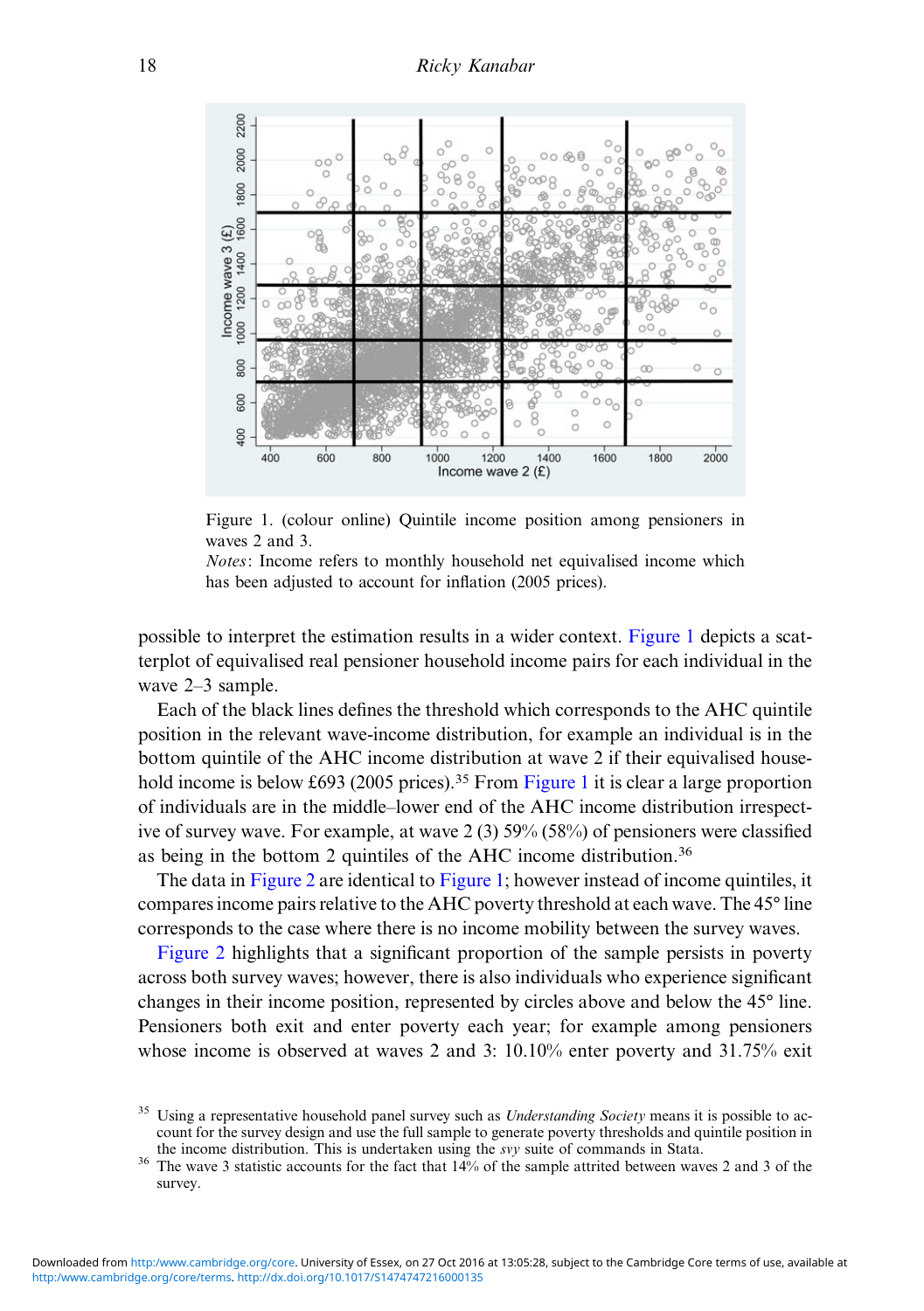<span id="page-18-0"></span>

Figure 2. (colour online) Scatterplot of waves 2 and 3 income versus poverty threshold.

Notes: Income refers to monthly household net equivalised income which has been adjusted to account for inflation (2005 prices).

poverty. The large differences are due to the fact that the initial pool of non-poor pensioners is far bigger than the pool of initially poor pensioners.

However, does escaping poverty correspond to an improvement in an individual's standard of living? We have already seen that state benefits, in particular disability related benefits, can heavily influence the income position of a pensioner. For example, an increase in income may be due to becoming disabled and claiming particular benefits which boost income; but undoubtedly mean an individual's standard of living is likely to have decreased without even accounting for the higher care costs incurred. Section 5 explores the changes in the sources of individual-level income among pensioners (by poverty status) in order to understand what is driving the changes reflected in [Figures](#page-17-0) [1](#page-17-0) and 2. Jenkins ([2011\)](#page-41-0) shows a similar pattern exists for working age households, a priori one may have expected less volatility in incomes across a single survey-wave among pensioner households given their lifestage and relatively stable income sources; this underlines the importance of understanding the factors driving such dynamics.

# 4 Estimation results and sensitivity analysis

# 4.1 Estimation

Estimation is carried out using the STATA<sup>™</sup> commands *mdraws* and *mvnp* (for more information see Cappellari and Jenkins, [2003](#page-40-0), [2006\)](#page-41-0).<sup>37</sup> Probabilities from the trivariate standard normal distribution function are derived using simulation methods based

<sup>37</sup> The model requires the use of the STATA<sup>™</sup> code in Section 3.5 of Cappellari and Jenkins [\(2006](#page-41-0)).

[http:/www.cambridge.org/core/terms.](http:/www.cambridge.org/core/terms) <http://dx.doi.org/10.1017/S1474747216000135>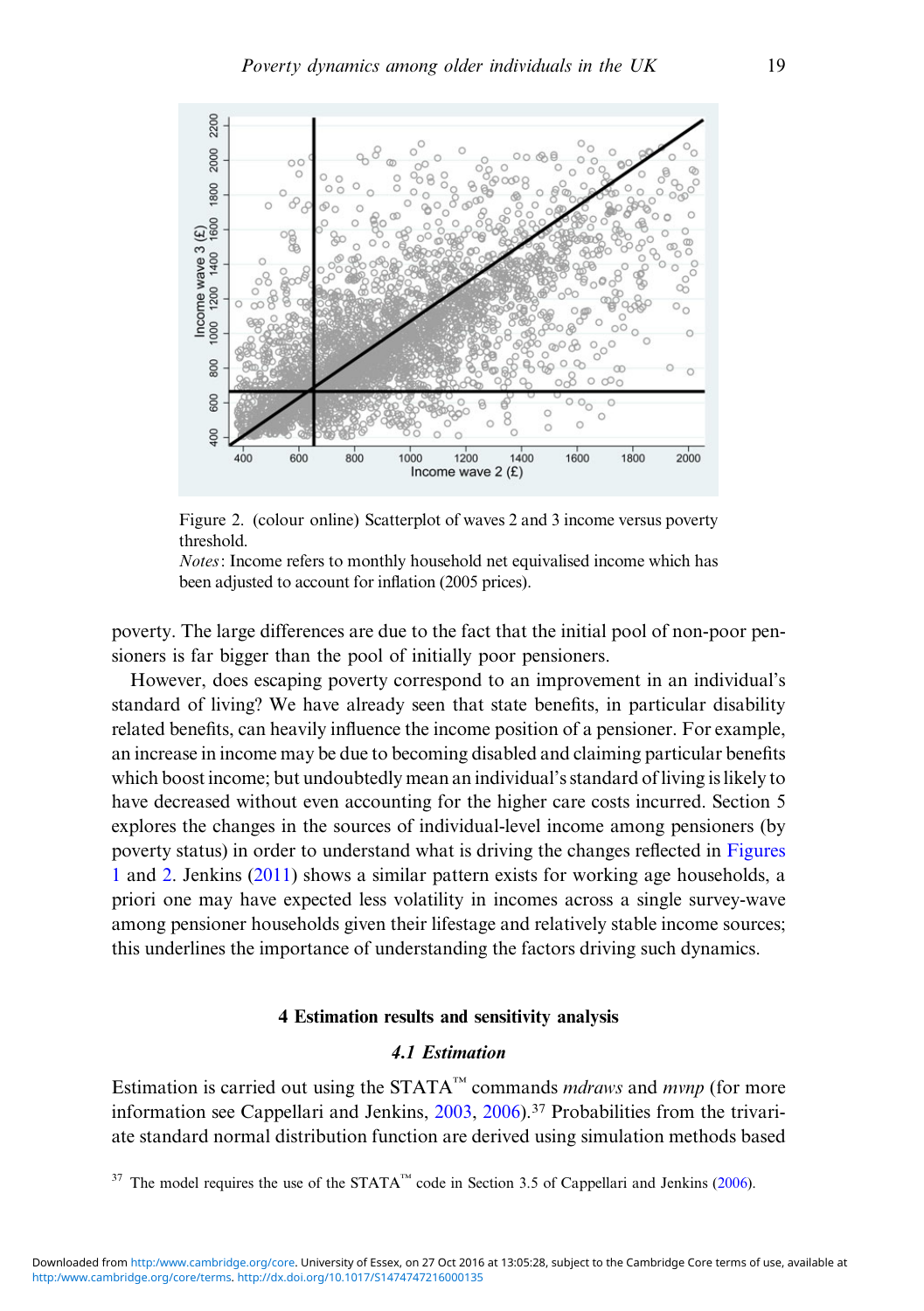on the GHK simulator (Gourieroux and Monfort, [1997](#page-41-0)) with antithetic Halton draws (200 per equation).<sup>38</sup> The estimation strategy requires pooling multiple waves of survey data. This implies our sample consists of repeated observations on the same individual and therefore the IID assumption is violated. I follow Cappellari and Jenkins ([2004\)](#page-41-0) and adjust standard errors using a robust variance estimator by clustering individuals to households to which they belonged in at the first wave of observation. This so-called robust variance estimator allows for arbitrary correlations between observations within the same sample cluster whilst assuming independence across clusters (Jenkins,  $2011$ , 341). In practice, the estimation of equations  $(1)$  $(1)$ – $(3)$  $(3)$  is carried out simultaneously however for the purpose of exposition I discuss each equation in turn and then go on to discuss the cross equation correlations.

# 4.2 Initial poverty status

[Table 4](#page-20-0) describes the impact of individual and HoH characteristics on determining initial poverty status. The marginal effect is calculated as the change in the probability of being in poverty relative to the reference individual. The reference individual is defined as an individual whose own age and their HoH's age is equal to the median values in the sample (73 and 74, respectively). In the case of categorical or dummy variables, the marginal effect is calculated as a unit change in a particular characteristic whilst setting all other characteristics equal to zero. For continuous variables (age and HoH age) the marginal effect is calculated as a change from the median to the 75th percentile in the relevant age distribution.

[Table 4](#page-20-0) shows that being a female pensioner raises the probability of being poor, for example at  $t - 1$  (wave 2) the median monthly income among male and female single person households was £837 and £766 respectively. This effect is stronger at the individual level rather than the HoH level, however, both characteristics are statistically significant. This is likely to be partly driven by the significant proportion of single pensioner households in the sample. Further, given the cohort(s) of individuals in the sample it is likely the labour market participation histories of male and female sample respondents is different (with males having stronger labour force attachment), even after accounting for the fact that certain pensions schemes entitle widow's some fraction of their deceased spouse's pension.

Similarly marital status also influences initial poverty status, relative to having been single and never married an individual who self-reports themselves as being married is 6.6 percentage points less likely to be in poverty holding all else constant. This result is intuitive and reflected in the OECD equivalence scale, couples can exploit economies of scale in (for example) consumption and energy costs. On the other hand, individuals who have divorced or separated are 5.1 percentage points more likely to be in poverty holding all else constant, however, this effect is only significant at the 10% level.

<sup>&</sup>lt;sup>38</sup> Halton draws have been shown to have good multidimensional coverage properties (Train, [2009;](#page-43-0) Cappellari and Jenkins, [2003](#page-40-0)). I drop the first ten initial sequence elements for each equation which is greater than the highest prime number (5) used to generate the sequences.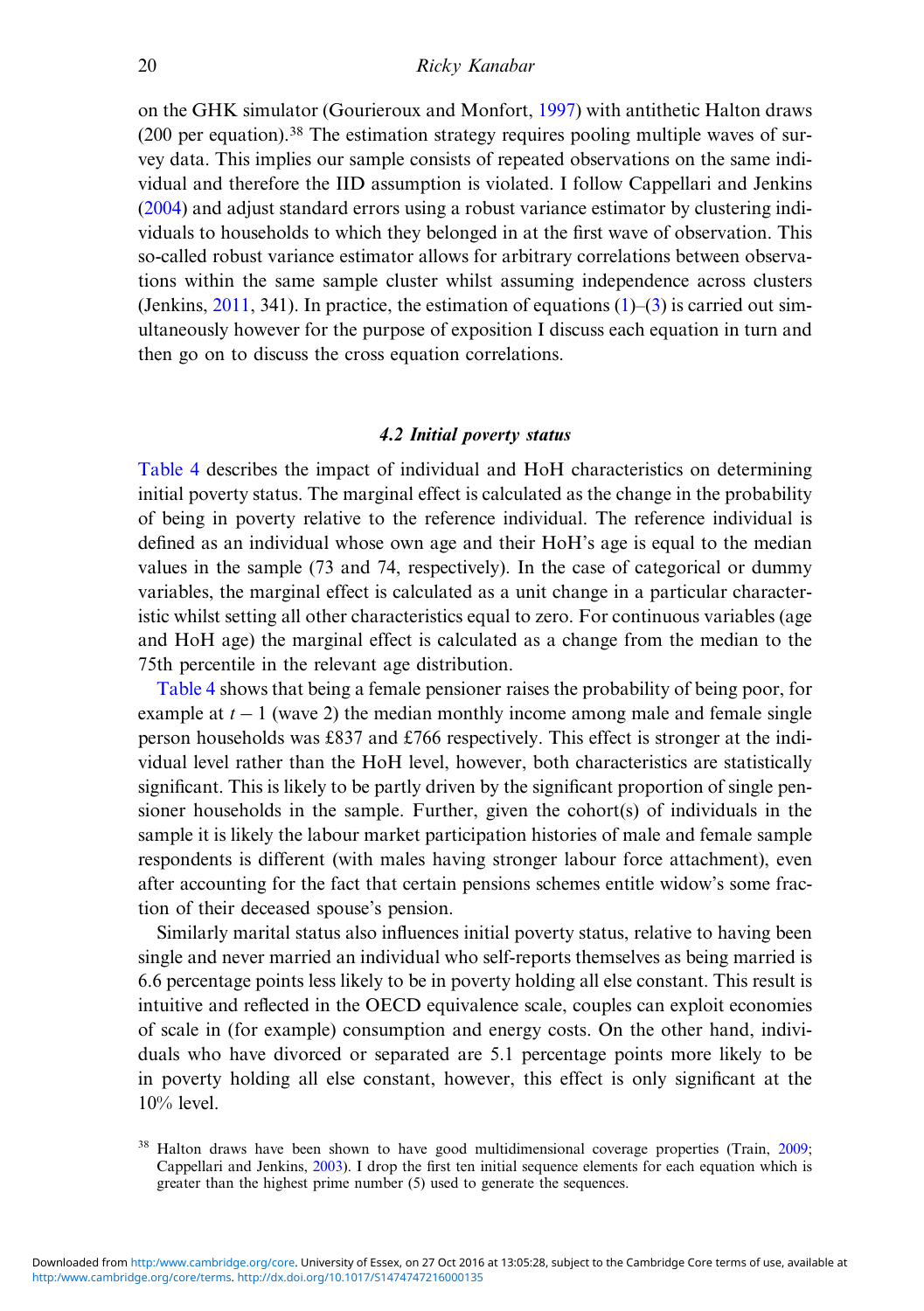<span id="page-20-0"></span>

| Variable                                                   | M.E.                 | Coefficient (S.E.)          |
|------------------------------------------------------------|----------------------|-----------------------------|
| Individual                                                 |                      |                             |
| Age                                                        | $-0.0039$            | $-0.00004(0.007)$           |
| Male                                                       | $-0.019***$          | $-0.07(0.028)$              |
| Married                                                    | $-0.068***$          | $-0.27(0.07)$               |
| Divorced                                                   | $0.034*$             | 0.17(0.078)                 |
| Widowed                                                    | 0.0009               | 0.03(0.067)                 |
| HoH                                                        |                      |                             |
| Father educated                                            | $-0.026**$           | $-0.148(0.05)$              |
| Age                                                        | $0.020**$            | $-0.02(0.007)$              |
| Male                                                       | $-0.016$             | $-0.12(0.05)$               |
| Other higher degree                                        | 0.07                 | 0.29(0.09)                  |
| A-level                                                    | $0.24***$            | 0.76(0.08)                  |
| <b>GCSE</b>                                                | $0.26***$            | 0.84(0.08)                  |
| Other qualification                                        | $0.263***$           | 0.93(0.08)                  |
| No qualification                                           | $0.30***$            | 0.94(0.08)                  |
| Owns home with mortgage                                    | $-0.048***$          | $-0.18(0.09)$               |
| Local authority housing                                    | $-0.13***$           | $-0.89(0.06)$               |
| Housing association                                        | $-0.14***$           | $-0.92(0.07)$               |
| Renting                                                    | $-0.05***$           | $-0.21(0.08)$               |
| Health: Very good                                          | $0.04*$              | 0.14(0.08)                  |
| Health: Good                                               | 0.037                | 0.13(0.08)                  |
| Health: Fair                                               | $0.09***$            | 0.29(0.10)                  |
| Health: Poor                                               | 0.01                 | 0.04(0.23)                  |
| Longstanding illness/disability                            | $0.04***$            | 0.15(0.04)                  |
| Very good health and limiting illness/disability           | $-0.039$             | $-0.15(0.16)$               |
| Good health and limiting illness/disability                | $-0.04$              | $-0.15(0.15)$               |
| Fair health and limiting illness/disability                | $-0.05$              | $-0.18(0.16)$               |
| Poor health and limiting illness/disability                | $-0.025$             | $-0.08(0.26)$               |
| In receipt of Incapacity/severe disablement benefit        | $-0.157***$          | $-0.86(0.07)$               |
| In receipt of attendance or carers allowance               | $-0.165***$          | $-0.95(0.07)$               |
| East and West Midlands                                     | 0.02                 | 0.08(0.07)                  |
| London and South East                                      | $-0.03*$             | $-0.11(0.07)$               |
| East of England                                            | $-0.01$              | $-0.06(0.07)$               |
| South West and Wales                                       | $-0.02$              | $-0.07(0.06)$               |
| Scotland                                                   | $-0.02$              | $-0.08(0.07)$               |
| Northern Ireland                                           | $-0.08***$           | $-0.36(0.08)$               |
| FS: 'Doing alright'                                        | $0.01***$            | 0.35(0.04)                  |
| FS: 'Just about getting by'                                | $0.19***$            | 0.57(0.05)                  |
| FS: 'Finding it quite difficult'                           | $0.18***$            | 0.55(0.10)                  |
| FS: 'Finding it very difficult'                            | $0.30***$            | 0.84(0.16)                  |
| 1 Employer/occupational pension                            | $-0.11***$           | $-0.48(0.04)$               |
| >1 Employer/occupational pension                           | $-0.16***$           | $-0.93(0.06)$               |
| Investment income                                          | 0.017                | 0.063(0.039)                |
| Private benefit income and misc. income                    | $-0.09$              | $-0.38(0.133)$              |
| Investment, private benefit and misc. income               | $-0.10$              | $-0.45(0.131)$              |
|                                                            |                      |                             |
|                                                            |                      |                             |
| Cares for another in household<br>Data from wave 2-3 block | $-0.068***$<br>0.007 | $-0.27(0.09)$<br>0.03(0.02) |

Table 4. Model estimates of initial poverty status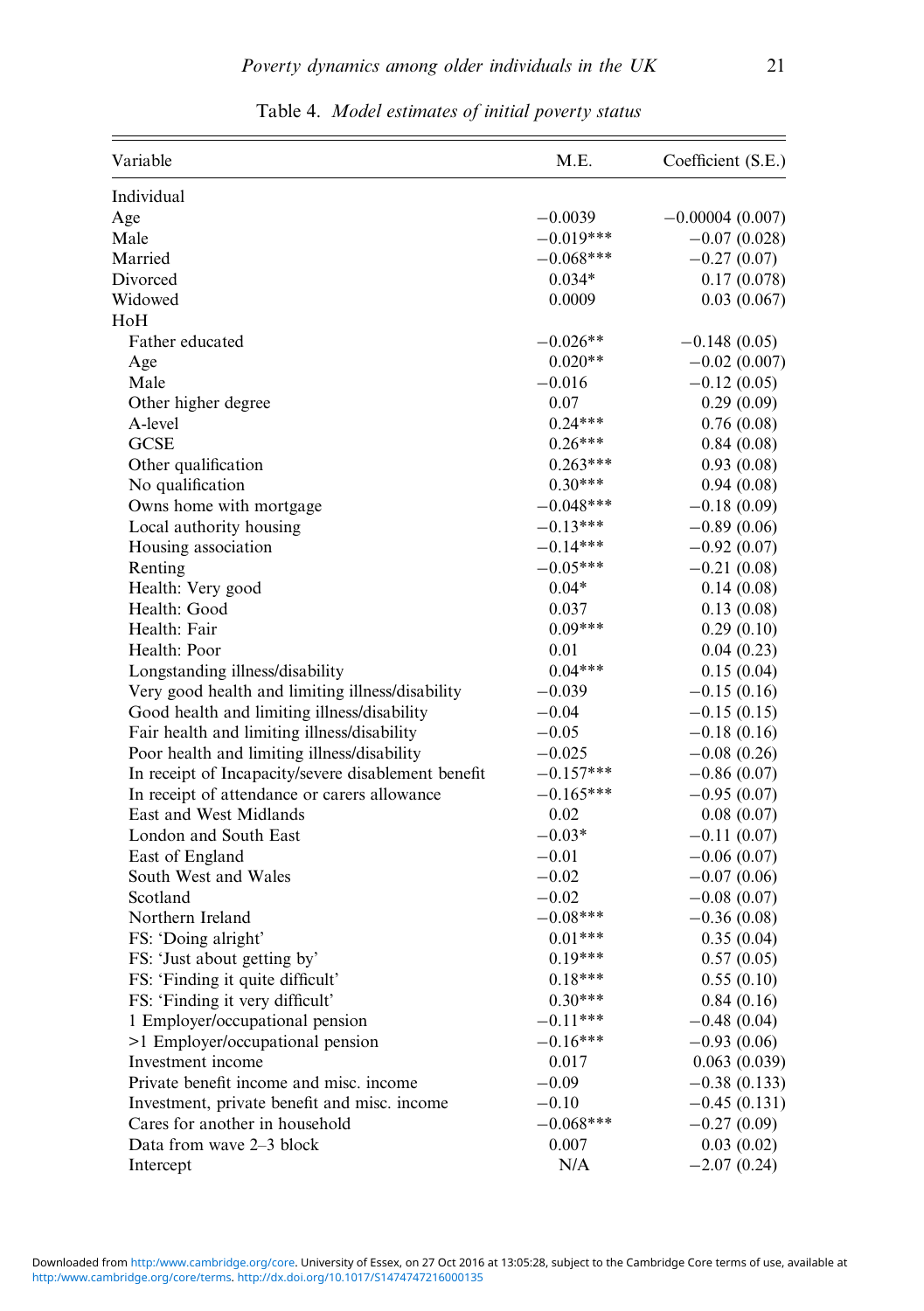| Variable         | M.E.          | Coefficient (S.E.) |  |
|------------------|---------------|--------------------|--|
| Log-likelihood   | $-15,205,078$ |                    |  |
| $\chi_{22}^2$    | 314.27        |                    |  |
| $\boldsymbol{N}$ | 12.904        |                    |  |

Table 4 (cont.)

Notes: Base groups are degree, owns home outright, Health: excellent, North East and West of England, Financial situation: living comfortably, State pension and/or Pension Credit, No disability benefits, No non-pension income sources. \*, \*\*, \*\*\* indicate coefficient is significant at the 10%, 5% and 1% level, respectively.

Educational attainment plays an important role in determining initial poverty status. [Table 4](#page-20-0) indicates that relative to university degree holders all other groups are significantly more likely to be in poverty. The magnitude of the marginal effect is large and monotonically increases the lower the level of educational attainment attained; for example having no qualifications increases the likelihood of being poor in  $t - 1$  by 30 percentage points holding all else constant.

[Table 4](#page-20-0) shows that the HoH's father's educational attainment also plays an important role in determining the likelihood of being in poverty. The marginal effect of having a father who left school with a recognisable qualification or degree reduces the probability of an individual being in poverty by 3.4 percentage points. This result indicates that paternal educational attainment is 'relevant' in a statistical sense and satisfies one of the conditions for being a suitable instrument to control for initial conditions; a body of research has shown parent's educational attainment is important in explaining the correlation in the intergenerational transmission of earnings and wealth (see inter-alia Shin and Solon, [2011](#page-42-0)). A raw tabulation based on the sample data indicates that 23% of HoH's whose father left school with a recognised qualification or degree had a degree themselves (which has been shown to be important in determining initial poverty status); whereas for HoH's whose father left school with no recognisable qualification this figure is only 9.7%.

[Table 4](#page-20-0) highlights the importance of having an occupational or employer pension compared with relying solely on state pension income alone.<sup>39</sup> Unsurprisingly, the level of savings made for retirement has been found to be an important determinant of retirement living standards (Crawford and O'Dea, [2014\)](#page-41-0). The marginal effect of having one occupational or employer pension reduces the probability of being in initial poverty by 11 percentage points. Similarly having two or more occupational or employer pensions reduces the probability being in initial poverty, the magnitude of this effect is approximately 1.6 times that of having one occupational/employer pension. The introduction of auto-enrolment in to a workplace pension in 2012 is example of how to increase provisions for retirement, however such a policy will not

<sup>&</sup>lt;sup>39</sup> The base group also includes individuals who report being in receipt of state pension and pension credit only and also a very small proportion of the sample who reported that they were not in receipt of any of the types of pensions asked mentioned in the survey; however a high proportion ( $>50\%$ ) of this group were in poverty in  $t - 1$ .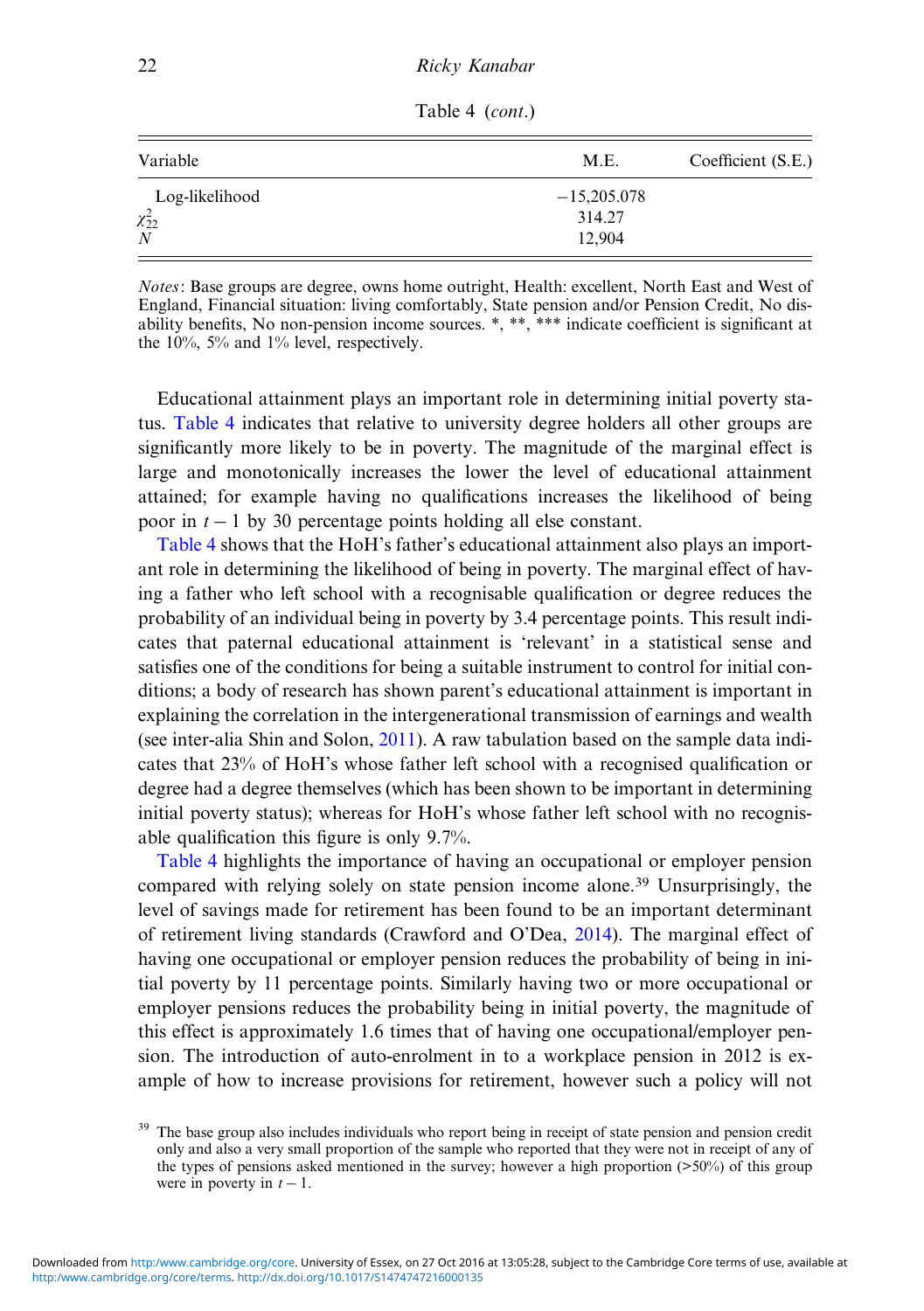address pensioner poverty among current retirees or among individuals close to retirement age.

Benefit income is another important source of income for pensioners. Pensioners may be entitled to disability or incapacity benefit (although both are being replaced with Employment Support Allowance), in order to be eligible an individual must suffer from a particular physical or mental impairment and this may be formally verified in order to determine the level of support and benefit entitlement. An individual who lives in a household where the HoH reports being in receipt of this benefit is 15.7 percentage points less likely to be poverty, highlighting the significant impact such a benefit can have on determining an individual's income position. Another type of benefit which can impact a pensioner's income is carers or attendance allowance. An individual who lives in a household where the HoH reports being in receipt of this benefit is 16.5 percentage points less likely to be in poverty. This raises the issue as to whether an income-based measure such as poverty, which does not account for care costs associated with having a particular disability appropriately measure a pensioner's actual standard of living (Hancock et al., [2015](#page-41-0)). Moreover, Hancock et al. [\(2015](#page-41-0)) show that the prevalence of disabilities among the over 65s is concentrated at the lower end of the income distribution.

In addition to pension and benefit income, pensioners are likely to be in receipt of income from other sources, for example from investments made earlier in their lives. An individual who lives in a household where the HoH reports being in receipt of (1) private benefit and miscellaneous income or (2) investment, private benefit and miscellaneous income relative to an individual who lives in household where the HoH reports not being in receipt of any of these income sources is 9.17 and 10.41 percentage points less likely to be in poverty.

Alongside income, pensioners hold a significant amount of their total wealth in housing (Lowe *et al.*, [2012\)](#page-42-0). Therefore housing tenure is an important characteristic to control for. [Table 4](#page-20-0) highlights that relative to respondents who own their house outright, reporting any other kind of housing tenure corresponds to a reduction in the probability of being in initial poverty. Whilst this result might seem surprising it is worth noting that the measure of poverty used in this paper accounts for housing costs. Moreover, various social benefits that pensioners are entitled to are means tested. Therefore individuals in local authority housing or living in a housing association may be in receipt of other benefits (which reduce the likelihood of being in poverty), for example 24.25% (20.32%) of individuals who reported living in local authority (a housing association) accommodation were in receipt of incapacity benefit; whereas only 8.26% of outright homeowners reported being in receipt of this benefit.40

Previous studies have found a strong correlation between health and income (see inter-alia Stronks et al., [1997;](#page-42-0) Deaton, [1999\)](#page-41-0). [Table 4](#page-20-0) shows that individuals who report being in fair health (relative to excellent) raise their likelihood of being in poverty by 9 percentage points, holding all else constant. However individuals who report of poor

<sup>&</sup>lt;sup>40</sup> Understanding Society does not collect annual information on housing wealth and therefore it is not possible to control for the value of an individual's home, moreover such data are likely to contain a lot measurement error.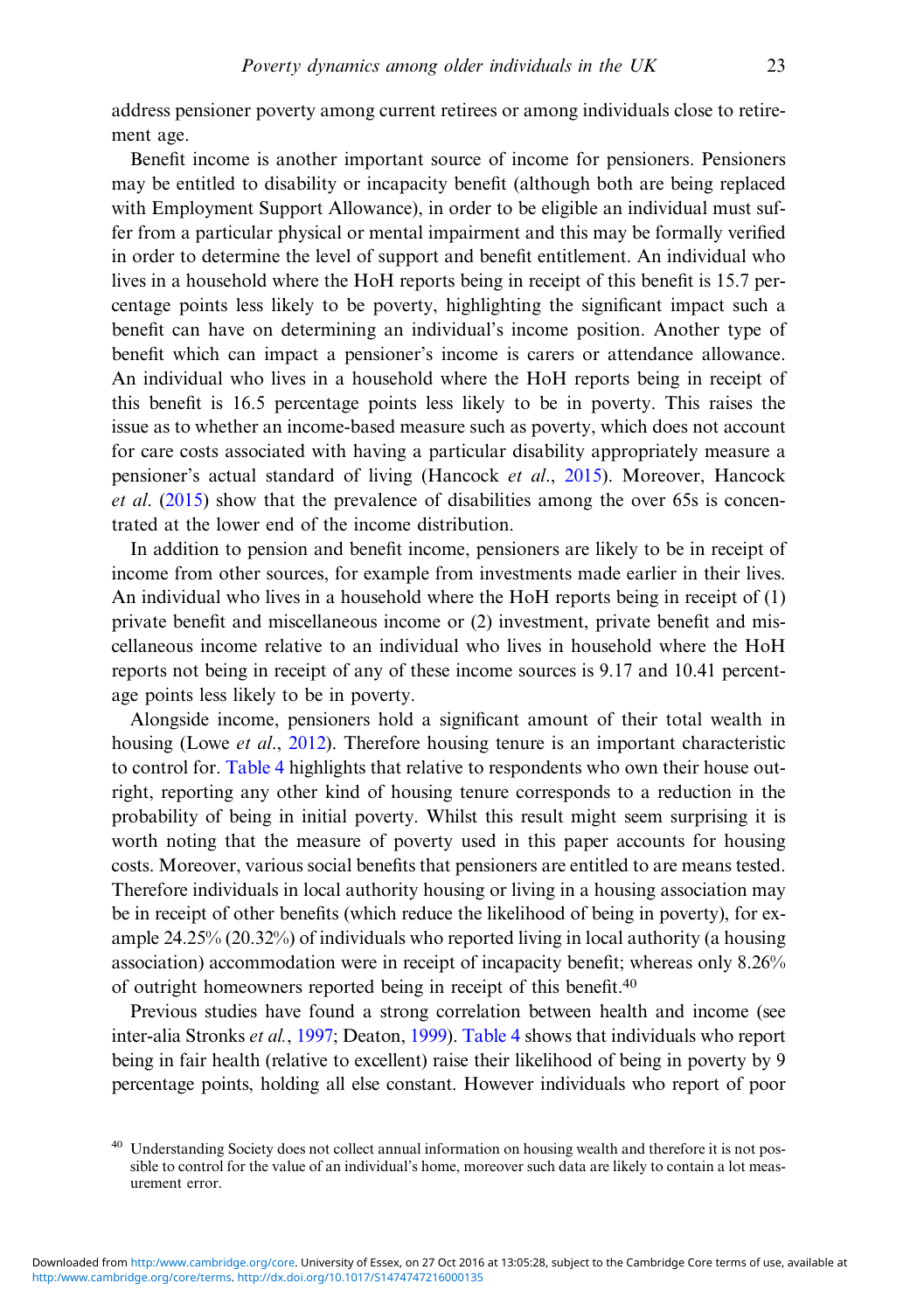health are not statistically more likely to be in poverty. This result is likely to be due to the fact that individuals who report being in poor health are more likely to be in receipt of a particular benefit(s) such as disability benefit, and [Table 4](#page-20-0) shows that this reduces the likelihood of being in poverty. Indeed, over 35% of HoHs who report their health as 'poor' are in receipt of incapacity or severe disability benefit, whereas only 1.16% of HoHs who report being in excellent health report claiming these benefits.

Alongside measures of self-reported health UKHLS also asks individuals whether they have a longstanding illness or disability; a positive response increases the probability of being in initial poverty by 4.1 percentage points.<sup>41,42</sup> In order to determine the joint effect of self-reported health and having a limiting illness I interact these covariates, however the coefficient estimates are not statistically significant.

Understanding Society also contains information about caring responsibilities in the household. Specifically it asks whether an individual cares for a sick, disabled or elderly individual in the household. A positive response leads to a reduction in the probability of being in initial poverty by 6.8 percentage points. Again, this is likely to be related to the fact that these individuals are likely to be in receipt of Attendance Allowance or Carer's Allowance which increases individual and therefore household income, however, as already highlighted such benefits do not fully account for the significant care costs associated with the disability (Hancock *et al.*, [2015](#page-41-0)).

UKHLS also asks respondents to assess their contemporaneous financial situation. [Table 4](#page-20-0) suggests that relative to individuals who report 'living comfortably' and individuals who report a lower level of subjective financial situation are significantly more likely to be in poverty. Indeed, this effect is monotonically increasing the lower the level of financial situation reported; for example an individual living in a household where the HoH reports that they are finding it 'very difficult' is 30 percentage points more likely to be in poverty at  $t - 1$  holding all else constant.

#### 4.3 Sample retention

[Table 5](#page-24-0) shows the effect particular individual and HoH characteristics have on the probability of attriting from the survey in period  $t$ , conditional on having been in the survey at  $t - 1$ .

At the individual level [Table 5](#page-24-0) indicates that older individuals are more likely to attrit from the survey holding all else constant; the marginal effect of increasing an individual's age from the sample median  $(73)$  to the  $75<sup>th</sup>$  percentile increases the probability of attriting from the survey by 3.3 percentage points.

Individuals who report being married are less likely to attrit from the sample relative to single individuals; on the other hand the marginal effect of being a divorcee or widow/widower does not have a significant effect on the probability of attriting from survey relative to being single.

<sup>&</sup>lt;sup>41</sup> A longstanding illness or disability is defined as a condition that has troubled the respondent for at least 12 months.<br><sup>42</sup> It could be that such impairments may have hindered employment however the survey does not ask how

long the individual has had this impairment and if it affects paid work (either contemporaneous or in the past).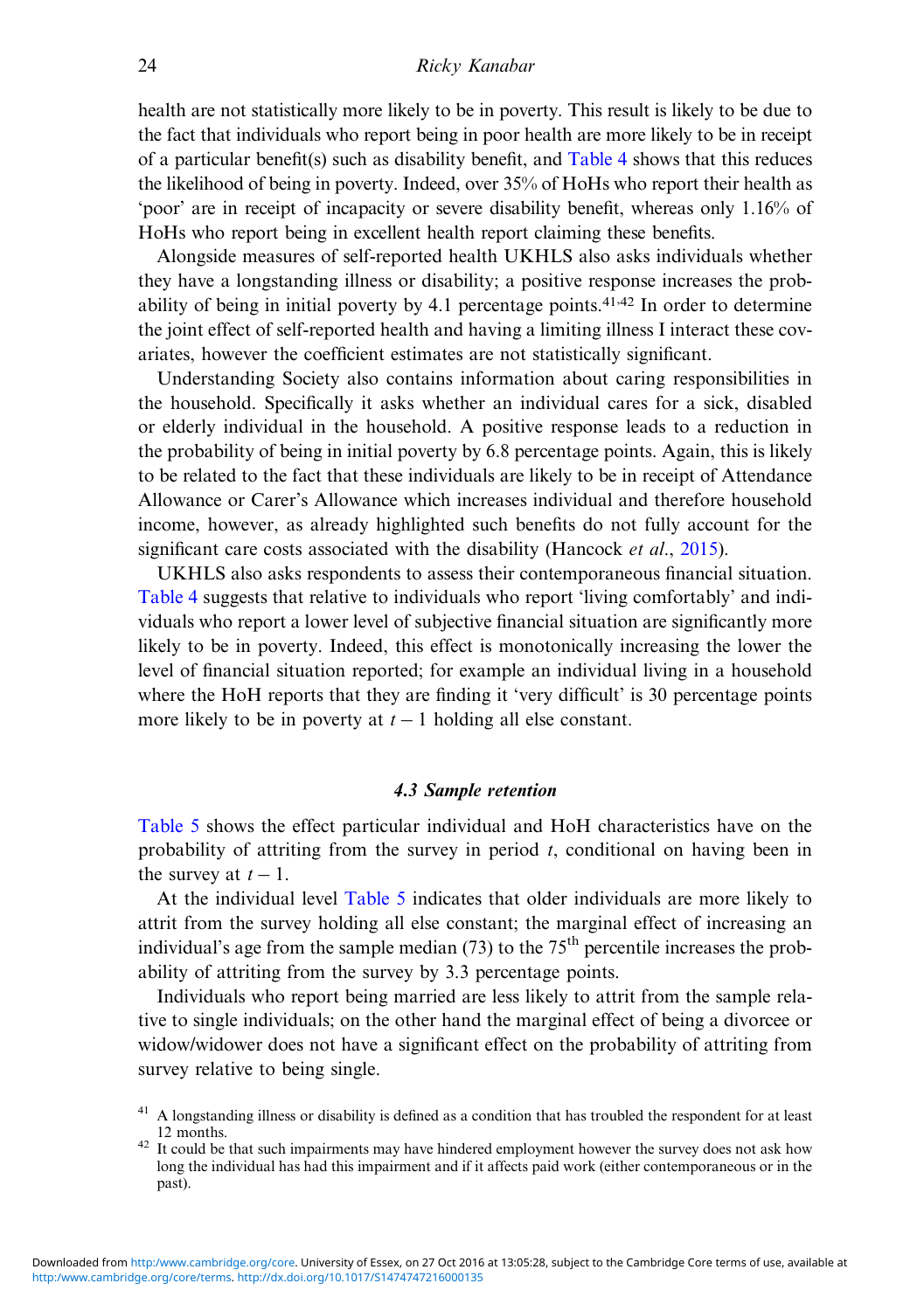<span id="page-24-0"></span>

| Variable                         | M.E.          | Coefficient (S.E.) |
|----------------------------------|---------------|--------------------|
| Individual                       |               |                    |
| Age                              | $-0.033***$   | $-0.031(0.006)$    |
| Male                             | 0.003         | 0.019(0.029)       |
| Married                          | $-0.023**$    | $-0.13(0.069)$     |
| Divorced                         | 0.007         | 0.074(0.075)       |
| Widowed                          | $-0.003$      | $-0.017(0.06)$     |
| HoH                              |               |                    |
| Age                              | 0.007         | 0.010(0.007)       |
| Male                             | $-0.005$      | $-0.03(0.051)$     |
| Owns home with mortgage          | $-0.015$      | $-0.09(0.083)$     |
| Local authority housing          | $-0.018**$    | $-0.11(0.053)$     |
| Housing association              | $-0.025***$   | $-0.15(0.059)$     |
| Renting                          | $-0.024*$     | $-0.14(0.08)$      |
| Cares for another in household   | $-0.013$      | $-0.08(0.070)$     |
| Longstanding illness/disability  | $-0.005$      | $-0.03(0.040)$     |
| Health: Very good                | $-0.012$      | $-0.08(0.078)$     |
| Health: Good                     | $-0.005$      | $-0.03(0.078)$     |
| Health: Fair                     | $-0.0473***$  | $-0.27(0.08)$      |
| Health: Poor                     | $-0.105***$   | $-0.51(0.08)$      |
| Raised 1 query                   | $-0.036***$   | $-0.21(0.04)$      |
| Raised >1 query                  | $-0.029*$     | $-0.18(0.10)$      |
| 1 Employer/occupational pension  | $0.017**$     | 0.13(0.04)         |
| >1 Employer/occupational pension | $0.019**$     | 0.14(0.05)         |
| Data from wave 2-3 block         | $-0.013**$    | $-0.077(0.034)$    |
| Intercept                        | N/A           | 2.92(0.20)         |
| Log-likelihood                   | $-15,205.078$ |                    |
| $\chi_{22}^2$                    | 314.27        |                    |
| N                                | 12,904        |                    |

Table 5. Model estimates of survey retention status

Notes: Base groups are degree, owns home outright, Health: excellent, North East and West of England, Financial situation: living comfortably, State pension and/or Pension Credit. \*, \*\*, \*\*\* indicate coefficient is significant at the 10%, 5% and 1% level, respectively.

At the HoH-level housing tenure is important in determining survey retention. HOHs who own their own home are significantly more likely to remain in the survey relative to individuals who live in local authority housing or in a housing association. This finding is consistent with attrition patterns found in other European longitudinal household panel surveys (Watson, [2002](#page-43-0)).

Table 5 suggests that self-reported health is an important factor in attriting from the survey. HoHs who reported being in fair or poor health were 4.9 and 10.8 percentage points respectively more likely to attrit between  $t - 1$  and t, relative to HoHs who reported having excellent health holding all else constant.

Sources of income are also important in determining survey attrition. Table 5 shows that a HoH who did not rely solely on state pension and/or pension credit as their only source of income, that is to say individuals who reported being in receipt of one or more private or occupational pensions were significantly more likely to remain in the survey.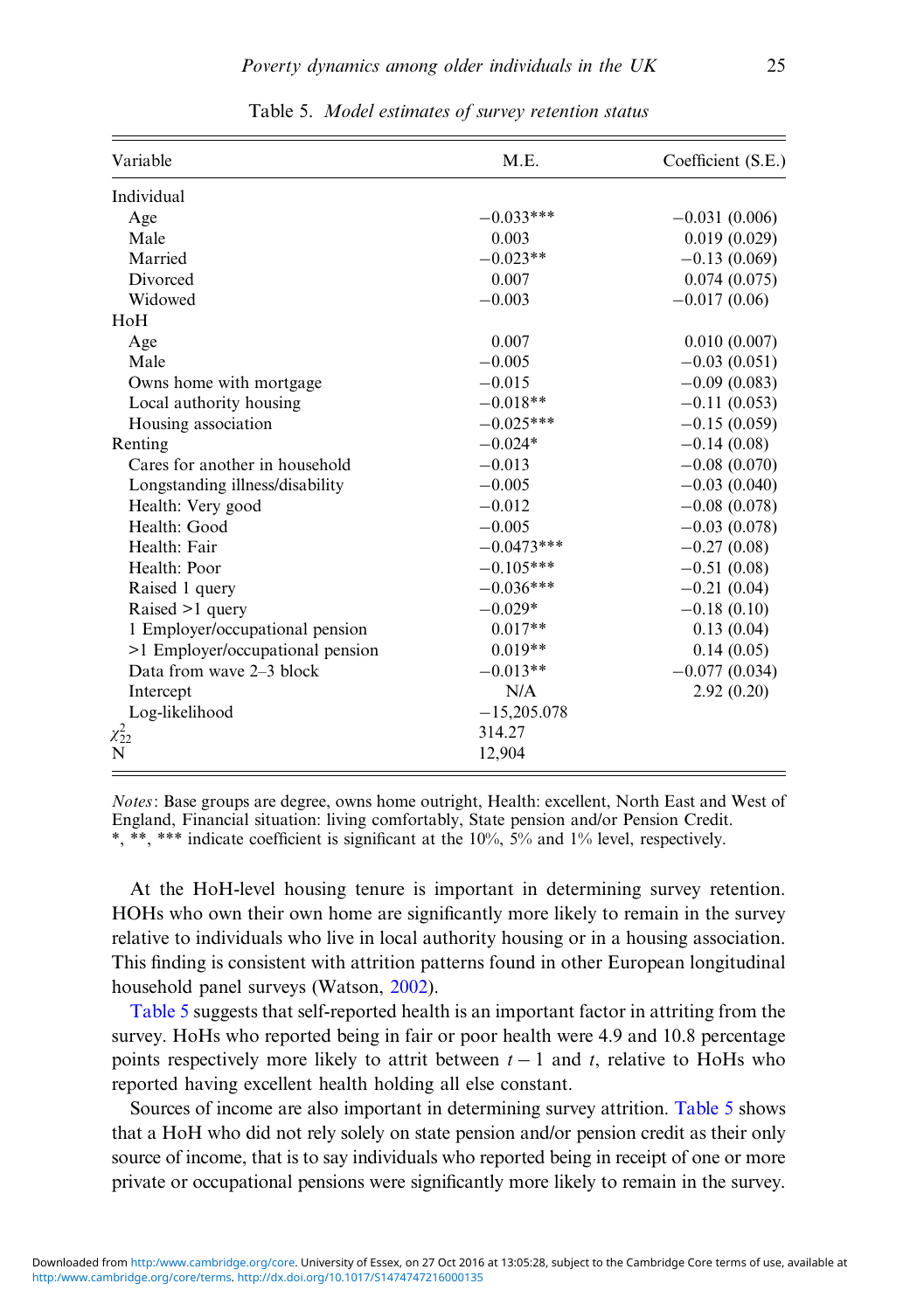Finally, [Table 5](#page-24-0) highlights the importance of controlling for particular aspects of the survey interview, as summarised in Section 4.3. Living in a household where one survey query was raised leads to an increase in the probability of attriting from the sample between period  $t - 1$  and t by 3.7 percentage points. Raising more than one query also raised the probability of attriting by 3.1 percentage points; however this effect was only significant at the 10% level.

# 4.4 Conditional poverty status

The first-order Markov approach followed in this study formally accounts for the possibility that individual and HoH characteristics may have a differential impact on conditional poverty status. One way to test whether this is true is to test for evidence of state dependence. Aggregate State Dependence (ASD) is the difference between poverty persistence and poverty entry among individuals who were initially poor and non-poor, respectively. The estimate of ASD calculated for the sample is 0.587 among all individuals present at  $t - 1$ . This figure is in line with previous research estimating poverty dynamics using a first-order Markov framework applied to longitudinal household panel data; Cappellari and Jenkins [\(2004\)](#page-41-0) estimate ASD of 0.526 based on a sample of British individuals aged between 25 and 59, Buddelmeyer and Verick [\(2008\)](#page-40-0) estimate ASD of 0.57 based on their sample of Australian individuals aged between 25 and 55. More recently Fusco and Islam ([2012](#page-41-0)) compute an estimate of ASD of 0.65 using the Luxembourgish component of the EU-SILC. The reason the estimate of ASD is higher in this study relative to previous studies using longitudinal British data is due to the fact that these studies focus on working age poverty dynamics, whereas it has been shown that pensioners have higher persistent poverty rates relative to the working age population (Jenkins and Rigg, [2001](#page-41-0); Cappellari and Jenkins, [2004;](#page-41-0) DWP, [2015\)](#page-41-0).

Whilst ASD is a useful measure of the differences between poverty persistence and poverty entry it does not account for individual heterogeneity and the fact that there might be scarring effects from being in poverty. Genuine State Dependence (GSD) on the other hand does account for individual (observable and unobservable) differences which may affect poverty persistence and poverty entry; Cappellari and Jenkins ([2004\)](#page-41-0) show that one test for GSD in the case of a first-order Markov framework is to test whether the covariates used to explain poverty entry and persistence have an identical effect on conditional poverty status at  $t$  irrespective of initial poverty status at  $t - 1$  ( $H_0: \theta_1 = \theta_2$ ). A test of this based on the estimation sample suggests that  $H_0$  could not be rejected at conventional levels of significance (Prob  $> \chi^2 = 0.72$ ). This finding is in contrast to previous studies of poverty dynamics which do find significant evidence of GSD however the focus of those studies is on working age poverty (see inter-alia Cappellari and Jenkins, [2004;](#page-41-0) Biewen, [2009](#page-40-0); Fusco and Islam, [2012\)](#page-41-0). The strong connection between the state and pensioner incomes is likely to mitigate the extent of scarring effects resulting from being in poverty.

# 4.4.1 Covariate effects conditional on being initially poor

[Table 6](#page-26-0) shows that individuals who are divorced are significantly more likely to persist in poverty relative to individuals who have always been single. On the other hand, the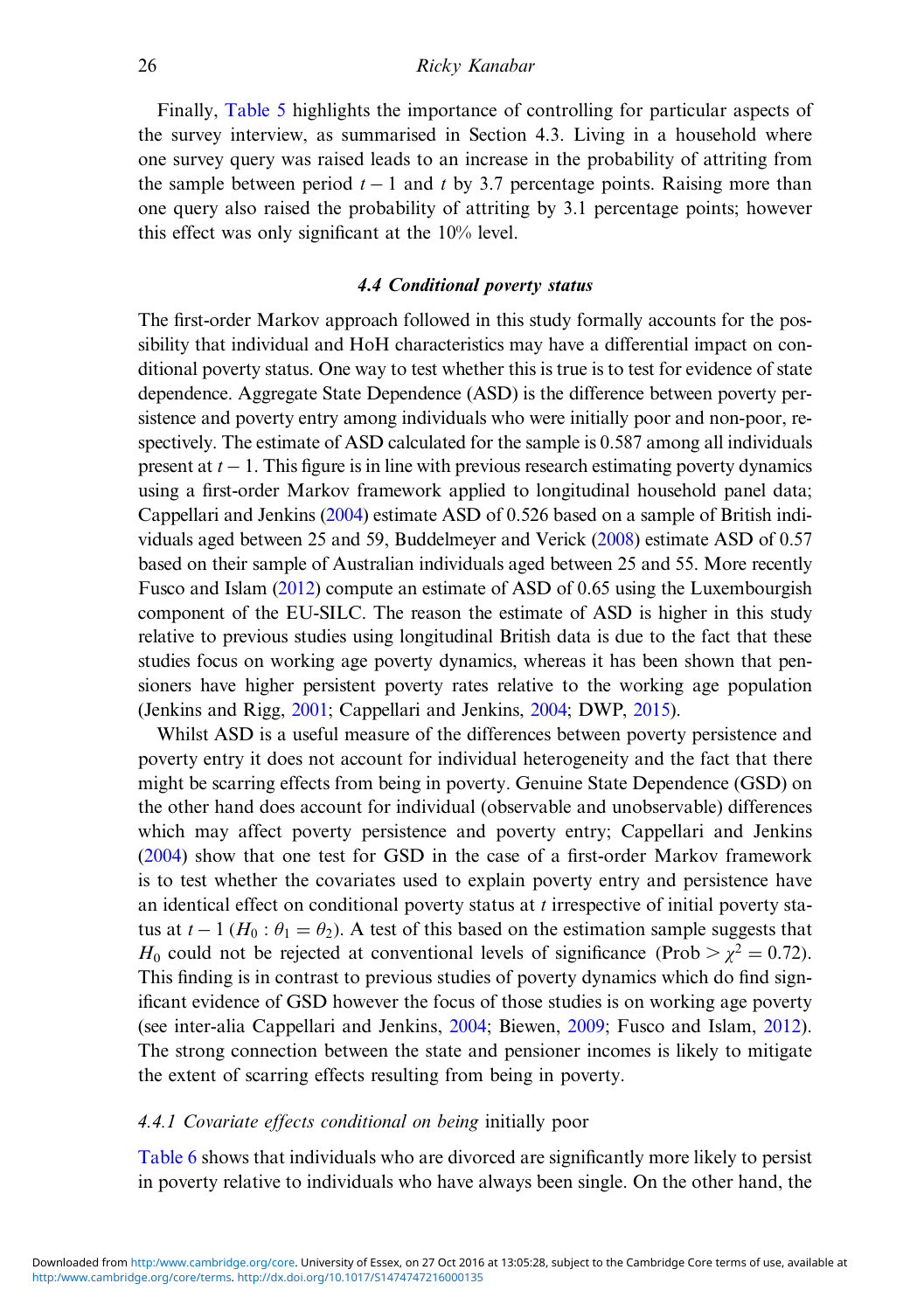<span id="page-26-0"></span>

|                                                                 |            | Poor                  |                          | Non-poor              |
|-----------------------------------------------------------------|------------|-----------------------|--------------------------|-----------------------|
| Variable                                                        | M.E.       | Coefficient<br>(S.E.) | M.E.                     | Coefficient<br>(S.E.) |
| Individual                                                      |            |                       |                          |                       |
| Age                                                             | 0.008      | $-0.003(0.01)$        | 0.003                    | 0.006(0.009)          |
| Male                                                            | $-0.01$    | $-0.003(0.07)$        | $-0.006$                 | $-0.076(0.05)$        |
| Married                                                         | 0.04       | 0.10(0.115)           | $-0.01$                  | $-0.12(0.09)$         |
| Divorced                                                        | $0.09**$   | 0.23(0.114)           | 0.008                    | 0.09(0.09)            |
| Widowed                                                         | 0.04       | 0.09(0.101)           | 0.005                    | 0.05(0.08)            |
| HoH                                                             |            |                       |                          |                       |
| Age                                                             | 0.004      | $-0.0005(0.013)$      | $-0.023$                 | $-0.0004(0.009)$      |
| Male                                                            | $-0.017$   | 0.008(0.105)          | $-0.0028$                | $-0.014(0.07)$        |
| Other higher degree                                             | 0.093      | 0.17(0.17)            | $0.030$ ***              | 0.23(0.106)           |
| A-level                                                         | 0.093      | 0.14(0.18)            | $0.069$ ***              | 0.45(0.10)            |
| <b>GCSE</b>                                                     | 0.15       | 0.26(0.19)            | $0.056$ ***              | 0.368(0.10)           |
| Other qualification                                             | 0.127      | 0.22(0.18)            | $0.066***$               | 0.43(0.10)            |
| No qualification                                                | 0.127      | 0.21(0.18)            | $0.089***$               | 0.54(0.10)            |
| Owns home with mortgage                                         | 0          | 0.02(0.14)            | $-0.015$                 | $-0.13(0.11)$         |
| Local authority housing                                         | $-0.175**$ | $-0.38(0.16)$         | $-0.018$                 | $-0.15(0.09)$         |
| Housing association                                             | $-0.136$   | $-0.27(0.18)$         | $-0.025**$               | $-0.25(0.10)$         |
| Renting                                                         | $-0.038$   | $-0.08(0.13)$         | $-0.020**$               | $-0.22(0.11)$         |
| Health: Very good                                               | 0.061      | 0.13(0.12)            | $-0.004$                 | 0.086(0.098)          |
| Health: Good                                                    | 0.049      | 0.05(0.11)            | $-0.003$                 | 0.057(0.09)           |
| Health: Fair                                                    | 0.005      | 0.01(0.12)            | 0.030                    | 0.097(0.108)          |
| Health: Poor                                                    | 0.221      | $-0.04(0.16)$         | $-0.016$                 | 0.06(0.12)            |
| Longstanding illness/disability                                 | 0.035      | 0.097(0.064)          | $-0.032$                 | 0.05(0.05)            |
| Very good health and limiting                                   | $-0.053$   | $-0.12(0.29)$         | 0.096                    | 0.572(0.27)           |
| illness/disability                                              |            |                       |                          |                       |
| Good health and limiting                                        | $-0.093$   | $-0.21(0.28)$         | 0.0693                   | 0.453(0.27)           |
| illness/disability                                              |            |                       |                          |                       |
| Fair health and limiting illness/                               | $-0.09$    | $-0.20(0.29)$         | 0.0243                   | 0.199(0.29)           |
| disability                                                      |            |                       |                          |                       |
| Poor health and limiting illness/                               | $-0.291$   | $-0.72(0.52)$         | 0.1153                   | 0.650(0.39)           |
| disability                                                      |            |                       |                          |                       |
| In receipt of Incapacity/severe                                 | $-0.058$   | $-0.12(0.14)$         | $-0.0177$                | $-0.181(0.087)$       |
| disablement benefit                                             |            |                       |                          |                       |
| In receipt of attendance or                                     | $-0.208$   | $-0.48(0.18)$         | $-0.0156$                | $-0.164(0.098)$       |
| carers allowance                                                |            |                       |                          |                       |
| East and West Midlands                                          | 0.013      | 0.031(0.08)           | 0.01                     | 0.09(0.07)            |
| London and South East                                           | $0.067*$   | 0.16(0.09)            | $-0.015*$                | $-0.16(0.07)$         |
| East of England                                                 | $-0.033$   | $-0.08(0.11)$         | $-0.005$                 | $-0.04(0.09)$         |
| South West and Wales                                            | 0.017      | 0.04(0.08)            | $-0.013$                 | $-0.12(0.07)$         |
| Scotland                                                        | 0.044      | 0.10(0.10)            | 0.007                    | 0.07(0.08)            |
|                                                                 |            |                       |                          |                       |
| Northern Ireland<br>FS: 'Doing alright'                         | 0.011      | 0.029(0.12)           | $-0.007$                 | $-0.07(0.09)$         |
|                                                                 | $-0.022$   | $-0.062(0.078)$       | $0.013*$                 | 0.103(0.06)           |
| FS: 'Just about getting by'<br>FS: 'Finding it quite difficult' | $-0.04$    | $-0.127(0.09)$        | $0.035***$<br>$0.057***$ | 0.26(0.071)           |
|                                                                 | 0.0593     | 0.104(0.16)           |                          | 0.38(0.15)            |
| FS: 'Finding it very difficult'                                 | $-0.094$   | $-0.28(0.23)$         | 0.001                    | $-0.005(0.24)$        |

Table 6. Model estimates of conditional poverty status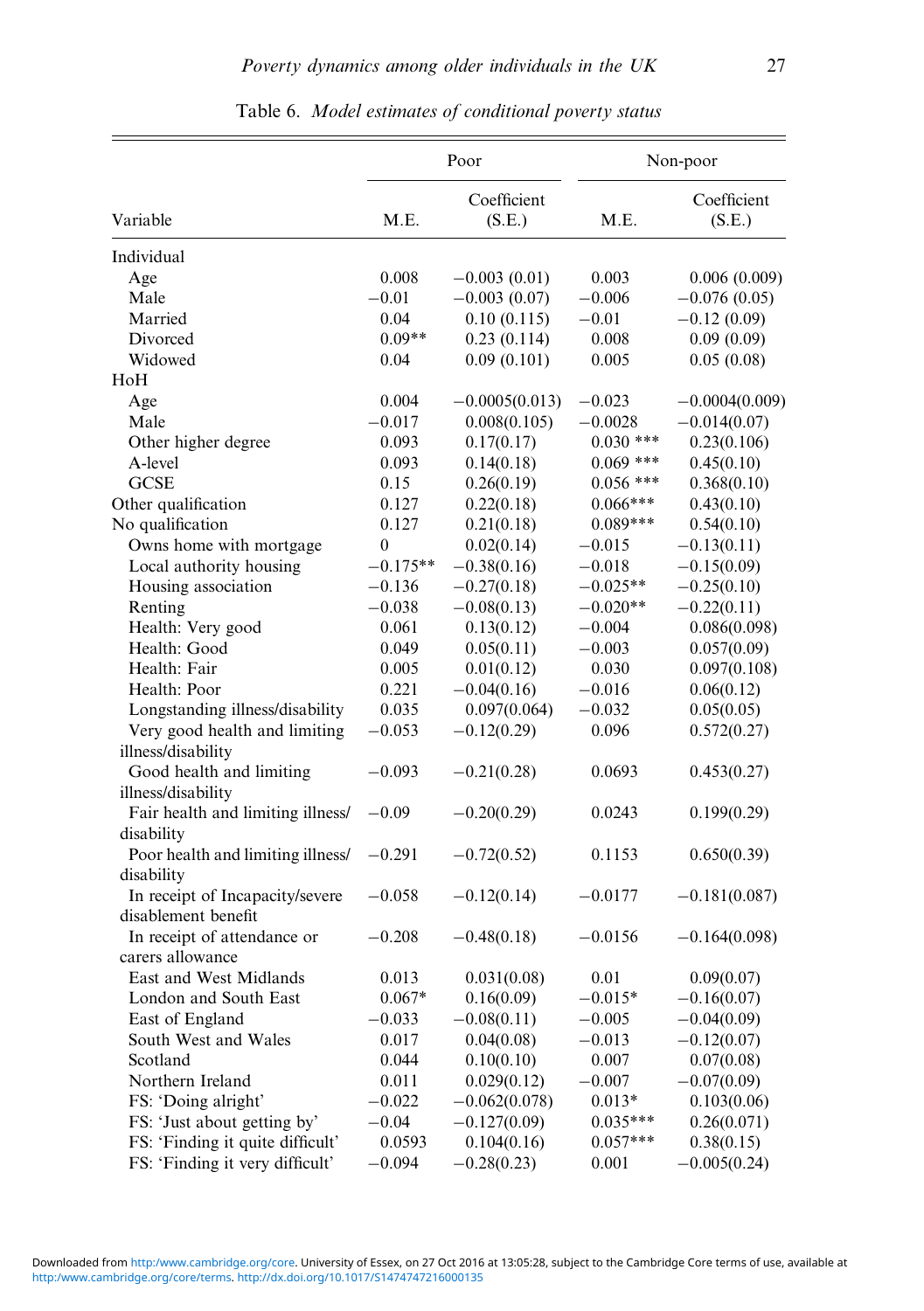|                                                 |               | Poor                  | Non-poor    |                       |  |
|-------------------------------------------------|---------------|-----------------------|-------------|-----------------------|--|
| Variable                                        | M.E.          | Coefficient<br>(S.E.) | M.E.        | Coefficient<br>(S.E.) |  |
| 1 Employer/occupational                         | $-0.015$      | $-0.0007(0.06)$       | $-0.002$    | $-0.017(0.046)$       |  |
| pension<br>>1 Employer/occupational<br>pension  | $-0.039$      | 0.009(0.11)           | $-0.016***$ | $-0.22(0.08)$         |  |
| Investment income                               | $0.06***$     | 0.152(0.06)           | $-0.0037$   | $-0.036(0.053)$       |  |
| Private benefit income and<br>misc. income      | 0.015         | 0.042(0.25)           | 0.0122      | 0.106(0.143)          |  |
| Investment, private benefit and<br>misc. income | 0.168         | 0.418(0.31)           | 0.0096      | 0.084(0.168)          |  |
| Cares for another in household                  | $-0.003$      | $-0.03(0.17)$         | $-0.014$    | $-0.19(0.11)$         |  |
| Data from wave $2-3$ block                      | $-0.0005$     | $-0.001(0.05)$        | $-0.0191$   | 0.07(0.04)            |  |
| Intercept                                       | N/A           | 0.46(0.49)            | N/A         | $-2.22***(0.31)$      |  |
| Log-likelihood                                  | $-15,205,078$ |                       |             |                       |  |
| $\chi^2_{22}$                                   | 314.27        |                       |             |                       |  |
| N                                               | 12,904        |                       |             |                       |  |

Table 6 (cont.)

Notes: Base groups are degree, owns home outright, Health: excellent, North East and West of England, Financial situation: living comfortably State pension and/or Pension Credit, No disability benefits, No non-pension income sources. \*, \*\*, \*\*\* indicate coefficient is significant at the 10%, 5% and 1% level, respectively.

marginal effect of living in local authority housing or a housing association reduces the probability of persisting in poverty. This is likely to be related to (changes in) the particular types of benefit income these individuals are claiming (at particular survey waves) relative to individuals in other types of housing tenure.

[Table 6](#page-26-0) also highlights the importance of education in affecting poverty persistence, even in retirement. Relative to individuals who lived in a household where the HoH had a degree, lower levels of educational attainment such as 'other or no qualification' increased the probability of being in poverty by 12.7 percentage points. This is also reflected in [Table 3](#page-15-0), which shows that 15% of non-poor households have a HoH with a degree, this figure stands at only  $3\%$  among poor households. There is a strong correlation between educational attainment and career occupation, therefore changes in the sources of income in retirement for example the number and type of pensions an individual is in receipt of, and how this may change between  $t - 1$  and t imply that increases in income will (on average) be concentrated among individuals with a higher level of educational attainment.

[Table 6](#page-26-0) highlights the importance of benefit income in determining poverty status. Individuals in receipt of caring or attendance allowance are more than 20 percentage points less likely to persist in poverty relative to individuals who are not in receipt of these benefits. Whilst this reduces the likelihood of persisting in low income it is hard to argue that the standard of living of these individuals has improved from a welfare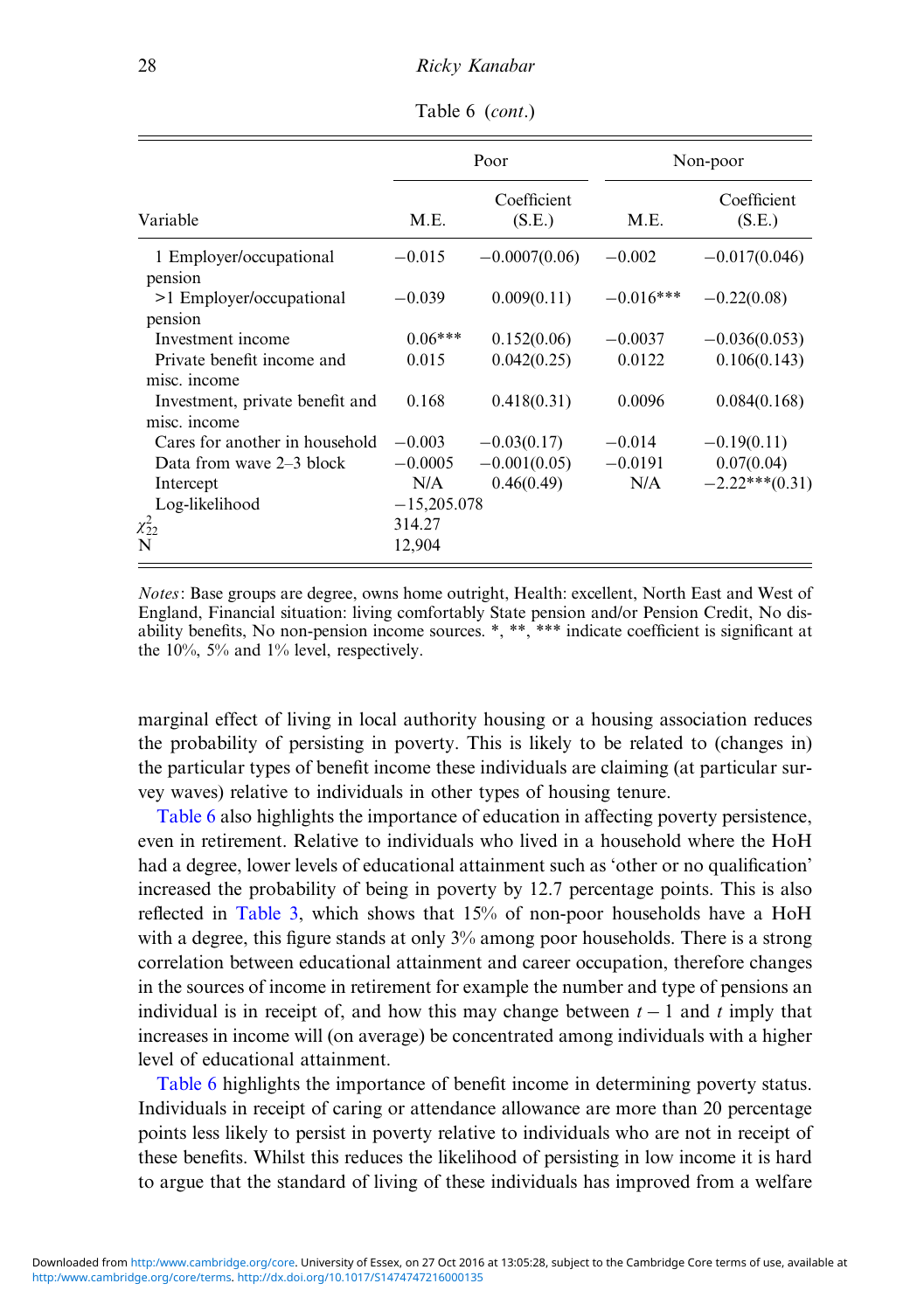perspective. Finally, individuals who were in receipt of only investment income were significantly more likely to be in poverty relative to individuals who were not in receipt of additional (non-pension) income sources.

[Table 6](#page-26-0) indicates that relatively few characteristics were statistically significant in the poverty persistence equation, whereas in the equation for initial poverty status there were many more significant covariates. Cappellari and Jenkins ([2004\)](#page-41-0) note that the lack of significant results is due to: (1) the framework accounting for the initial conditions problem; and (2) the fact that the number of individuals at risk of poverty persistence is significantly smaller than that at risk of poverty entry, as shown in [Table 1.](#page-10-0)

For individuals who are in poverty at  $t - 1$  the model estimates imply the probability they remain in this state (i.e., poverty persistence) is 0.69, this does not change if I restrict the sample to individuals present at  $t - 1$  and t. This finding is of policy relevance: the results suggest that there is a high degree of state dependence in poverty among pensioner households in the UK. However, there are no policies such as job assistance programmes to enable these households to escape poverty in the long run; this may be in part due to the notion that retirement in the UK is considered a permanent exit from the labour market (Kohli, [1991\)](#page-42-0). Previous studies have highlighted the sharp drop in labour supply when individuals approach retirement age in Britain and the lack of partial retirement or unretirement (Blundell *et al.*, [2002;](#page-40-0) Banks et al., [2006](#page-40-0); Kanabar, [2015](#page-42-0)). Existing policies such as Pension Credit (and its predecessor the Minimum Income Guarantee) aim to supplement an individual's income once they are in poverty, i.e. they are largely reactive policies.

The analysis also indicates that pensioner incomes are heavily influenced by benefit income which does not necessarily lead to a 'welfare improving outcome' in the context of exiting poverty, especially when one factors in additional costs associated with care. Nonetheless, certain income supplementation programmes such as Pension Credit have been shown to increase the net income of the poorest pensioners (Brewer and Emmerson, [2003\)](#page-40-0). Although the authors note that the complexity of the UK benefit system can mean that claiming Pension Credit affects an individual's eligibility for other benefits, and the marginal withdrawal rate can be as high as  $91\%$ .<sup>43</sup>

# 4.4.2 Covariate effects conditional on being initially non-poor

[Table 6](#page-26-0) highlights that five HoH characteristics affect the probability of entering poverty: education, housing tenure, subjective financial situation, benefit income and pensions. We discuss each of these in turn.

The likelihood of entering poverty is significantly higher among individuals whose HoH has a lower level of educational attainment. An individual living in a household where the HoH's highest level of educational attainment is a GCSE or equivalent level

<sup>&</sup>lt;sup>43</sup> The general effect of Pension Credit is to reduce the effective marginal withdrawal rate see Brewer and Emmerson ([2003,](#page-40-0) 91). The authors show that the introduction of Pension Credit has an income and substitution effect and its success largely depends on how these effects vary by particular groups of pensioners, and also by differences in the retirement savings behaviour among the current working population (Clark, [2001](#page-41-0); Brewer and Emmerson, [2003](#page-40-0)).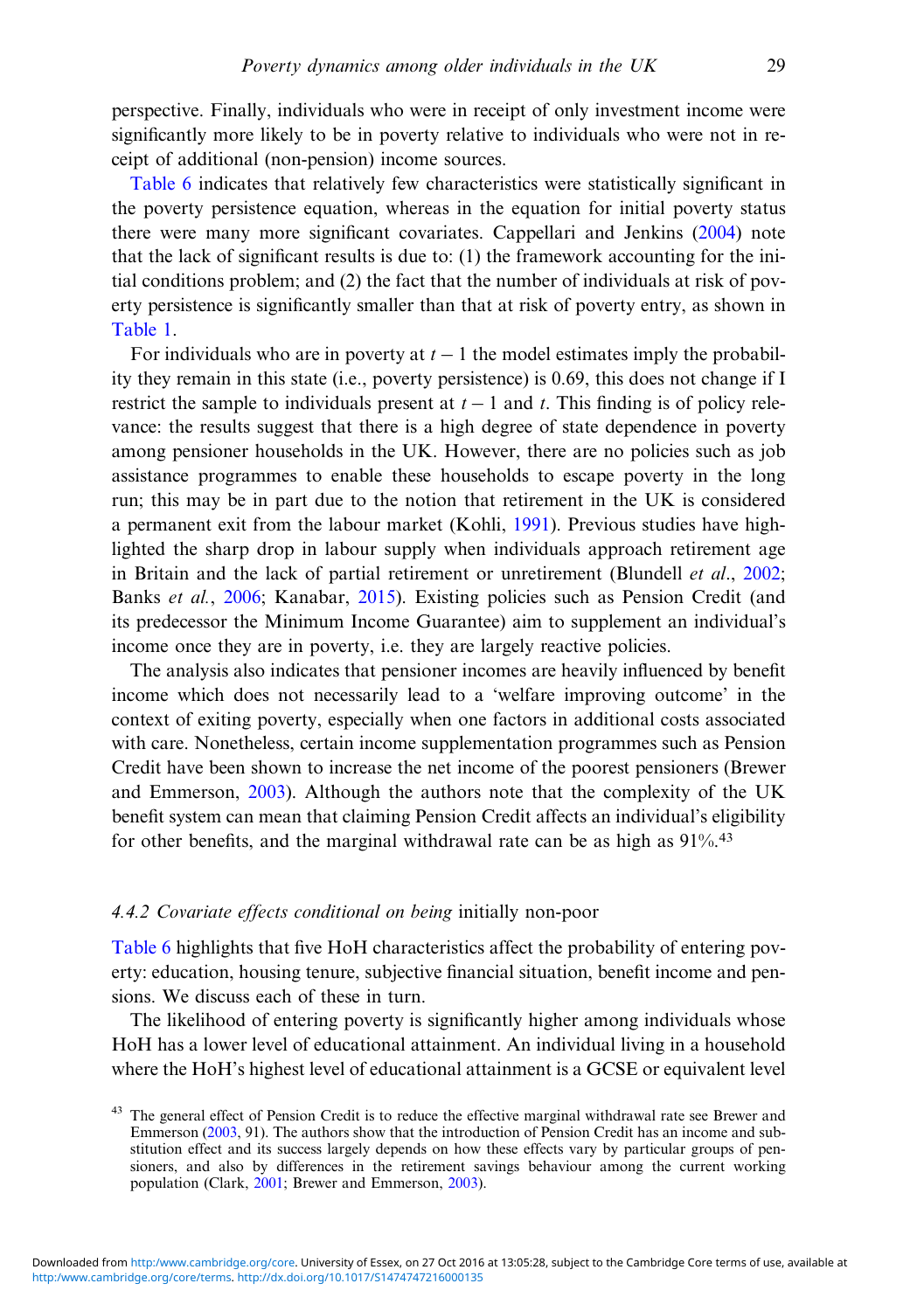of education, is 5.6 percentage points more likely to enter poverty relative to a HoH with a degree. The marginal effect is even higher for HoHs who do not have a formal qualification (8.9 percentage points); this is concerning given that  $35%$  of the sample fall in to this category.

Housing tenure is another important factor in determining whether an individual enters poverty; relative to individuals who live in a household where the HoH reports the property is owned outright, individuals who live in a housing association or rental accommodation are significantly less likely to enter poverty. The marginal effects range between 1.8 and 2.4 percentage points. As noted in Section 4.2, this finding is related to the types of benefit income individual's living in these types of accommodation are claiming relative to outright homeowners.

[Table 6](#page-26-0) highlights that an individual's own subjective assessment of their financial situation is strongly correlated with poverty entry. HoH's who report that their financial situation as 'doing alright', 'just about getting by' or 'finding it quite difficult' are between 1.3 and 5.7 percentage points more likely to enter poverty relative to HoHs who report their financial situation as 'living comfortably'.

[Table 6](#page-26-0) also indicates that benefit income and pensions are important for determining poverty entry. Individuals living in a household where the HoH received income from two or more private or occupational pensions lowered the probability of entering poverty by 1.6 percentage points, relative to individuals who relied on state pension and/or pension credit alone. Finally, similar to the results found for initial poverty, individuals living in a household where the HoH reported being in receipt of incapacity/severe disability or carers/attendance allowance are significantly less likely to enter poverty, relative to individuals who reported not being in receipt of either of these benefits.

# 4.5 Correlations

One advantage of using a first-order Markov approach is to account for initial conditions and non-random survey attrition. [Table 7](#page-30-0) summarises the extent of these two issues when modelling low-income dynamics among British pensioners, and also documents a range of tests to determine the sensitivity of the results to the assumptions imposed by the econometric framework.

[Table 7](#page-30-0) shows strong evidence of unobserved factors which are correlated with initial and conditional poverty status. The correlation coefficient  $\rho_2$  is negative and statistically significant; implying that pensioners who are initially poor are less likely to remain poor compared to individuals who are initially non-poor (i.e., regression towards the mean). When one considers that this group of individuals has relatively fixed sources of income this suggests that pensioner incomes are not as stable as one might have first assumed.

[Table 7](#page-30-0) indicates that there was no significant evidence of an unobserved correlation between non-random attrition and poverty status (in either period  $t - 1$  or t) among British pensioners.

Rows 2, 3 and 7 of [Table 7](#page-30-0) imply the sample exhibits an initial conditions problem; whereas the test for exogeneity of non-random attrition could not be rejected.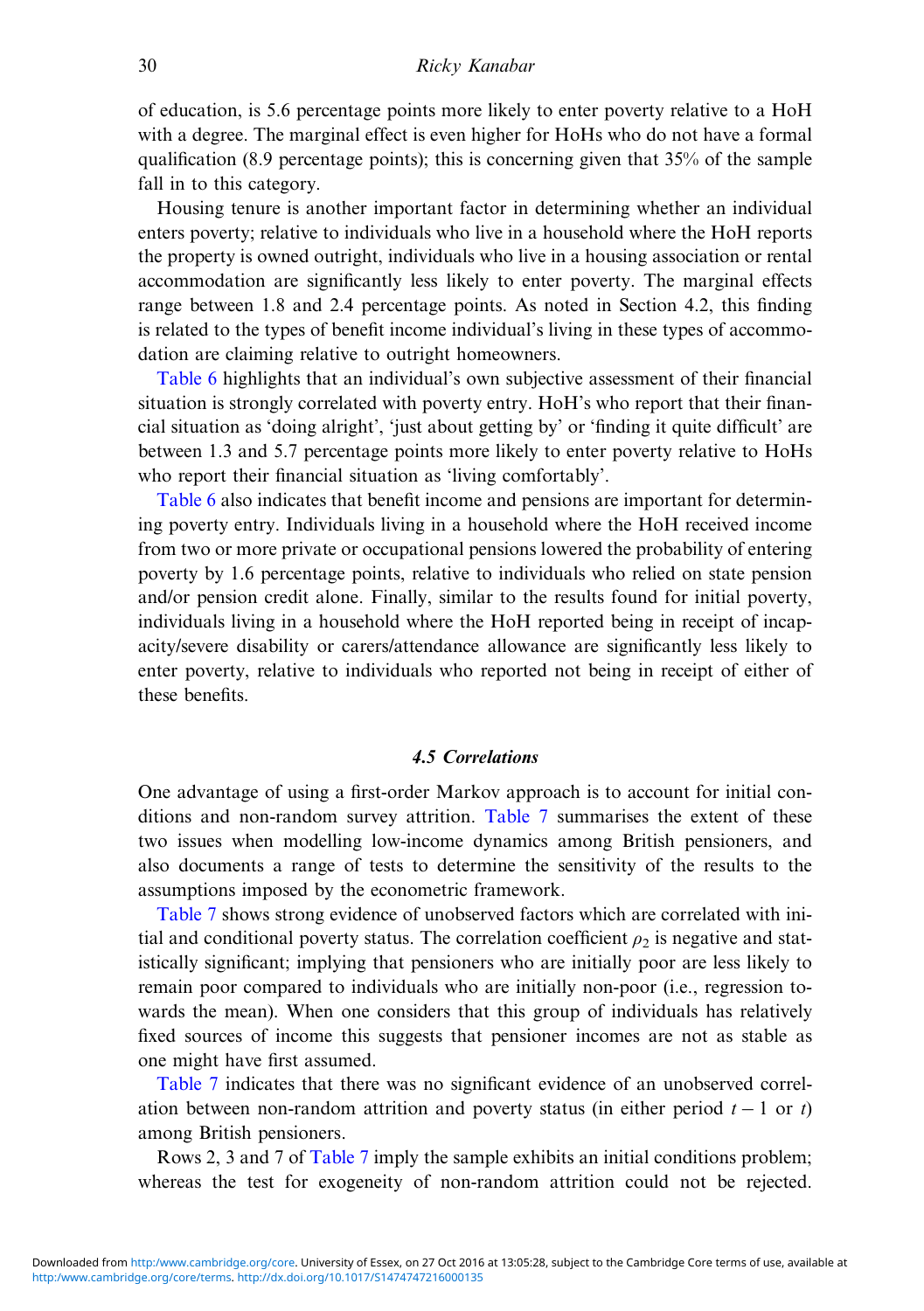<span id="page-30-0"></span>

| 1. Correlations between unobservable components                                   | Estimate         | p >  z         |
|-----------------------------------------------------------------------------------|------------------|----------------|
| 2. $\rho_1$ : Initial poverty and survey retention                                | 0.012            | 0.61           |
| 3. $\rho_2$ : Initial and conditional poverty                                     | $-0.44$          | 0.00           |
| 4. $\rho_3$ : Survey retention and conditional poverty                            | $-0.03$          | 0.91           |
| Test of correlations                                                              |                  |                |
| 7. $\rho_1 = \rho_2 = 0$ : No evidence of initial conditions $(\chi^2)$           | 14.50            | 0.00           |
| 8. $\rho_1 = \rho_3 = 0$ : No evidence of non-random attrition $(\chi^2)$         | 0.27             | 0.87           |
| 9. $\rho_1 = \rho_2 = \rho_3$ : Joint exogeneity ( $\chi^2$ )                     | 15.45            | 0.00           |
| Test of instruments                                                               | $\chi^2_{d.o.f}$ | $p > \chi^2$   |
| 12. Inclusion of paternal education in initial poverty equation                   | 7.60             | 0.00           |
| 13. Inclusion of survey queries in retention equation                             | 22.88            | 0.00           |
| 14. Exclusion of paternal education in transition equation                        | 3.83             | 0.147          |
| 15. Exclusion of survey queries in transition equation                            | 4.69             | 0.3211         |
| 16. Exclusion of paternal education $\&$ survey queries in transition<br>equation | 8.50             | 0.2039         |
| Test of normality of residuals                                                    | p (Skewness)     | $p$ (Kurtosis) |
| 19. Initial poverty equation $(\varepsilon_{i,t-1})$                              | 0.00             | 0.00           |
| 20. Retention equation $(\kappa_{i,t})$                                           | 0.00             | 0.00           |
| 21. Transition equation $(\vartheta_{i,t})$                                       | 0.00             | 0.00           |

Table 7. Model correlations and test statistics

However, the test for joint exogoneity is strongly rejected. To summarise, Table 7 indicates that future research using an endogenous switching framework to model pensioner poverty should use a bivariate framework. This is to control for the fact that when modelling poverty transitions between two periods the group of individuals who are initially observed to be in poverty are a non-random sample. More generally, the results suggest that when modelling low-income dynamics among British pensioners, irrespective of the econometric framework, one should account for individual-level unobserved heterogeneity.

# 4.5.1 Model identification and sensitivity tests

The first-order Markov approach has a number of attractive features as discussed in Section 2.2; however, for the estimates to be unbiased requires one to have appropriate instruments. One way to check the suitability of instruments is to rely on functional form for model identification, and include the characteristics used as instruments in equation (3). A statistically significant coefficient would indicate an invalid instrument. Table 7 (row 13) highlights that paternal educational attainment is not statistically significant in the equation for conditional poverty status, after having controlled for it in the equation determining initial poverty status. Now consider the covariates used to control for non-random attrition, Table 7 shows that these play no significant role in the conditional poverty equation. Finally, Table 7 shows that it is possible to exclude covariates which control for both the initial conditions and non-random attrition from the conditional poverty equation (row 16 of Table 7).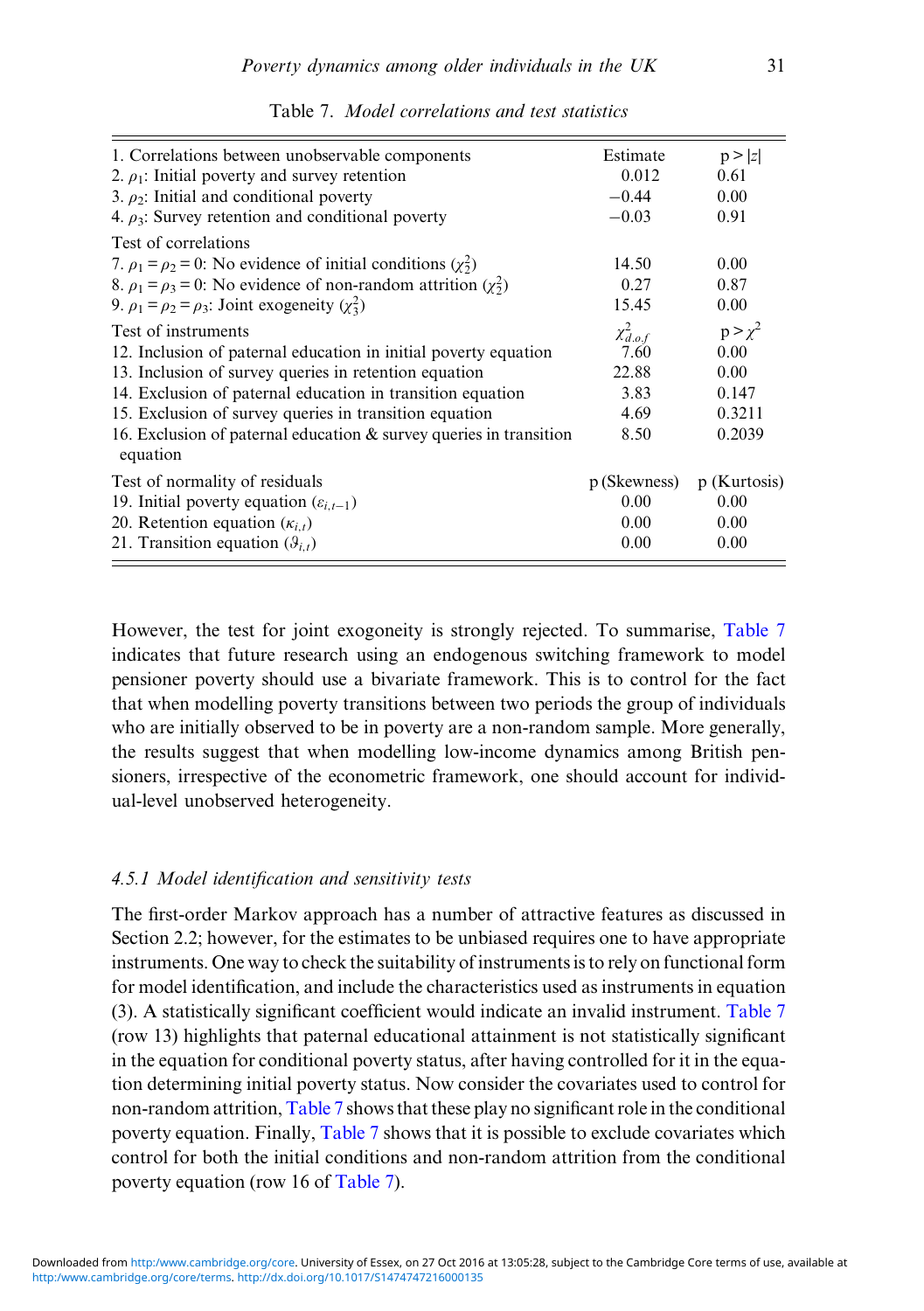An alternative test for determining whether paternal educational attainment is a plausible instrument to control for the initial conditions problem is to determine whether there exists a correlation between equivalised household *permanent income* and paternal educational attainment. Separately one also needs to test for a correlation between the variance of equivalised household income (i.e., transitory income) and paternal educational attainment. Permanent income is the sum of real monthly equivalised household expenditure on: accommodation (rent and council tax or mortgage and council tax), food (bought at a supermarket) and energy (oil, gas, electricity and other fuel). The rational behind these tests is as follows: the modelling strategy described in Section 4.3 implies that paternal educational attainment is correlated with *permanent* income; however, conditional on this is uncorrelated with *transitory* income. One way to test this assumption is to (separately) regress permanent income and the variance of household income on paternal educational attainment. If paternal education satisfies the conditions for being a suitable instrument, then it should be correlated with permanent income and uncorrelated with transitory income. Appendix B contains the results from two such regressions based on the sample data used in this study; the results indicate there is a strong statistical correlation between permanent income and paternal educational attainment and no statistical correlation between the variance of household income *(transitory income)* and paternal educational attainment. In order for the latter regression to be valid there should be no evidence of non-random attrition (in order to estimate the variance of equivalised household net income one must observe household income in both survey waves), this is the case for the sample used in this study as shown in [Table 7.](#page-30-0)

One necessary assumption is joint normality of the errors in equations  $(1)$  $(1)$ – $(3)$  $(3)$  for tractability purposes; however, it is worth testing whether such an assumption holds for the sample. [Table 7](#page-30-0) reports that tests based on skewness and kurtosis, these tests reject the null hypothesis that the sample moments satisfy the normality assumption. An alternative test is to graphically determine the extent of non-normality. Appendix C contains quantile plots of the residuals from 1–3 versus the quantiles of a Gaussian distribution; these plots also indicate that the joint normality assumption is unlikely to hold. It is important to note these shortcomings when interpreting the results; however as Cappellari and Jenkins [\(2004](#page-41-0)) show in their study it is also worth noting that the model is able to accurately predict transition probabilities of sample respondents, for example the model predicts the average probability of poverty entry (persistence) among respondents present at  $t - 1$  and t is 0.0958 (0.6848) the corresponding figure based on raw sample transitions is 0.0949 (0.6844).

In order to determine the sensitivity of the results reported in Section 5; two alternative versions of the model were estimated. In these respective specifications, an individual is defined as being in poverty if their equivalised net real household income is below 50% and 70% of the population median income. In both cases there is a correlation between initial and conditional poverty; namely mean reversion. Similar to Cappellari and Jenkins ([2004\)](#page-41-0) the estimates imply estimated poverty persistence and entry rates rise, the higher the poverty threshold. To summarise, the vast majority of robustness tests suggest that the assumptions underlying the model are satisfied.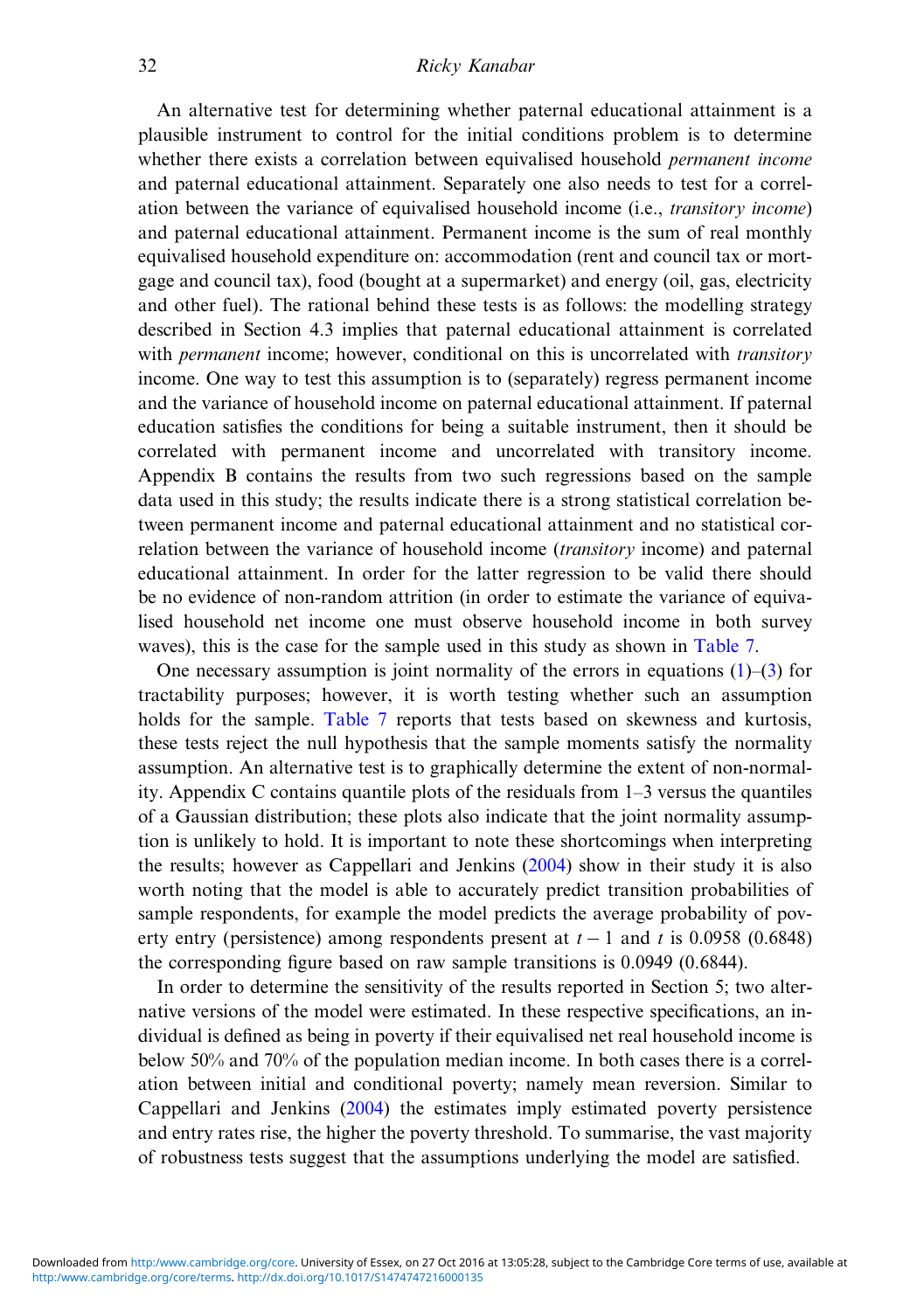<span id="page-32-0"></span>

Figure 3. (colour online) Level of income in  $t-1$  versus change in income between  $t - 1$  and t.

Notes: Income refers to monthly household net equivalised income which has been adjusted to account for inflation (2005 prices).

# 5 Model implications

# 5.1 Changes in income

The model correlations show that  $\rho_2$  is negative and statistically significant, which implies there is a strong negative correlation between unobserved factors determining initial poverty and conditional poverty status, put another way there is regression towards the mean.<sup>44</sup> Graphically, this is equivalent to a negative correlation between the level of income at  $t - 1$  and the change in income between  $t - 1$  and  $t^{\text{45}}$  Figure 3 shows this relationship based on the sample data used in this study.

Figure 3 is consistent with the sign of  $\rho_2$  reported in [Table 7;](#page-30-0) highlighting that income in retirement is not as stable as one might have initially assumed and also demonstrating the drawback of using a simple dichotomous measure such as 'poverty status' to group together clearly different households.

Whilst Figure 3 graphically assessed the change in equivalised income between  $t - 1$ and t and the income level at  $t - 1$  it does this across all households, in [Figures 4](#page-33-0) and [5](#page-34-0) I show the extent of the changes in net equivalised income using boxplots, depicting the change in income between  $t - 1$  and t conditional on poverty status at  $t - 1$ .

<sup>&</sup>lt;sup>44</sup> In Section 5.1 I analyse changes in income with respect to the balanced panel; survey attrition implies that we do not observe household income at period  $t$  for all households. However, the results in Section 4 indicate that there is no evidence of non-random attrition for the sample used in this study and therefore analysing the sample in this way is feasible.

<sup>&</sup>lt;sup>45</sup> This was first shown in the context of UK wage dynamics by Stewart and Swaffield ([1999\)](#page-42-0).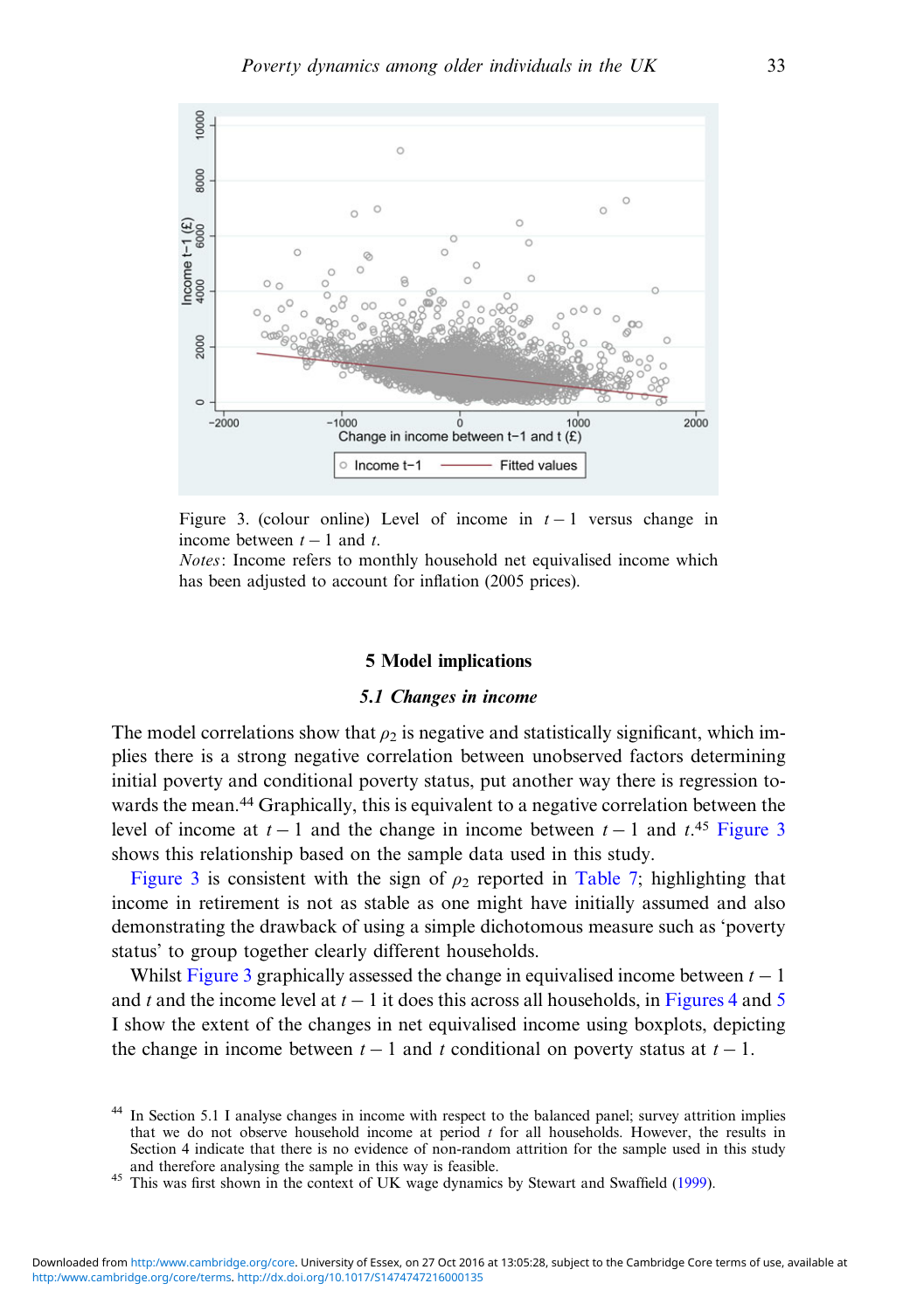<span id="page-33-0"></span>

Figure 4. (colour online) Boxplot of change in income between 2010/11 and 2011/12 among initially poor individuals.

Notes: Income refers to monthly household net equivalised income which has been adjusted to account for inflation (2005 prices).

The median (mean) change in monthly net household income among initially poor households between  $t - 1$  and t is £48.20 (£210.89). On the other hand, the same statistic for non-poor households is −£4.47 (−£87.38). These statistics and Figures 4 and [5](#page-34-0) show that there are significant variations in household income changes between  $t -$ 1 and t particularly among non-poor households at  $t - 1$ .

Whilst [Figures 3](#page-32-0)–[5](#page-34-0) serve as a useful benchmark to analyse equivalised householdlevel changes in income between  $t - 1$  and t, what is arguably more interesting, given that the aim is to understand income dynamics is to determine which subcomponents of individual income are driving such changes. Understanding Society contains information on the components of individual's income, which in turn (either solely or jointly) make up household income. In order to understand the results driving the dynamics implied by the model and [Figures 3](#page-32-0)–[5,](#page-34-0) [Table 8](#page-35-0) describes the mean changes in income components (restricted to individuals who reported being in receipt of a particular income source at  $t - 1$ ) between  $t - 1$  and t and by initial poverty status.

[Table 8](#page-35-0) shows that conditional on initial poverty status there are clear differences in the average change in the subcomponents of individual income. This is consistent with the correlation estimate of  $\rho_2$  reported in [Table 7](#page-30-0) and [Figures 3](#page-32-0)–[5](#page-34-0). [Table 8](#page-35-0) also shows that certain components of an individual's income change more than others and hence will have a more profound effect on household income; for example investment, pension and social benefit income are particularly important in increasing individual (and thus household) income among initially poor individuals; whereas it declines for individuals who are initially non-poor.<sup>46</sup> [Table 8](#page-35-0) also shows the particularly strong impact social benefit income (in particular carer's allowance, disability living allowance and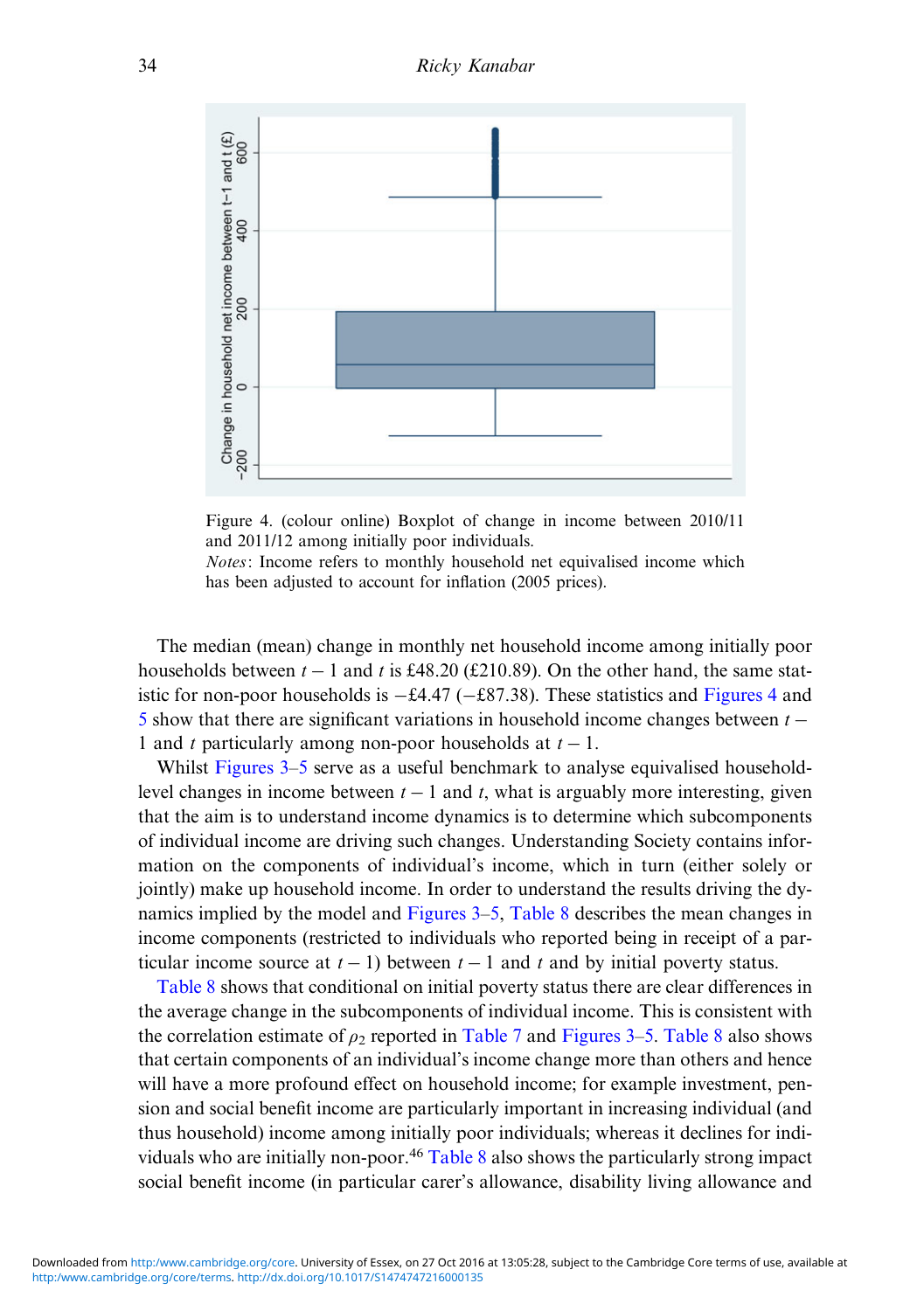<span id="page-34-0"></span>

Figure 5. (colour online) Boxplot of change in income between 2010/11 and 2011/12 among initially non-poor individuals. Notes: Income refers to monthly household net equivalised income which

has been adjusted to account for inflation (2005 prices).

incapacity benefit income) has on determining an individual's poverty status; the magnitude of the changes observed in social benefit income is similar to that observed for pension income between  $t - 1$  and t. An alternative way to highlight the importance of social benefit income in determining an individual's income position is to consider the average change in income (by initial poverty status) among individuals who at  $t -$ 1 reported *not* being in receipt of social benefit income, but by t did report being in receipt of some form of social benefit income: the average change in social benefit income was £440.43 among individuals who exited poverty between  $t - 1$  and t, moreover no individuals in the sample entered poverty between  $t - 1$  and t and also reported an increase (from zero) in their social benefit income.

[Table 8](#page-35-0) also highlights the importance of labour income; however this is only relevant to a very small proportion of the sample. Cappellari and Jenkins [\(2004](#page-41-0)) find evidence of a regression towards the mean based on BHPS data of working age households; however for working age individuals significant changes in their individual (and hence household) income is possible through the labour market for example gaining employment. In the case of retired individuals a transition back into paid employment in known as 'unretirement' and whilst it prevalence varies significantly between countries, unretirement studies have consistently shown a return to work provides a non-trivial source of income in retirement (Maestas, [2010;](#page-42-0) Kanabar, [2015\)](#page-42-0). In this study, very few individuals  $\langle 51\% \text{ sample} \rangle$  transition from retirement

<sup>46</sup> Investment and pension income are made up of various income streams including private pension income, rental income, annuity income and individual's/spouse's employer pension income.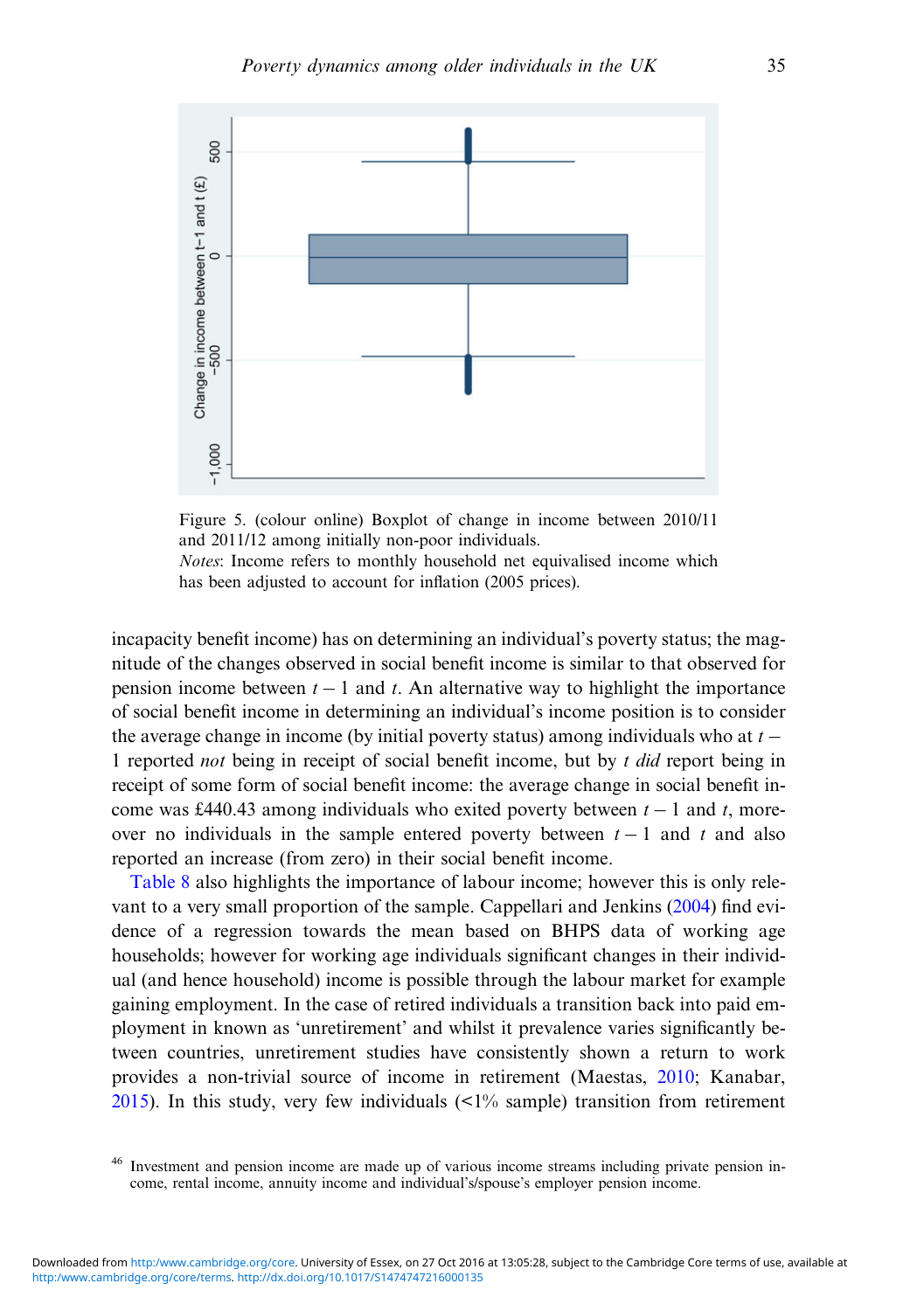<span id="page-35-0"></span>

| Component of income | Poor <sub><math>t-1</math></sub> $(f)$ | $\sigma_{\text{poor}}$ | Non-poor <sub><math>t-1</math></sub> $(\text{\pounds})$ | $\sigma_{\text{non-poor}}$ |
|---------------------|----------------------------------------|------------------------|---------------------------------------------------------|----------------------------|
| All labour income   | $-29.74$                               | 131.47                 | $-87.90$                                                | 150.09                     |
| Miscellaneous       | $-27.29$                               | 136.0                  | $-106.89$                                               | 2.291.1                    |
| Private benefit     | $-59.39$                               | 93.31                  | $-52.60$                                                | 110.02                     |
| Investment          | 29.13                                  | 383.3                  | $-18.42$                                                | 2,016.26                   |
| Pension             | 64.66                                  | 620.71                 | $-163.55$                                               | 4,485.03                   |
| Social benefits     | 59.87                                  | 180.92                 | $-13.09$                                                | 367.11                     |

Table 8. Changes in components of income between  $t - 1$  and t

Notes: Income components are at the individual level and quoted in January 2010 prices. Sample restricted to individuals who report being receipt of income component at  $t - 1$ .

back into paid employment or self-employment; however among individuals who do unretire *and* were initially poor, the average change in *household* income between  $t - 1$ and t is £768 (2005 prices) and  $80\%$  of these individuals exit poverty.

# 5.2 Stylised examples

[Table 9](#page-36-0) assesses the importance of individual and household-level characteristics on poverty entry, persistence and duration by comparing individuals from different types of pensioner households.<sup>47</sup>

The reference male pensioner (case 1) is aged 74 (the median age of HoHs at  $t - 1$ ), lives in a household whose HoH is in good health, owns their home outright, is educated to GCSE level, is single (never married), has income from one occupational or employer pension, has no other sources of income, does not receive any disability benefits and reports their financial situation as 'quite difficult'. The predicted probability of this male persisting in poverty is 0.53 and the probability he enters poverty is 0.137. For this man the unconditional probability of him entering poverty is 0.227 and the mean and median duration of his poverty spell length is 2.13 and 1.09 years, respectively, whilst the mean and median duration between poverty spells is 7.24 and 4.67 years. As Cappellari and Jenkins [\(2004](#page-41-0)) note the fact that median spell lengths are smaller than mean spell lengths is due to the fact that spell-lengths are skewed; typically one would expect many short spells and fewer longer spells. Nonetheless, the results indicate that there is significant individual heterogeneity even for individuals with identical characteristics underlined by the differences between the mean and median spell-lengths (Cappellari and Jenkins, [2004,](#page-41-0) 12).

Case 2 is identical to case 1 except the male pensioner reports having a limiting illness and is in receipt of incapacity/severe disability benefit. For this individual the predicted persistence and entry rate into poverty is lower: 0.33 and 0.09, respectively. The spell-length before this male pensioner relapses back into poverty is longer than in case 1. The unconditional probability of being poor is slightly lower at 0.12. This is

 $47$  These estimates are generated using the point estimates in Tables  $3-5$  $3-5$  and expressions in appendix A. This requires the additional assumption that persistence and entry rates as having reached their steady-state values.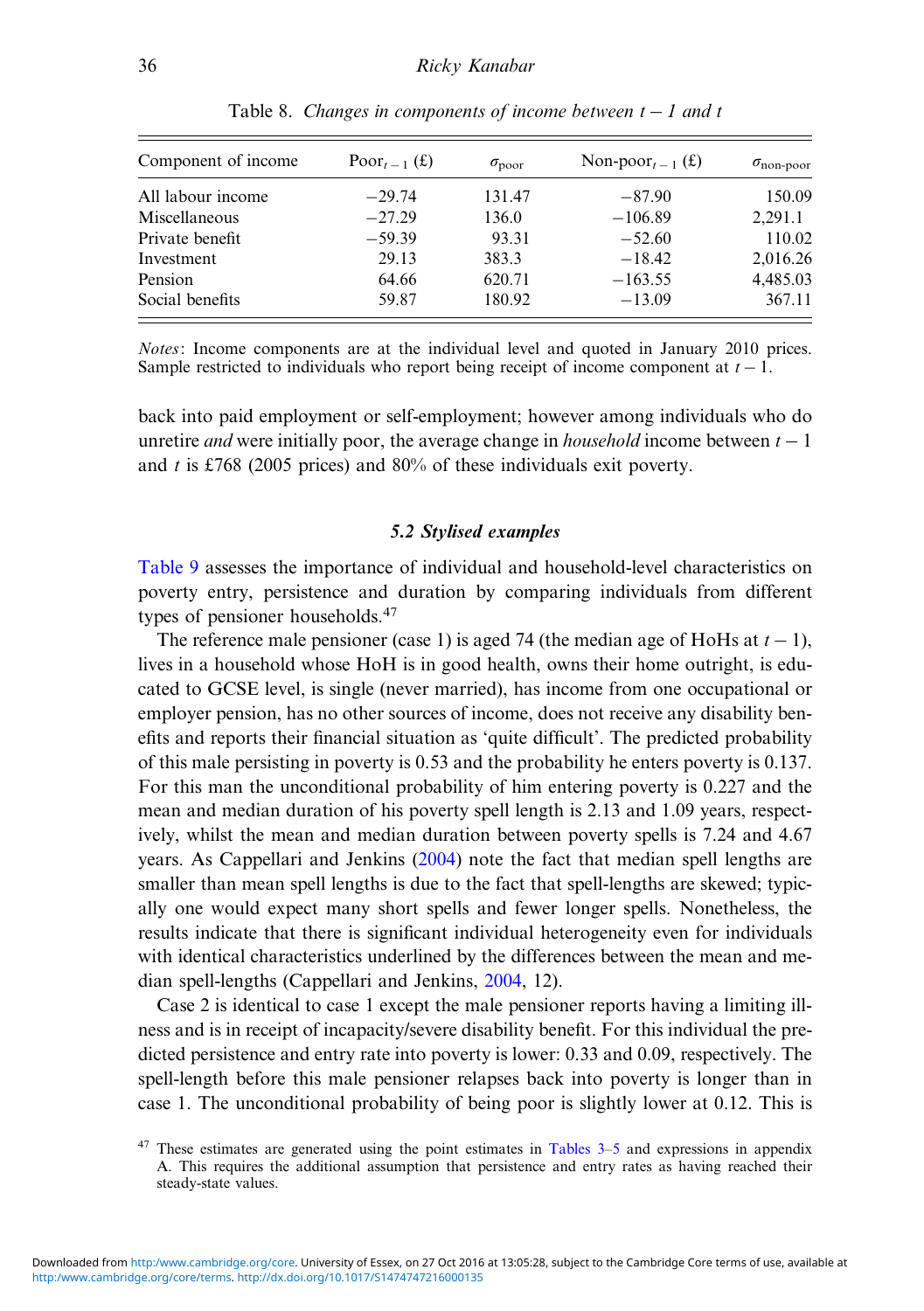<span id="page-36-0"></span>

| Characteristics                                                                                                                                                                                                                                                                                                                 | Poverty<br>persistence<br>rate | Poverty<br>entry rate | Poverty<br>exit rate | Probability<br>being poor | Poverty spell<br>(mean, median) | Non-poverty<br>spell (mean,<br>median) |
|---------------------------------------------------------------------------------------------------------------------------------------------------------------------------------------------------------------------------------------------------------------------------------------------------------------------------------|--------------------------------|-----------------------|----------------------|---------------------------|---------------------------------|----------------------------------------|
| Case 1: Aged 74, HoH is in good health, owns their<br>home outright, educated to GCSE level, is single<br>(never married), income from one occupational<br>or employer pension, no other sources of income,<br>does not receive any disability benefits and<br>reports their financial situation as 'quite difficult'           | 0.53                           | 0.13                  | 0.46                 | 0.22                      | (2.12, 1.09)                    | (7.24, 4.66)                           |
| Case 2: Case 1 except the man reports having a<br>limiting illness and is in receipt of incapacity/<br>severe disability benefit                                                                                                                                                                                                | 0.33                           | 0.09                  | 0.66                 | 0.12                      | (1.50, 0.63)                    | (11, 7.27)                             |
| Case 3: Case 2 except the man has no occupational<br>pension and relies on state pension (and pension<br>credit) income alone                                                                                                                                                                                                   | 0.42                           | 0.10                  | 0.57                 | 0.15                      | (1.74, .814)                    | (9.76, 6.41)                           |
| Case 4: Case 1 except the man finds has a limiting<br>illness but does not receive any kind of disability<br>benefit income                                                                                                                                                                                                     | 0.81                           | 0.06                  | 0.18                 | 0.24                      | (5.28, 3.30)                    | (15.96, 10.71)                         |
| Case 5: female, widowed, aged 74, HoH reports<br>being in good health, HOH has a limiting illness/<br>disability, does not receive any disability benefits,<br>has one occupational/employer pension, owns<br>their home outright, is educated to GCSE<br>standard and reports their financial situation as<br>'very difficult' | 0.59                           | 0.04                  | 0.40                 | 0.10                      | (2.45, 1.32)                    | (21.41, 14.49)                         |
| Case 6: Case 5 except the female reports being in<br>receipt of investment income                                                                                                                                                                                                                                               | 0.66                           | 0.04                  | 0.33                 | 0.11                      | (2.96, 1.68)                    | (22.62, 15.33)                         |

Table 9. Predicted state probabilities and durations for stylised individuals

*Notes*: Estimates are based on expressions 7, 8, point estimates from [Tables](#page-15-0) 3–[5](#page-24-0) and Appendix A. Poverty and non-poverty spells are quoted in years.

37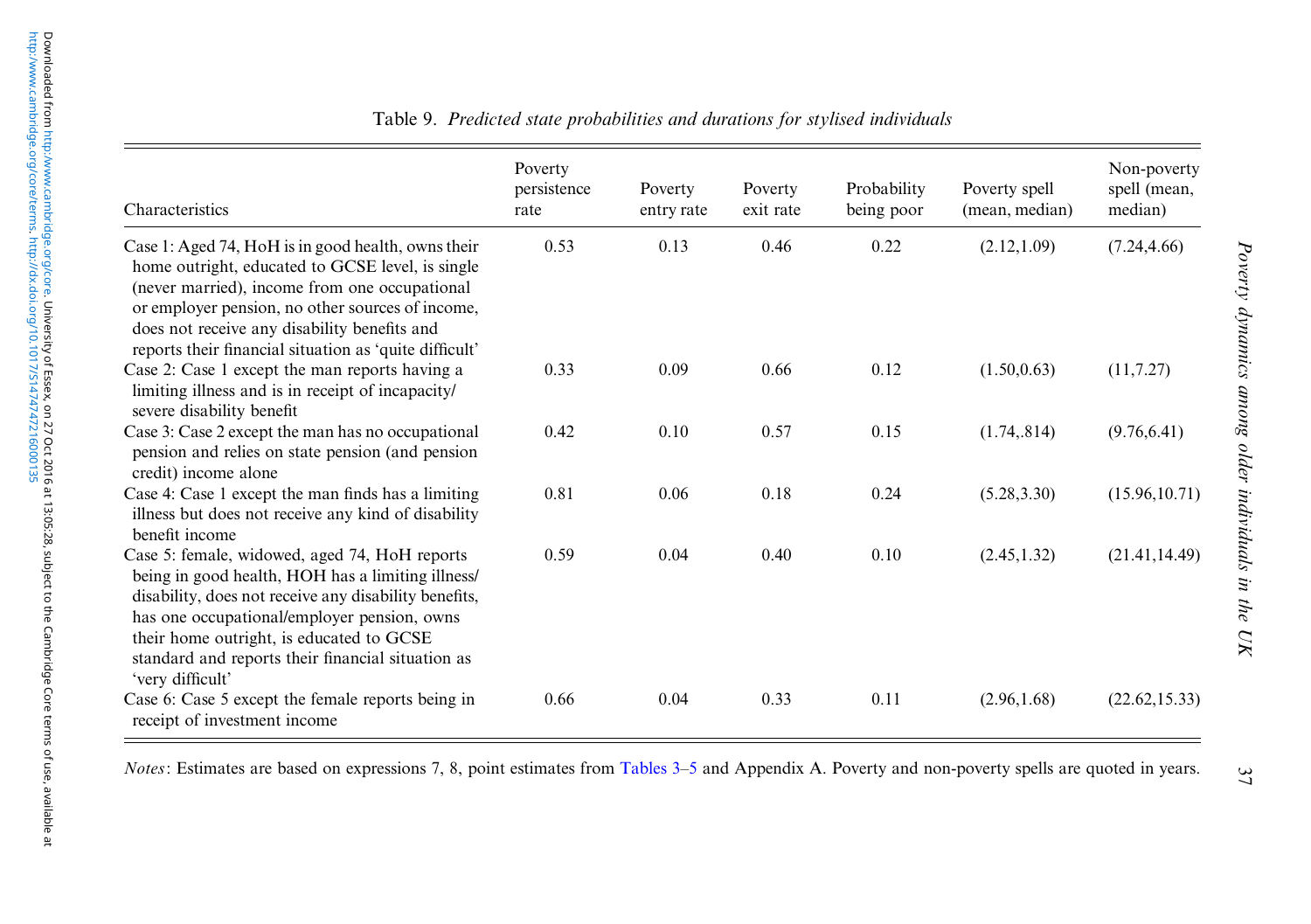consistent with the estimation results, which found that particular forms of benefit income actually reduce the likelihood of being in poverty but does not reflect an increase in an individual's actual standard of living.

Case 3 is identical to case 2 except the male pensioner has no occupational pension and relies on state pension (and pension credit) alone. The effect of these two factors raises the probability of poverty entry and probability persistence to 0.42 and 0.10, respectively. Similarly the unconditional poverty rate is higher (0.15) than in case 2. The mean and median spell-length of poverty is also larger than in case 2 at 1.75 and 0.819 years, respectively. Intuitively, the spell-length between each poverty period is lower (9.84 and 6.47 years at the mean and median, respectively).

Case 4 is identical to case 1 except the male pensioner has a limiting illness but does not receive any kind of disability benefit income. Relative to case 1 this leads to a significant increase in the persistence and the unconditional probability of entering poverty (0.81 and 0.24, respectively); it also increases the mean and median period spent in poverty (5.28, 3.30 years) relative to case 1.

Cases 5 and 6 consider the situation when the individual is a female pensioner. The reference female pensioner is a widow, aged 74, lives in a household where the HoH reports being in good health although does have a limiting illness/disability, does not receive any disability benefits, has one occupational/employer pension, owns their home outright, is educated to GCSE level and reports her financial situation as 'very difficult'. This predicted probability of this female pensioner entering poverty is 0.04, whilst the predicted persistence rate is 0.59. The unconditional poverty rate is 0.10 and the median (mean) poverty spell-length is 2.45  $(1.32)$  years, whilst the median (mean) period between poverty spells is 14.63 (21.61) years.

Case 6 is identical to case 5 except the female reports being in receipt of investment income. The poverty entry rate for this female is 0.04 and the probability of persisting in poverty is 0.66. In case 6, the length of time between periods of poverty is slightly larger than in case 5, the median (mean) duration between is 15.33 (22.62) years; however the mean and median poverty spell-length is itself slightly longer (2.96, 1.68 years).

Cases 1–6 highlight the importance of particular individual and household-level characteristics such as the presence of disability benefits, an occupational pension, investment income, housing tenure and contemporaneous subjective financial position in determining the probability that a pensioner will enter, persist or relapse into poverty. [Table 9](#page-36-0) also highlights that duration estimates based on a first-order Markov framework (assuming steady-state values) are highly sensitive to changes in the poverty persistence and entry rate. The results also support the findings in Bardasi *et al.* ([2002\)](#page-40-0) and the DWP low-income dynamics publication that pensioners on low incomes or with characteristics associated with being in a low-income household have a relatively high poverty persistence rate. A recent report by the DWP which investigated non-take up of Pension Credit found a major factor cited by individuals was that they felt 'bad for asking for help from the government' (Radford *et al.*, [2012,](#page-42-0) 18). Therefore resources should be focused on trying to change such attitudes; for example through consultation groups and targeted information campaigns.

Finally, [Table 9](#page-36-0) also indicates that there is heterogeneity in both predicted poverty persistence and poverty entry rates. These findings suggest that predicted state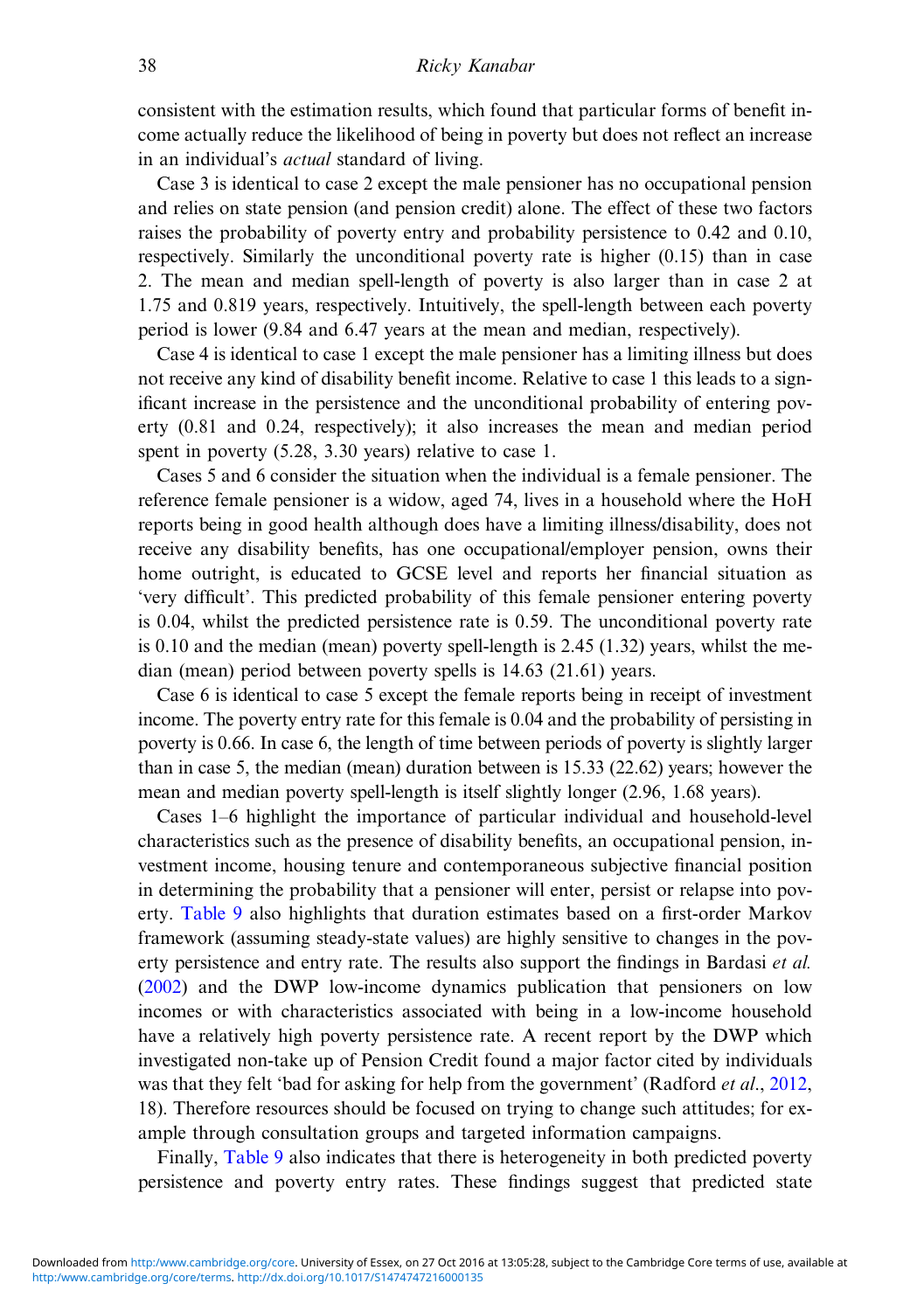probabilities of being poor are related to both periods spent out of poverty and also in poverty.<sup>48</sup> This necessitates the need for anti-poverty policies which reduce the extent to which individual relapse back into poverty and also programmes such as Pension Credit which increase individual incomes which fall below a particular 'low-income' threshold. Active labour market policies are often cited as being an effective in combating poverty (Martin, [1998](#page-42-0)); however, such programmes are often aimed at working age individuals in the UK, in the case of pensioners this unlikely to be a feasible and effective solution partly also due to cultural factors associated with retirement in the UK (Kohli, [1991\)](#page-42-0). Therefore policies should be aimed at trying to reduce contemporary pensioner poverty through alternative measures, perhaps by some kind of hybrid intervention which would be more akin to a paid/in kind benefit associated with voluntary or paid work in order reduce the stigma or social perception associated with returning to work post retirement.

# 6 Conclusion

Similar to many advanced economies the UK population has a significant proportion of older people: as of 2014 it was estimated that 11.4 million individuals or 17.7% of the population are aged 65 and over (ONS, [2015\)](#page-42-0). Therefore it is important to understand the income changes experienced by the poorest members of this group of individuals and the implications this has for policy. This study has provided the first estimates of poverty dynamics of pensioner households which are robust to selection biases which arise due to initial conditions and non-random sample attrition.

The econometric framework followed in this paper has shown that there exist unobserved factors, which determine initial and conditional poverty status. The sign of this correlation is negative indicating regression towards the mean. From a methodological perspective this implies evidence of an initial conditions problem, studies which analyse income dynamics among pensioner households and ignore this issue will get bias results. It also highlights that contrary to what one might assume pensioner incomes do exhibit a degree of volatility and are not completely stable, this is noteworthy given the limited number of income sources available to this group of individuals. Finally the results indicate no evidence of a correlation between low income and non-random attrition.

Pensioners exhibit a high degree of poverty persistence; therefore it is important to understand which components of income are driving the finding of mean reversion. The results indicate that social benefit, investment and pension income increased between  $t - 1$  and t for initially poor individuals, whilst the opposite is true for the nonpoor and moreover the variance of changes in these income components is large. This underlines the extent of individual-level heterogeneity among initially 'poor pensioners' and the importance for controlling for unobserved characteristics. This is also supported by the finding that there is a large degree of variation in poverty persistence rates even for individuals with the same characteristics. It suggests that there

<sup>48</sup> Additional analyses of stylised cases were estimated for better-off individuals; in these cases there was variation in both poverty entry and persistence rates albeit the predicted entry rates are very low.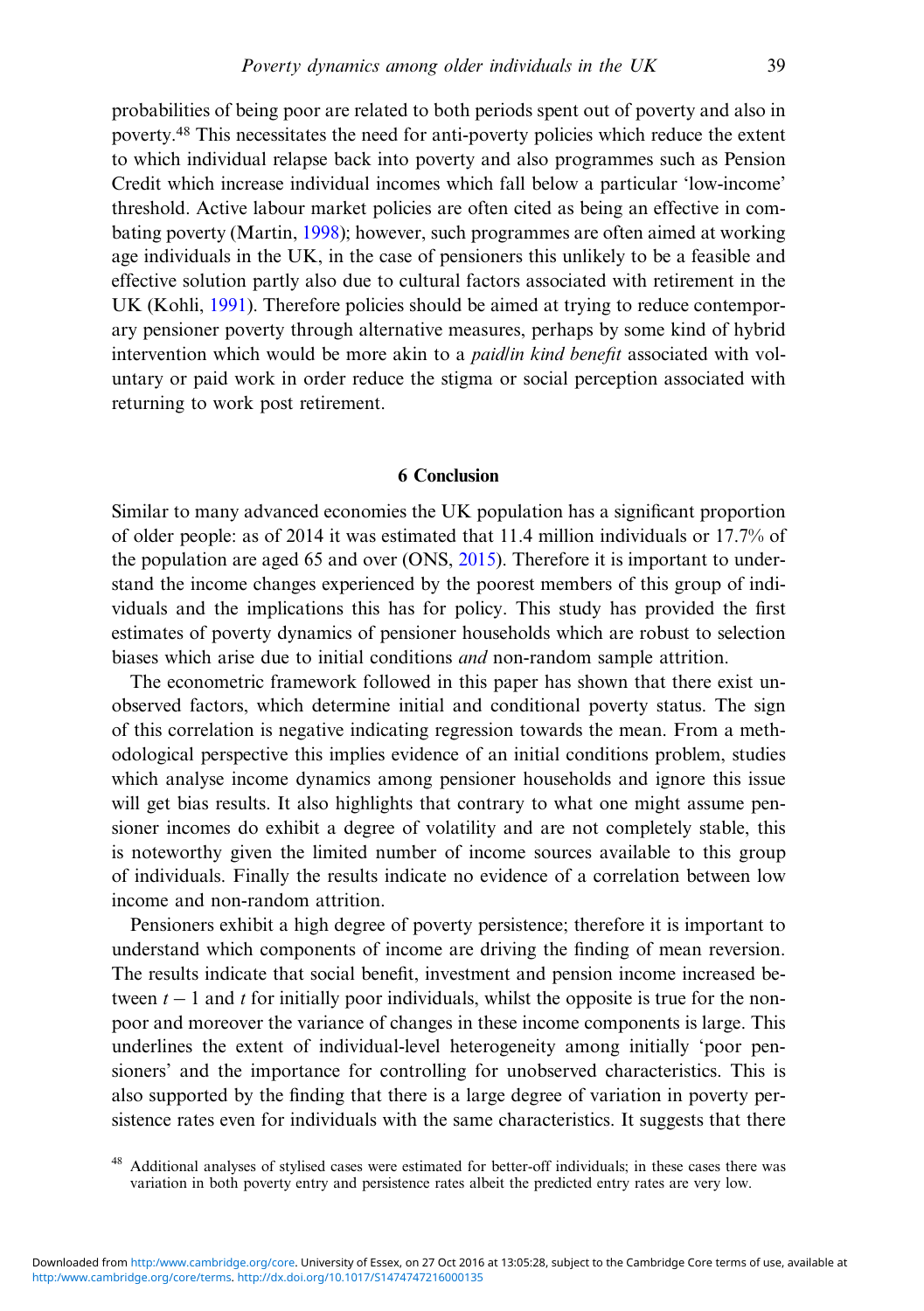is a degree of variation in household income at older ages, which is interesting given few pensioners return to the labour market post retirement, however it is important to note that the labour market is likely to be an important factor in explaining the heterogeneity in retirement income predominantly through lifetime labour supply, earnings and pension contributions.

One finding which is particularly important is the association between an individual's standard of living and the benefit income they are in receipt of. The analysis shows that disability/incapacity benefit income and carers or attendance allowance play an important role in determining both initial and conditional poverty status. However being in receipt of such benefits does not to imply an individual is somehow 'better off', or alternatively correspond to a higher standard of living. This highlights that other measures of deprivation other than those based solely on income such as material deprivation are important in order to determine pensioner living standards.

The findings indicate specific factors play a role in determining initial and conditional poverty status: educational attainment (HoH and paternal), social benefit income, housing tenure, health, caring, having a limiting illness and the presence of an occupational or private pension. Policies which emphasise the role of retraining in order to reduce re-entry into poverty or unemployment such as Employment Support Allowance tend to be directed at working-age cohorts, partly due to the fact that retirement in the UK is largely seen as permanent withdrawal from the labour market (Banks and Smith, [2006](#page-40-0)). Current policies aimed at existing pensioners who are living in poverty only boost retirement income, but do not actually tackle the root causes which have led an individual to be poverty in the first place. Indeed, as retirement income is to a large extent a function of lifetime labour supply and earnings (and hence deferred income) any potential policy which attempted to do so would need to be carefully devised and cost effective. Moreover, previous research has highlighted the strong disincentives Pension Credit can generate (in terms of high marginal tax rates) should a poor pensioner wish to return to work (Clark, [2001;](#page-41-0) Brewer and Emmerson, [2003\)](#page-40-0). A report based on representative British data estimated 1.2 million pensioners in 2008/2009 had no income sources other than state pension and benefit income (Palmer, [2010\)](#page-42-0). Therefore, whilst policymakers have introduced a raft of policies including auto enrolment and increasing the age at which individuals are eligible to claim their state pension, these target *current* working age individuals in order to reduce pensioner poverty among future pensioner cohorts and does not resolve the issue of reducing contemporaneous pensioner poverty. The results from this study highlight some of the methodological factors which should be accounted for when trying to improve our understanding of pensioner income dynamics.

# Acknowledgements

The author would like to thank Steve Pudney, Sonia Bhalotra and Ben Etheridge who provided constructive feedback on early drafts of the paper. The author would also like to thank session participants at the Understanding Society 2015 Conference (Essex, UK) and IARIW 2016 conference (Dresden, Germany).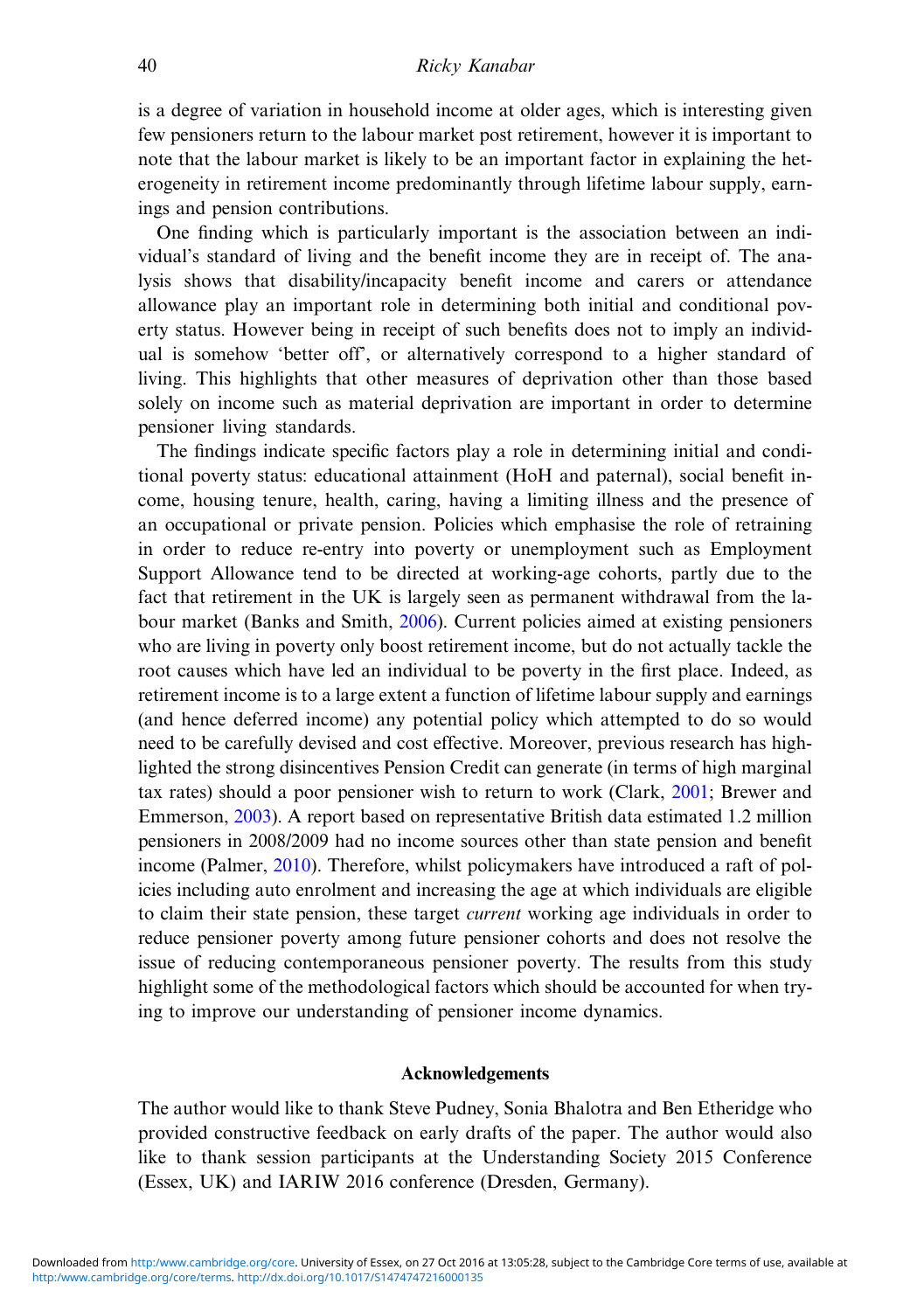# **References**

- <span id="page-40-0"></span>Aassve, A., Burgess, S. M., Dickson, M., and Propper, C. (2006) Modelling poverty by not modelling poverty: an application of a simultaneous hazards approach to the UK. LSE STICERD Research Paper No. CASE106.
- Arranz, J. and Canto, O. (2008) Measuring the effect of spell recurrence on poverty dynamics: Evidence from Spain. p. 17.
- Arulampalam, W. and Stewart, M. B. (2009) Simplified implementation of the Heckman estimator of the dynamic Probit model and a comparison with alternative estimators. Oxford Bulletin of Economics and Statistics, 71(5): 659–681.
- Ayllón, S. (2015) Youth poverty, employment, and leaving the parental home in Europe. Review of Income and Wealth, 61(4): 651-676.
- Banks, J. and Institute for Fiscal Studies, eds. (2006) Retirement, Health and Relationships of the Older Population in England: The 2004 English Longitudinal Study of Ageing (Wave 2). London: Institute for Fiscal Studies.
- Banks, J. and Smith, S. (2006) Retirement in the UK. Oxford Review of Economic Policy, 22(1): 40–56.
- Bardasi, E., Jenkins, S., and Rigg, R. (2002) Retirement and the income of older people: a British perspective. Ageing and Society, 22(2): 131–159.
- Behrman, J. and Taubman, P. (1990) The intergenerational correlation between children's adult earnings and their parent's income: results from the Michigan Panel Survey of Income Dynamics. Review of Income and Wealth, 36(2): 115-127.
- Bethlehem, J., Cobben, F., and Schouten, B. (2011) Handbook of Nonresponse in Household Surveys. Hoboken, NJ: John Wiley & Sons.
- Bhuller, M., Brinch, C., and Konigs, S. (2016) Time aggregation and state dependence in welfare receipt. Forthcoming, *Economic Journal*.
- Biewen, M. (2009) Measuring state dependence in individual poverty histories when there is feedback to employment status and household composition. Journal of Applied Econometrics, 24(7): 1095–1116.
- Blundell, R. and Etheridge, B. (2010) Consumption, income and earnings inequality in Britain. Review of Economic Dynamics, 13(1): 76–102.
- Blundell, R., Meghir, C., and Smith, S. (2002) Pension incentives and the pattern of early retirement. The Economic Journal, 112(478): C153-C170.
- Boskin, M. and Nold, F. (1975) A Markov model of turnover in aid to families with dependent children. Journal of Human Resources, 10(4): 467.
- Bozio, A., Emmerson, C. and Tetlow, G. (2011) How much do lifetime earnings explain retirement resources? Institute for Fiscal Studies Working Paper, 11(02).
- Brewer, M. and Emmerson, C. (2003) Two Cheers for the Pension Credit? IFS Briefing note no. 39. London: Institute for Fiscal Studies.
- Brewer, M., Browne, J., Emmerson, C., Goodman, A., Muriel, A., and Tetlow, G. (2007) Pensioner poverty over the next decade: what role for tax and benefit reform? Technical report.
- Buddelmeyer, H. and Verick, S. (2008) Understanding the drivers of poverty dynamics in Australian households\*. Economic Record, 84(266): 310-321.
- Burgess, S. and Propper, C. (1998) An economic model of household income dynamics, with an application to poverty dynamics among American women. CASEpaper, CASE/9. Centre for Analysis of Social Exclusion, London School of Economics and Political Science, London, UK.
- Campbell, J. and Cocco, J. (2007) How do house prices affect consumption? Evidence from micro data. Journal of Monetary Economics, 54(3): 591-621.
- Cappellari, L. and Jenkins, S. (2003) Multivariate probit regression using simulated maximum likelihood. Stata Journal, 3(3): 278–294.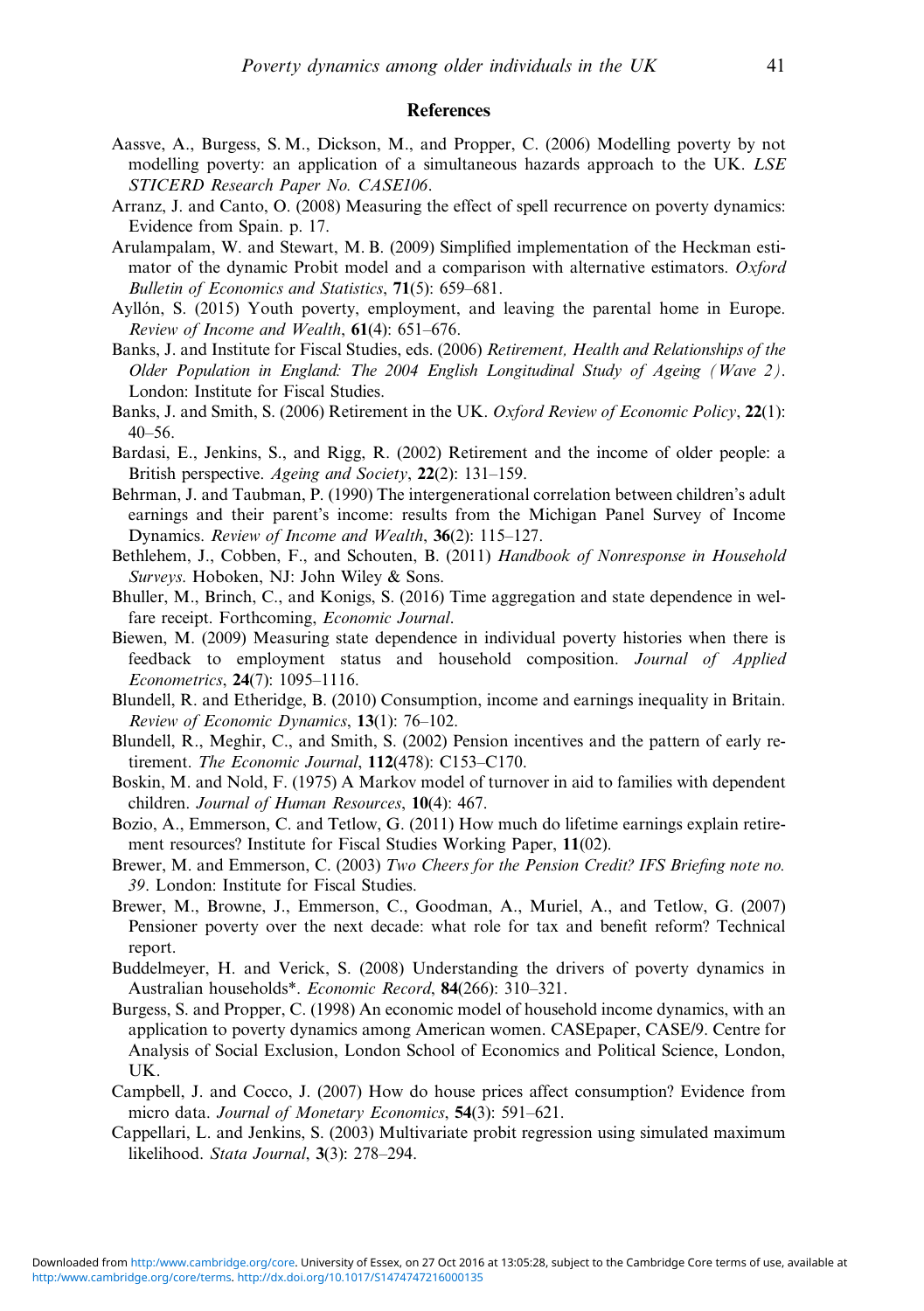- <span id="page-41-0"></span>Cappellari, L. and Jenkins, S. (2004) Modelling low income transitions. Journal of Applied Econometrics, 19(5): 593–610.
- Cappellari, L. and Jenkins, S. (2006) Calculation of multivariate normal probabilities by simulation, with applications to maximum simulated likelihood estimation. The Stata Journal, 6(2): 156–189.
- Cappellari, L. and Jenkins, S. (2008) Estimating low pay transition probabilities accounting for endogenous selection mechanisms. Journal of the Royal Statistical Society: Series C (Applied Statistics), 57(2): 165–186.
- Clark, T. (2001) Recent Pensions Policy and the Pension Credit. London: Institute for Fiscal Studies.
- Crawford, R. and O'Dea, C. (2014) Retirement sorted? The adequacy and optimality of wealth among the near-retired.
- Cuervo, Y. D. and Pudney, S. (2013) Measuring poverty persistence with missing data with an application to Peruvian panel data. ISER Working Paper No. 2013-22. Essex, UK.
- Devicienti, F. (2002) Poverty persistence in Britain: a multivariate analysis using the BHPS 1991 1997. Journal of Economics, 77(1): 307-340.
- Diamond, P. A. and Hausman, J. A. (1984) Individual retirement and savings behavior. Journal of Public Economics, 23(1–2): 81–114.
- Disney, R., Henley, A., and Stears, G. (2002) Housing costs, house price shocks and savings behaviour among older households in Britain. Regional Science and Urban Economics, 32 (5): 607–625.
- Deaton, A. (1999) Inequalities in income and inequalities in health (No. w7141). National bureau of economic research.
- DWP. (2015) Benefit expenditure and caseload tables 2015.
- DWP. (2014) Households below Average Income: An analysis of the income distribution 1994/ 95–2012/13.
- Fisher, F. (2015) Income reporting in the initial waves of panel surveys: Evidence from the Understanding Society. ISER Scientific Conference presentation.
- Fusco, A. and Islam, N. (2012) Understanding the drivers of low income transitions in Luxembourg. Research on Economic Inequality, 20: 367-391.
- Gourieroux, C. and Monfort, A. (1997) Simulation-Based Econometric Methods. Oxford: Oxford University Press.
- Grawe, N. (2006) Lifecycle bias in estimates of intergenerational earnings persistence. Labour Economics, 13(5): 551–570.
- Hancock, R., Morciano, M., and Pudney, P. (2015) Disability costs and equivalence scales in the older population in Great Britain. Review of Income and Wealth, 61(3): 494–514.
- Heckman, J. (1981) Statistical models for discrete panel data. In Charles F. Manski and Daniel L. McFadden, eds. Structural Analysis of Discrete Data with Econometric Applications. Cambridge: MIT Press, pp. 114–178.
- Jarvis, S. and Jenkins, S. (1997) Low income dynamics in 1990s Britain. Fiscal Studies, 18(2): 123–142.
- Jenkins, S. (2011) Changing Fortunes: Income Mobility and Poverty Dynamics in Britain. Oxford: Oxford University Press.
- Jenkins, S. and Cappellari, L. (2008) The Dynamics of Social Assistance Receipt. OECD Social, Employment and Migration Working Papers 67.
- Jenkins, S. and Rigg, R. (2001) The dynamics of poverty in Britain: Department for Work and Pensions Research Report 157.
- Jenkins, S., Rigg, J., and Devicienti, F. (2001) The Dynamics of Poverty in Britain. Leeds: Corporate Document Services for the Department for Work and Pensions.
- Jenkins, S., Cappellari, L., Lynn, P., Jackle, A., and Sala, E. (2006) Patterns of consent: evidence from a general household survey. Journal of the Royal Statistical Society: Series A (Statistics in Society), 169(4): 701–722.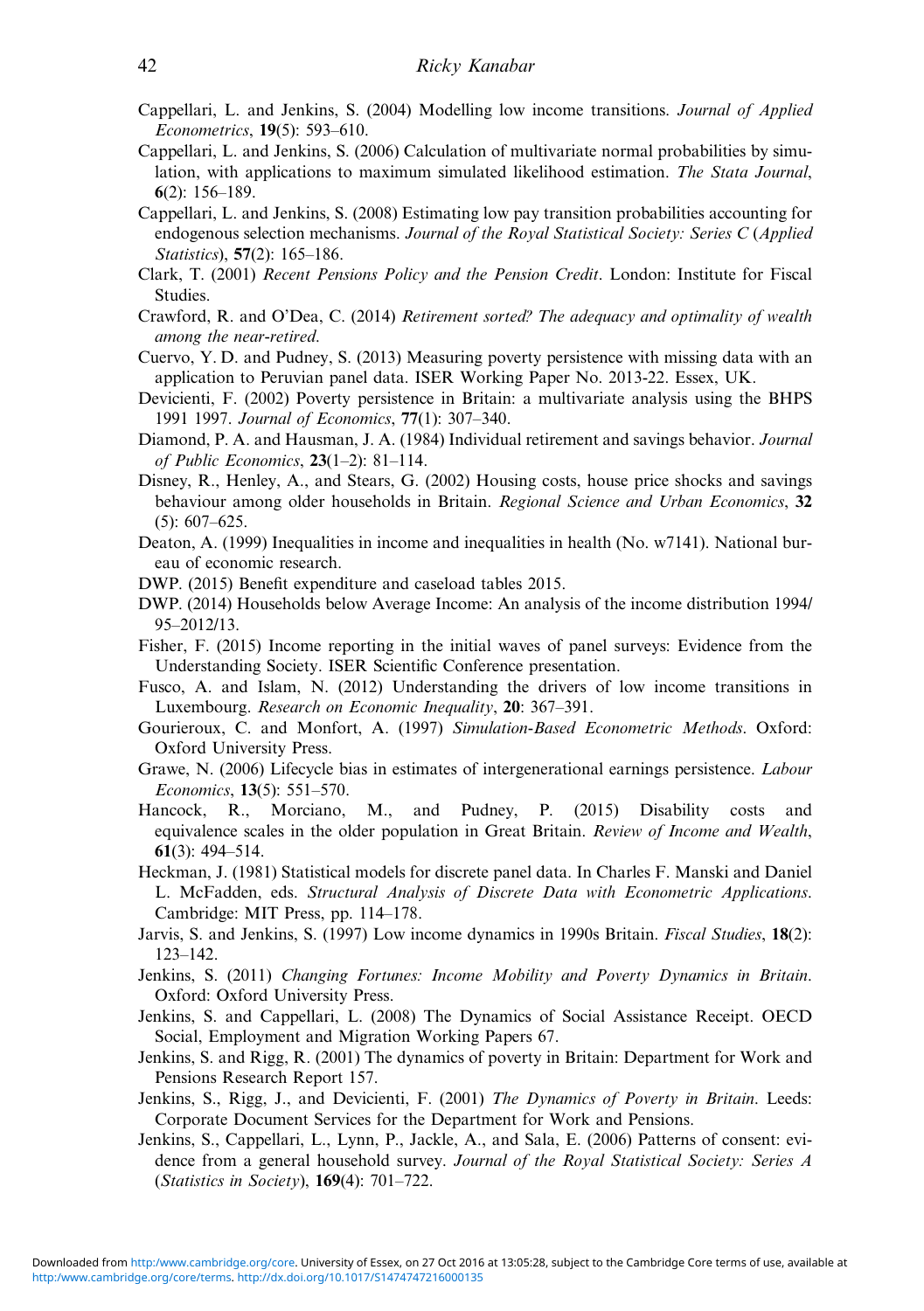- <span id="page-42-0"></span>Jones, A., Koolman, X., and Rice, N. (2006) Health-related non-response in the British Household Panel Survey and European Community Household Panel: using inverse-probability-weighted estimators in non-linear models. Journal of the Royal Statistical Society: Series A (Statistics in Society), 169(3): 543–569.
- Jones, A., Rice, N., and Roberts, J. (2010) Sick of work or too sick to work? Evidence on selfreported health shocks and early retirement from the BHPS. *Economic Modelling*, 27(4): 866–880.
- Kanabar, R. (2015) Post-retirement labour supply in England. The Journal of the Economics of Ageing, 6: 123–132.
- Kapteyn, A., Alessie, R., and Lusardi, A. (2005) Explaining the wealth holdings of different cohorts: productivity growth and Social Security. *European Economic Review*, 49(5): 1361– 1391.
- Knies, G. (2014) Understanding Society User Guide: Waves 1–5. Institute for Social and Economic Research, University of Essex.
- Kohli, M. (1991) Time for Retirement: Comparative Studies of Early Exit from the Labor Force. Cambridge: Cambridge University Press.
- Lancaster, T. (1990) The Econometric Analysis of Transition Data. Cambridge: Cambridge University Press.
- Little, R. J. and Rubin, D. B. (2014) Statistical Analysis with Missing Data. Hoboken, NJ: John Wiley & Sons.
- Lowe, S. G., Searle, B. A. and Smith, S. J. (2012) From housing wealth to mortgage debt: the emergence of Britain's asset-shaped welfare state. Social Policy and Society, 11(1): 105–116.
- Lusardi, A. and Mitchell, O. (2007) Baby Boomer retirement security: the roles of planning, financial literacy, and housing wealth. Journal of Monetary Economics, 54(1): 205–224.
- Maestas, N. (2010) Back to work expectations and realizations of work after retirement. Journal of Human Resources, 45(3): 718-748.
- Martin, J. (1998) What Works Among Active Labour Market Policies. OECD Labour Market and Social Policy Occasional Papers 35.
- Nicoletti, C. and Ermisch, F. (2008) Intergenerational earnings mobility: changes across cohorts in Britain. BE Journal of Economic Analysis & Policy, 7(2).
- OECD (2011) Pensions at a Glance 2011: Retirement-income Systems in OECD and G20 Countries. Paris, France: OECD Publishing.
- ONS (2014) Life Expectancy at Birth and at Age 65 by Local Areas in England and Wales 2011 2013.
- ONS (2015) Annual Mid-year Population Estimates 2014. Population Estimates Unit.
- Palmer, G. (2010) Older people with no private income. [http://www.poverty.org.uk/65/index.](http://www.poverty.org.uk/65/index.shtml) [shtml](http://www.poverty.org.uk/65/index.shtml)
- Radford, L., Taylor, L., and Wilkie, C. (2012) Pension credit eligible non-recipients barriers to claiming. Research Report, No. 819, Department for Work and Pensions.
- Shin, D. and Solon, D. (2011) Trends in men's earnings volatility: What does the Panel Study of Income Dynamics show? Journal of public Economics, 95(7): 973–982.
- Stevens, A. H. (2011) Poverty Transitions. United States of America: Center for Poverty Studies, University of California, Davis.
- Stewart, M. and Swaffield, J. (1999) Low pay dynamics and transition probabilities. Economica, 66(261): 23–42.
- Stewart, M. (2003) The relationship between the financial position of pensioners and their working-life earnings levels. In Royal Economic Society Conference, University of Warwick. Citeseer.
- Stewart, M. B. (2009) The estimation of pensioner equivalence scales using subjective data. Review of Income and Wealth, 55(4): 907-929.
- Stronks, K., van de Mheen, H., Van Den Bos, J., and Mackenbach, J. P. (1997) The interrelationship between income, health and employment status. International Journal of Epidemiology, 26(3): 592–600.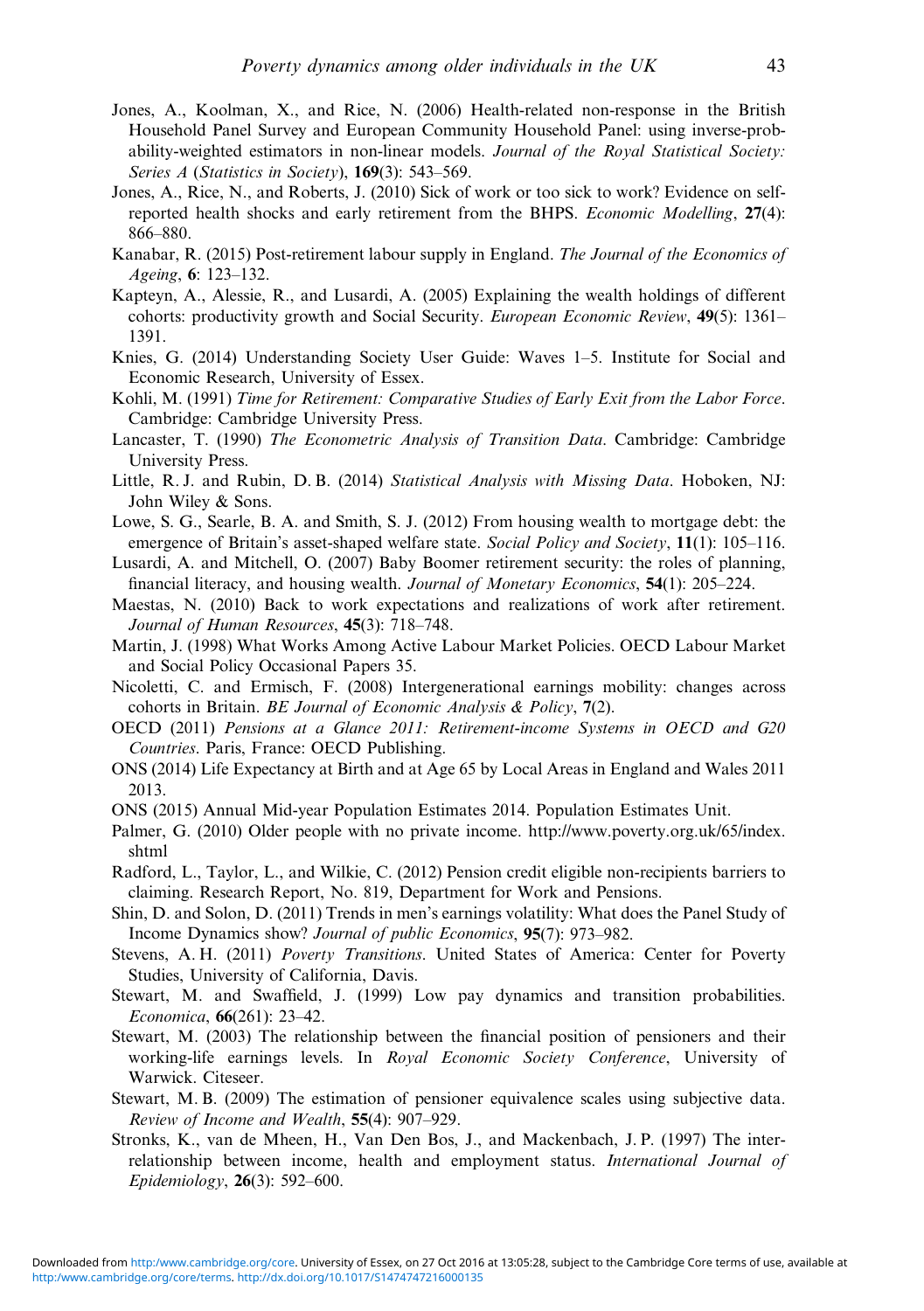- <span id="page-43-0"></span>Train, K. (2009) Discrete Choice Models with Simulation. Cambridge, UK: Cambridge University Press.
- Watson, D. (2002) Sample attrition between waves 1 and 5 in the European Community Household panel. European Sociological Review, 19(4): 361–378.
- Wooldridge, J. (2005) Simple solutions to the initial conditions problem in dynamic, nonlinear panel data models with unobserved heterogeneity. Journal of Applied Econometrics, 20(1): 39–54.

# Appendix

### Appendix A: Poverty durations

Cappellari and Jenkins  $(2004)$  $(2004)$  show in the case of the model structure imposed by  $(1)$  $(1)$ – ([3\)](#page-7-0) and assuming a stationary environment that the durations of interest are defined as:

| Duration              | <b>Statistics</b>       |
|-----------------------|-------------------------|
| Mean poverty          | $1/(1 - m_i)$           |
| Median poverty        | $log(0.5)/log(m_i)$     |
| Mean non-poverty      | $1/l_i$                 |
| Median non-poverty    | $log(0.5)/log(1 - l_i)$ |
| Unconditional poverty | $e_i/(e_i+1-s_i)$       |

Notes: Where  $m_i$ ,  $l_i$  and  $e_i$  refer to corresponding steady-state values of  $m_{i,t}$ ,  $l_{i,t}$  and  $e_{i,t}$ , respectively.

#### Appendix B: Testing instrument validity

Permanent income and paternal educational attainment.

A statistically significant coefficient estimate implies paternal educational attainment is a suitable instrument.

| Variable                                         | Coefficients are different (S.E.) |
|--------------------------------------------------|-----------------------------------|
| Father has a post-school qualification or degree | $88.655***$ (17.336)              |
| Intercept                                        | $872.178***$ (5.573)              |
| N                                                | 12,904                            |
| $R^2$                                            | 0.005                             |
| $F_{(1,5683)}$                                   | 26.153                            |

Table B1. Estimation results: instrument validity I

Variance of income and paternal educational attainment.

A statistically insignificant coefficient estimate implies paternal educational attainment is a suitable instrument.